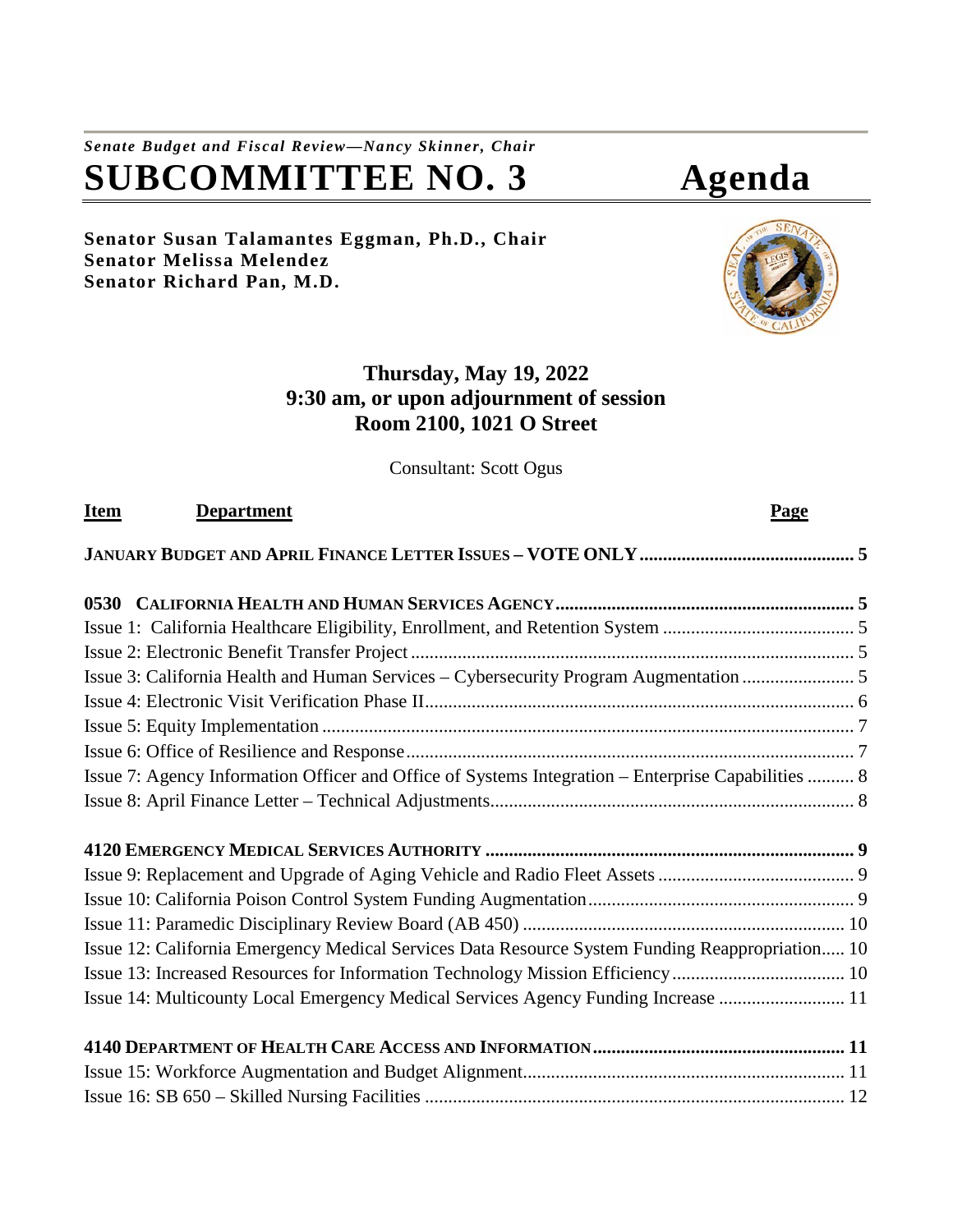| Issue 21: Small Rural Hospital Improvement Program Increase in Expenditure Authority 14       |  |
|-----------------------------------------------------------------------------------------------|--|
|                                                                                               |  |
|                                                                                               |  |
|                                                                                               |  |
|                                                                                               |  |
|                                                                                               |  |
|                                                                                               |  |
|                                                                                               |  |
| Issue 28: Health Care Coverage – Deductibles and Out-of-Pocket Expenses (SB 368)  17          |  |
| Issue 29: Follow-Up Appointments for MH/SUDS Timely Access Standards (SB 221)  17             |  |
|                                                                                               |  |
|                                                                                               |  |
|                                                                                               |  |
|                                                                                               |  |
|                                                                                               |  |
|                                                                                               |  |
|                                                                                               |  |
| Issue 36: Short-Term Residential Therapeutic Program Approval, Oversight, and Monitoring 20   |  |
|                                                                                               |  |
| Issue 38: Oversight of Insurance Policies for Recovery or Treatment Facilities (AB 1158)  21  |  |
|                                                                                               |  |
|                                                                                               |  |
|                                                                                               |  |
|                                                                                               |  |
| Issue 43: Medi-Cal Enterprise Systems Modernization–Federal Draw and Reporting Operations  23 |  |
|                                                                                               |  |
|                                                                                               |  |
|                                                                                               |  |
|                                                                                               |  |
| Issue 48: California Advancing and Innovating Medi-Cal (CalAIM) Implementation 26             |  |
|                                                                                               |  |
|                                                                                               |  |
|                                                                                               |  |
|                                                                                               |  |
|                                                                                               |  |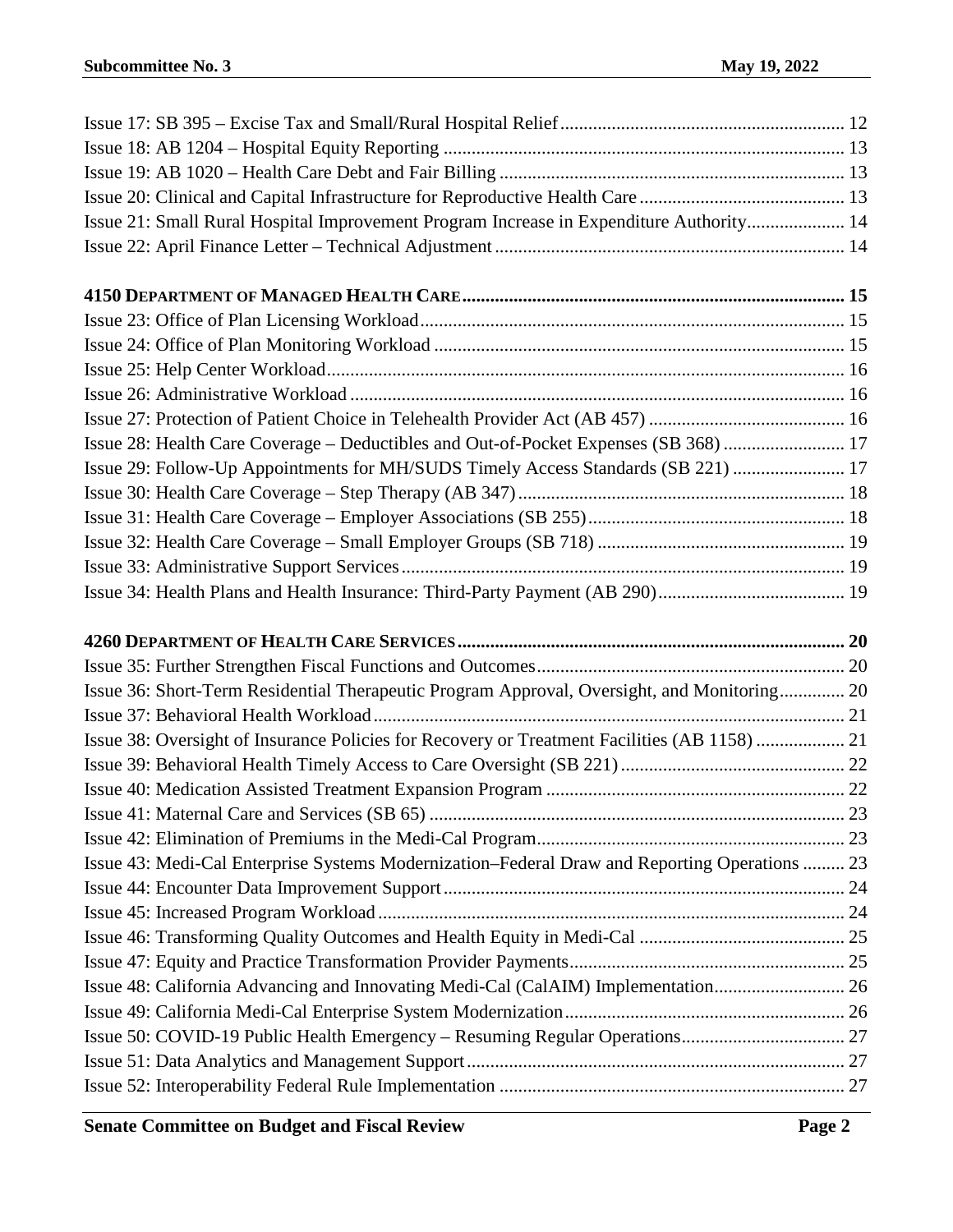| Issue 71: Homelessness - California Interagency Council on Homelessness (AB 1220) 36               |  |
|----------------------------------------------------------------------------------------------------|--|
|                                                                                                    |  |
| Issue 73: Sexual Orientation and Gender Identity Data Collection Pilot Project (AB 1094) 37        |  |
|                                                                                                    |  |
|                                                                                                    |  |
|                                                                                                    |  |
|                                                                                                    |  |
| Issue 78: Public Health Electronic Licensing Program for Tissue Banks and Biologics Facilities  39 |  |
|                                                                                                    |  |
|                                                                                                    |  |
|                                                                                                    |  |
|                                                                                                    |  |
|                                                                                                    |  |
|                                                                                                    |  |
|                                                                                                    |  |
| Issue 85: DSH-Napa Camille Creek Implementation, Monitoring, Adaptive Management Plan  42          |  |
|                                                                                                    |  |
| Issue 87: Increasing Regulations Resources to Improve Operations and Mitigate Risk  43             |  |
|                                                                                                    |  |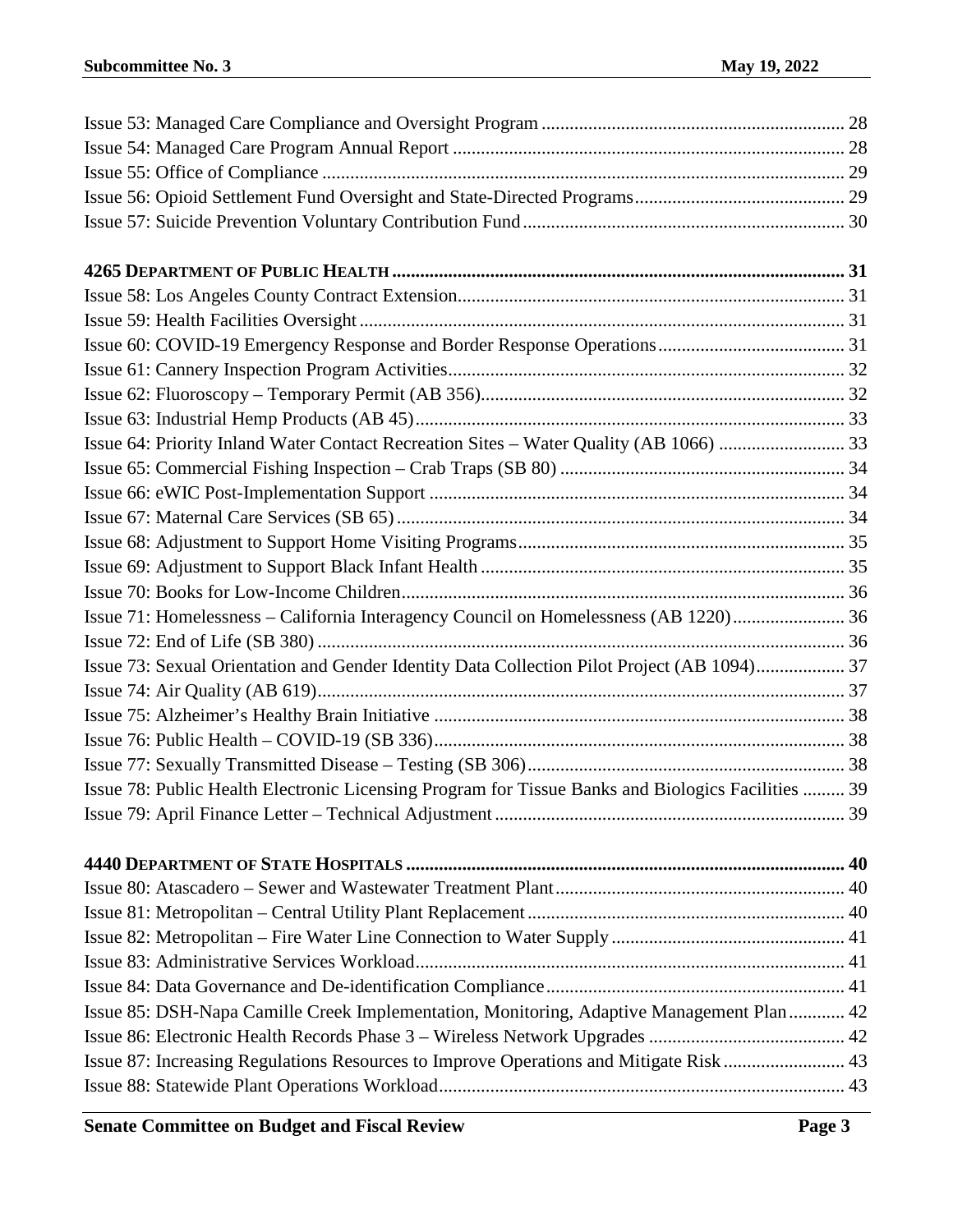| Issue 89: Quality Improvement and Internal Auditing, Monitoring, Risk Management 43 |  |
|-------------------------------------------------------------------------------------|--|
| Issue 90: Workplace Violence Prevention in Healthcare Reporting Compliance  44      |  |
|                                                                                     |  |
|                                                                                     |  |
|                                                                                     |  |
|                                                                                     |  |

| 4560 MENTAL HEALTH SERVICES OVERSIGHT AND ACCOUNTABILITY COMMISSION 45                       |  |
|----------------------------------------------------------------------------------------------|--|
| Issue 94: Children and Youth Behavioral Health Initiative – Evidence Based BH Programs  45   |  |
| Issue 95: Mental Health Student Services Act Partnership Grant Program Augmentation 46       |  |
|                                                                                              |  |
| Issue 97: Mental Health Student Services Act Partnership Grant Program Position Authority 47 |  |

# **OVERVIEW OF THE GOVERNOR'S 2022-23 [MAY REVISION....................................................................](#page-47-0) 48**

# **PUBLIC COMMENT**

*Pursuant to the Americans with Disabilities Act, individuals who, because of a disability, need special assistance to attend or participate in a Senate Committee hearing, or in connection with other Senate services, may request assistance at the Senate Rules Committee, 1020 N Street, Suite 255 or by calling (916) 651-1505. Requests should be made one week in advance whenever possible.*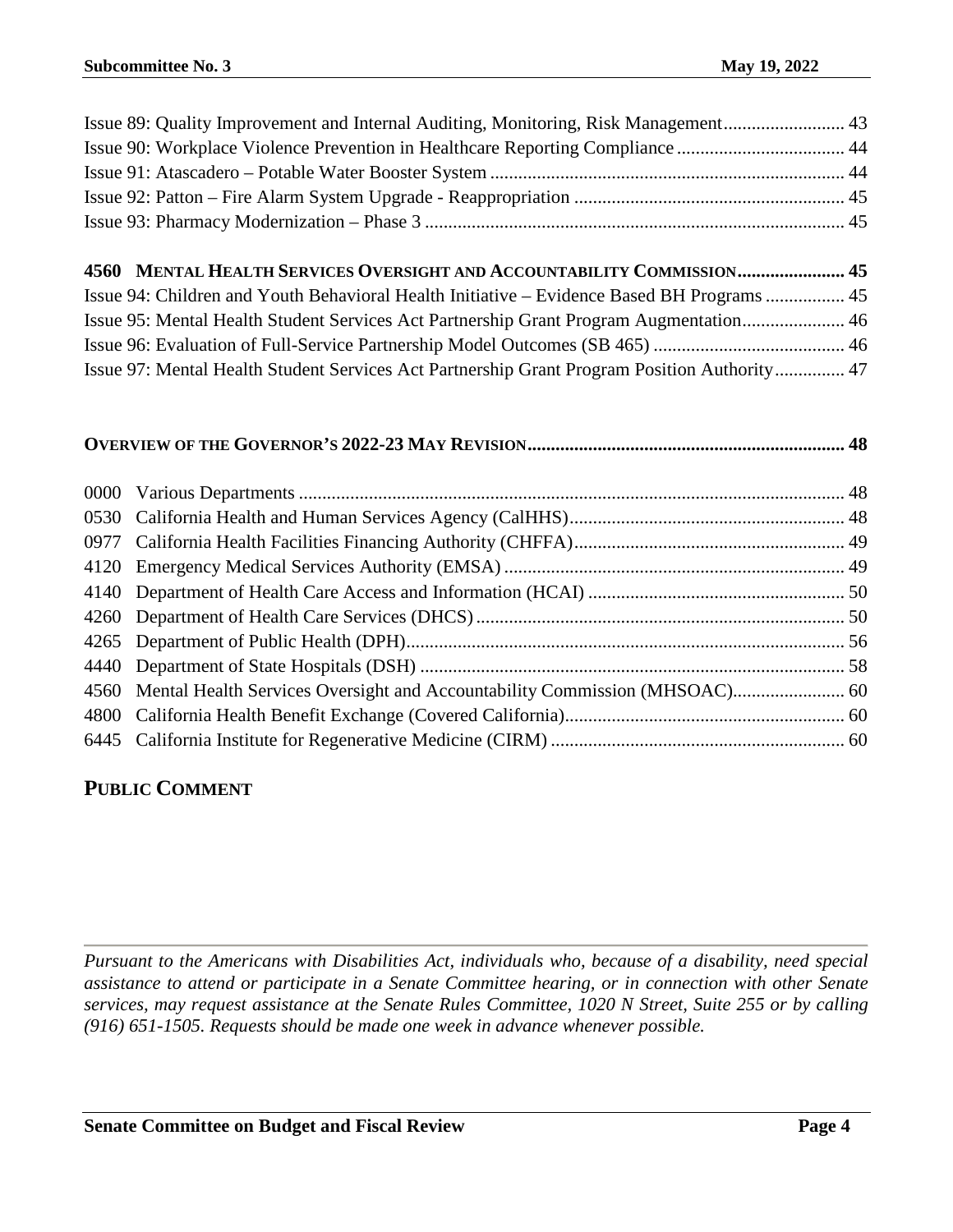# <span id="page-4-0"></span>**JANUARY BUDGET AND APRIL FINANCE LETTER ISSUES – VOTE ONLY**

# <span id="page-4-1"></span>**0530 CALIFORNIA HEALTH AND HUMAN SERVICES AGENCY**

# <span id="page-4-2"></span>**Issue 1: California Healthcare Eligibility, Enrollment, and Retention System**

**Budget Change Proposal – Governor's Budget.** The CalHHS Office of Systems Integration (OSI) requests six positions and expenditure authority from the California Health and Human Services Automation Fund of \$1.3 million annually. If approved, these positions and resources would allow OSI to support the stabilization of critical services within the California Healthcare, Eligibility, Enrollment, and Retention System (CalHEERS).

| <b>Program Funding Request Summary (CalHHS-OSI)</b> |             |               |
|-----------------------------------------------------|-------------|---------------|
| <b>Fund Source</b>                                  | 2022-23     | $2023 - 24^*$ |
| 9745 – CHHS Automation Fund                         | \$1,300,000 | \$1,300,000   |
| <b>Total Funding Request:</b>                       | \$1,300,000 | \$1,300,000   |
| <b>Total Requested Positions:</b>                   | 6.0         | 6.0           |

**\*** Positions and resources ongoing after 2023-24.

This issue was heard by the subcommittee on February  $3<sup>rd</sup>$ , 2022.

# **Subcommittee Staff Recommendation – Approve as budgeted.**

# <span id="page-4-3"></span>**Issue 2: Electronic Benefit Transfer Project**

**Budget Change Proposal – Governor's Budget.** The CalHHS Office of Systems Integration (OSI) requests three positions and expenditure authority from the California Health and Human Services Automation Fund of \$480,000 in 2022-23 and 2023-24. If approved, these positions and resources would allow OSI to effectively manage three new electronic benefit transfer (EBT) projects, meet stakeholder demands, and maintain the level of operations required for the state's benefit recipients.

| <b>Program Funding Request Summary (CalHHS-OSI)</b> |            |            |
|-----------------------------------------------------|------------|------------|
| <b>Fund Source</b>                                  | 2022-23    | 2023-24    |
| 9745 – CHHS Automation Fund                         | \$480,000  | \$480,000  |
| <b>Total Funding Request:</b>                       | \$480,000  | \$480,000  |
| <b>Total Requested Positions:</b>                   | <b>3.0</b> | <b>3.0</b> |

This issue was heard by the subcommittee on February 3<sup>rd</sup>, 2022.

# **Subcommittee Staff Recommendation – Approve as budgeted.**

# <span id="page-4-4"></span>**Issue 3: California Health and Human Services – Cybersecurity Program Augmentation**

**Budget Change Proposal – Governor's Budget.** The CalHHS Office of Systems Integration (OSI) requests two positions and expenditure authority from the California Health and Human Services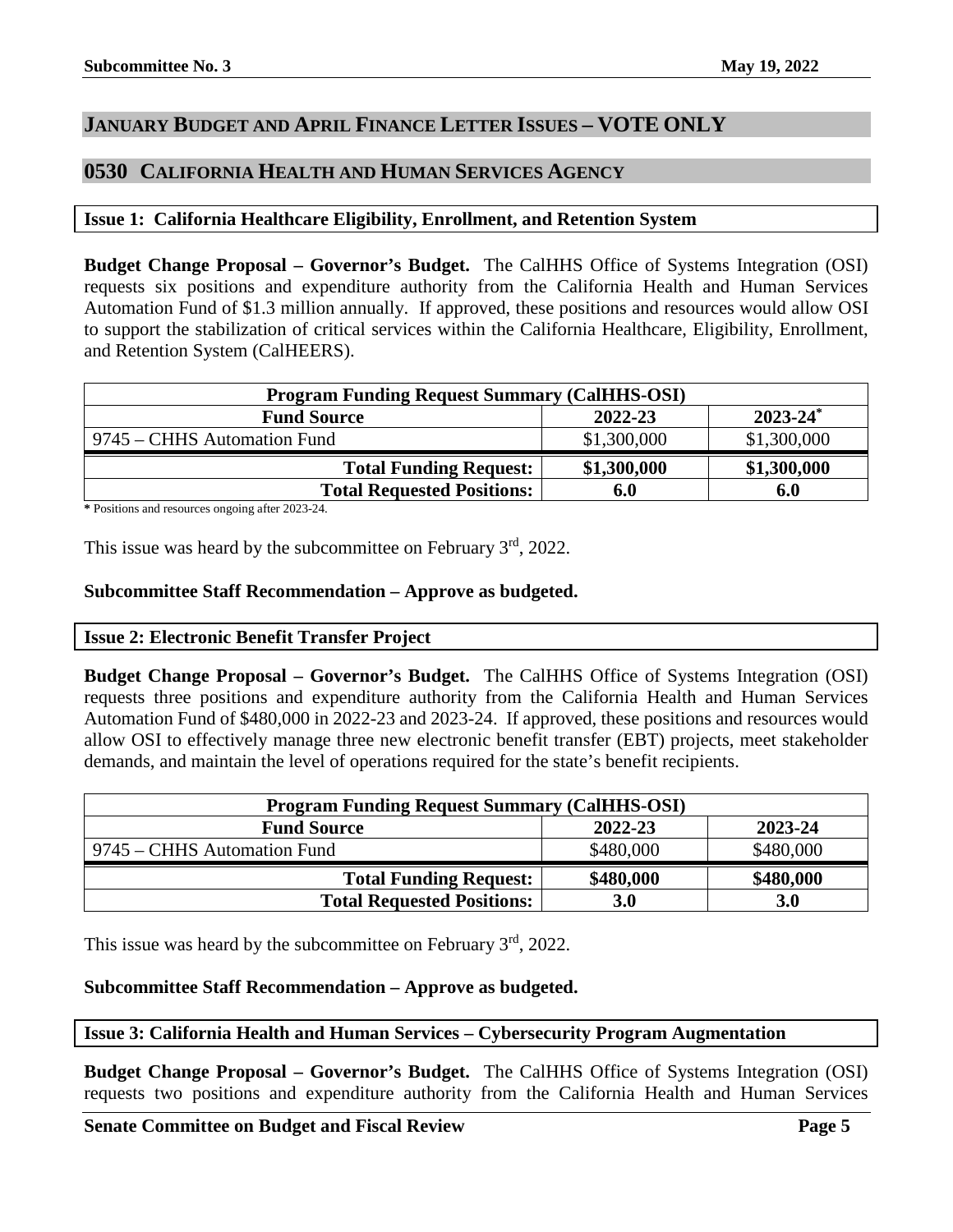Automation Fund of \$993,000 annually. If approved, these positions and resources would allow OSI to respond to cybersecurity attacks and address security and privacy risks identified by state and other security assessments.

| <b>Program Funding Request Summary (CalHHS-OSI)</b> |           |               |
|-----------------------------------------------------|-----------|---------------|
| <b>Fund Source</b>                                  | 2022-23   | $2023 - 24^*$ |
| 9745 – CHHS Automation Fund                         | \$993,000 | \$993,000     |
| <b>Total Funding Request:</b>                       | \$993,000 | \$993,000     |
| <b>Total Requested Positions:</b>                   | 2.0       | 2.0           |

**\*** Positions and resources ongoing after 2023-24.

This issue was heard by the subcommittee on February 3<sup>rd</sup>, 2022.

# **Subcommittee Staff Recommendation – Approve as budgeted.**

#### <span id="page-5-0"></span>**Issue 4: Electronic Visit Verification Phase II**

**Budget Change Proposal – Governor's Budget.** The Office of Systems Integration (OSI), the Department of Health Care Services (DHCS), and the Department of Developmental Services (DDS) request 16 positions (six at OSI, six at DHCS, and four at DDS) and total expenditure authority of \$13 million (\$3 million General Fund and \$10 million federal funds) in 2022-23, \$11.3 million (\$3 million General Fund and \$8.2 million federal funds) in 2023-24, \$9.3 million (\$2.5 million General Fund and \$6.8 million federal funds) in 2024-25, \$9.4 million (\$2.6 million General Fund and \$6.8 million federal funds) in 2025-26, and \$9.1 million (\$2.5 million General Fund and \$6.7 million federal funds) in 2026- 27. If approved, these resources would continue the multi-departmental effort for the second phase (Phase II) of implementation of Electronic Visit Verification for personal care services and home health care services.

| <b>Program Funding Request Summary (CalHHS-OSI)</b>                                                                                                                         |                          |                |
|-----------------------------------------------------------------------------------------------------------------------------------------------------------------------------|--------------------------|----------------|
| <b>Fund Source</b>                                                                                                                                                          | $2022 - 23$ <sup>*</sup> | $2023 - 24$ ** |
| 9745 – CHHS Automation Fund                                                                                                                                                 | \$10,342,000             | \$9,240,000    |
| <b>Total Funding Request:</b>                                                                                                                                               | \$10,342,000             | \$9,240,000    |
| <b>Total Requested Positions:</b><br>$\mathcal{A}$ D $\mathcal{A}$ 1 1 1 1 $\mathcal{A}$ DUCE $\mathcal{A}$ = 171 000 $\mathcal{A}$ DDC $\mathcal{A}$ = 171 000<br>ate com- | 6.0                      | 6.0            |

**\*** Transfers from other Departments (included below): DHCS: \$5,171,000; DDS: \$5,171,000 \*\* Additional fiscal year resources requested for OSI: 2024-25: \$7,567,000; 2025-26: \$7,665,000; 2026-27: \$7,413,000

| <b>Program Funding Request Summary (DHCS)</b> |              |                |
|-----------------------------------------------|--------------|----------------|
| <b>Fund Source</b>                            | 2022-23      | $2023 - 24$ ** |
| $0001 - \text{General Fund}$                  | \$710,000    | \$590,000      |
| $0890$ – Federal Trust Fund <sup>*</sup>      | \$9,972,000  | \$8,240,000    |
| <b>Total Funding Request:</b>                 | \$10,682,000 | \$8,830,000    |
| <b>Total Requested Positions:</b>             | 6.0          | 6.0            |

**\*** Federal Trust Fund appropriation includes transfer of federal Medicaid matching funds to DDS, reflected below as Reimbursements.

\*\* Additional fiscal year resources requested for DHCS: 2024-25: \$7,247,000; 2025-26: \$7,323,000; 2026-27: \$7,128,000

#### **Program Funding Request Summary (DDS)**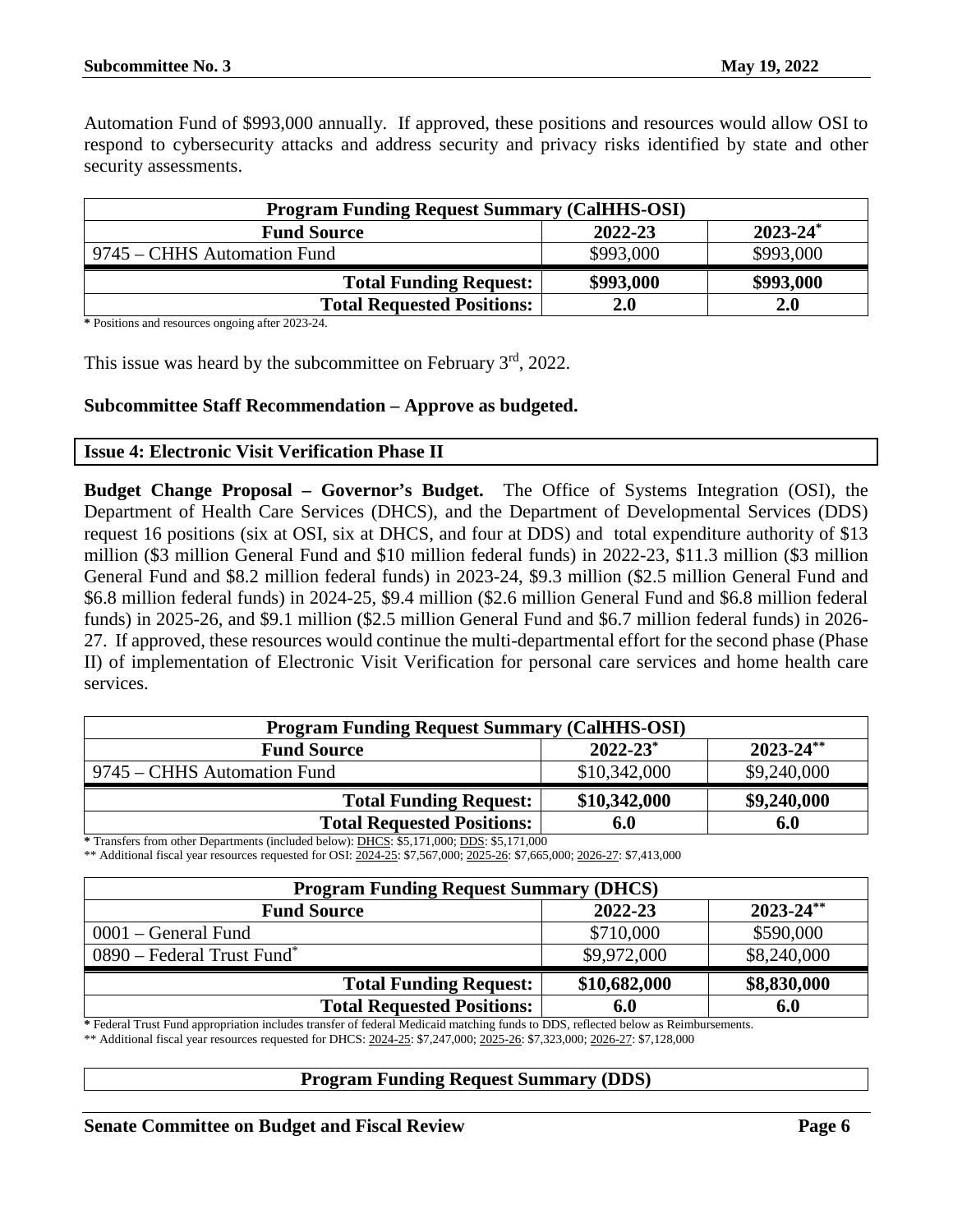| <b>Fund Source</b>                   | 2022-23     | $2023 - 24$ ** |
|--------------------------------------|-------------|----------------|
| $0001$ – General Fund                | \$2,335,000 | \$2,424,000    |
| $0995 -$ Reimbursements <sup>®</sup> | \$3,574,000 | \$2,934000     |
| <b>Total Funding Request:</b>        | \$5,909,000 | \$5,358,000    |
| <b>Total Requested Positions:</b>    | 4.0         | 4.0            |

**\*** Reimbursements are the result of federal matching funds transferred from DHCS and are included in the totals attributed to the DHCS request. \*\* Additional fiscal year resources requested for DDS: 2024-25: \$4,521,000; 2025-26: \$4,570,000; 2026-27: \$4,444,000

This issue was heard by the subcommittee on February  $3<sup>rd</sup>$ , 2022.

#### **Subcommittee Staff Recommendation – Approve as budgeted.**

<span id="page-6-0"></span>

|  |  | <b>Issue 5: Equity Implementation</b> |  |
|--|--|---------------------------------------|--|
|--|--|---------------------------------------|--|

**Budget Change Proposal – April Finance Letter.** CalHHS requests General Fund expenditure authority of \$500,000 in 2022-23. If approved, these resources would allow CalHHS to coordinate and support the development of an Equity Strategic Plan to reduce health inequities and disparities in CalHHS programs.

| <b>Program Funding Request Summary</b>   |                    |                    |  |
|------------------------------------------|--------------------|--------------------|--|
| 2022-23<br>2023-24<br><b>Fund Source</b> |                    |                    |  |
| $0001$ – General Fund                    | \$500,000          |                    |  |
| <b>Total Funding Request:</b>            | \$500,000          | -ת.                |  |
| <b>Total Requested Positions:</b>        | $\boldsymbol{0.0}$ | $\boldsymbol{0.0}$ |  |

This issue was heard by the subcommittee on April  $28<sup>th</sup>$ , 2022.

**Subcommittee Staff Recommendation – Modify.** Subcommittee staff recommends approving the requested resources, but with provisional budget bill language requiring check-ins with the Legislature at intervals to be determined in conjunction with the Administration, and requiring a legislative briefing on the final report.

#### <span id="page-6-1"></span>**Issue 6: Office of Resilience and Response**

**Budget Change Proposal – April Finance Letter.** CalHHS requests nine positions and General Fund expenditure authority of \$2.6 million in 2022-23, 2023-24, and 2024-25. If approved, these positions and resources would allow CalHHS to establish an Office of Resilience and Response to coordinate emergency management and natural disaster resilience functions across CalHHS departments and offices.

| <b>Program Funding Request Summary</b>         |             |             |  |  |
|------------------------------------------------|-------------|-------------|--|--|
| $2023 - 24^*$<br>2022-23<br><b>Fund Source</b> |             |             |  |  |
| $0001$ – General Fund                          | \$2,593,000 | \$2,593,000 |  |  |
| <b>Total Funding Request:</b>                  | \$2,593,000 | \$2,593,000 |  |  |
| <b>Total Requested Positions:</b>              | 9.0         | 9.0         |  |  |

\* Additional fiscal year resources requested: 2024-25: \$2,593,000

This issue was heard by the subcommittee on April  $28<sup>th</sup>$ , 2022.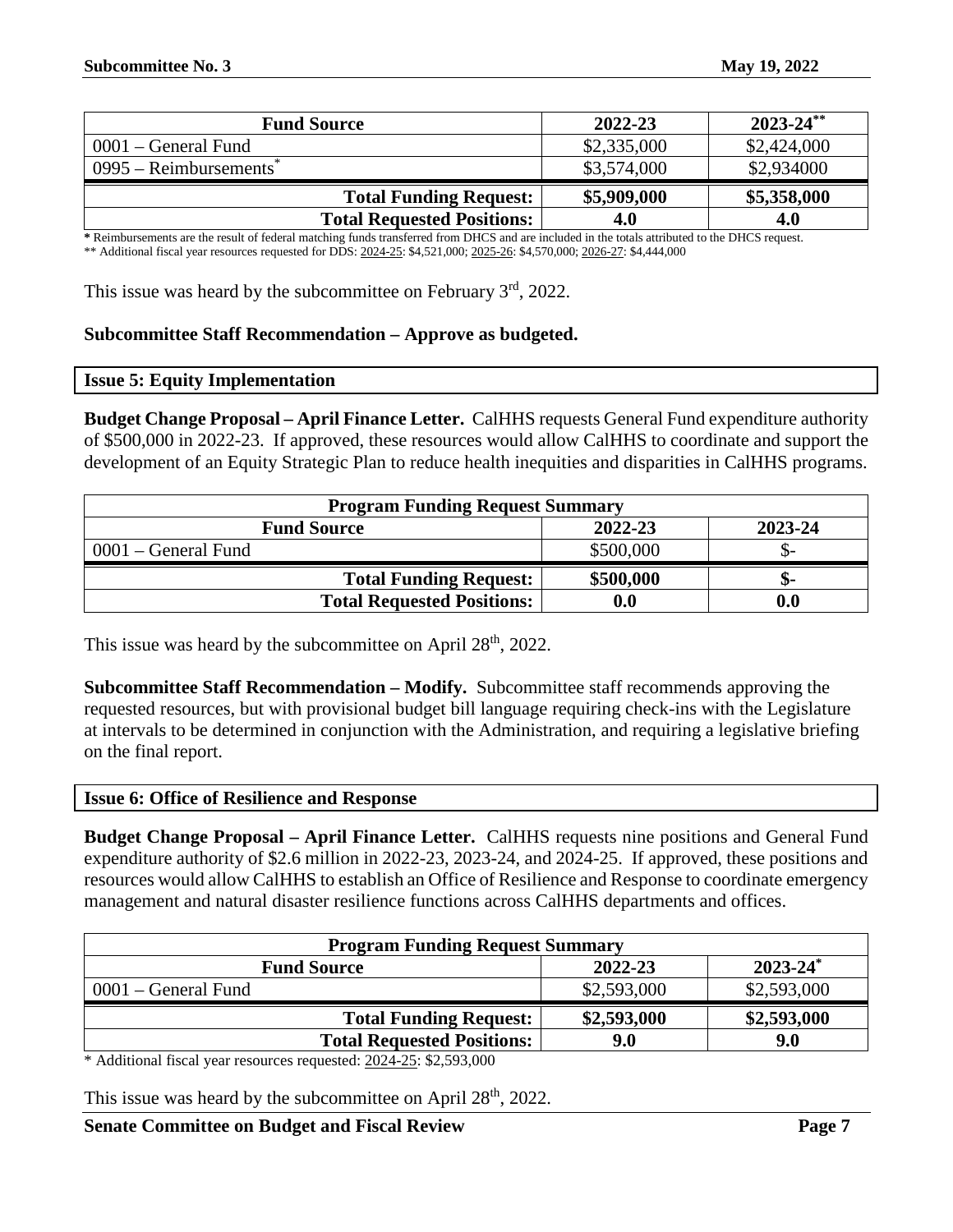**Subcommittee Staff Recommendation – Modify.** Subcommittee staff recommends approving the requested resources contingent upon adoption of trailer bill language detailing definitions, purpose, timelines for implementation, and outcomes tracking and reporting. The Administration released a draft of trailer bill language for consideration with the May Revision.

# <span id="page-7-0"></span>**Issue 7: Agency Information Officer and Office of Systems Integration – Enterprise Capabilities**

**Budget Change Proposal – April Finance Letter.** The CalHHS Office of Systems Integration (OSI) requests eight positions and General Fund expenditure authority of \$2.9 million in 2022-23 and \$2.5 million annually thereafter. If approved, these positions and resources would allow OSI to realign resources and enhance enterprise-wide capabilities across CalHHS and to improve project delivery outcomes and technical service capabilities.

| <b>Program Funding Request Summary (CalHHS-OSI)</b> |             |               |  |
|-----------------------------------------------------|-------------|---------------|--|
| <b>Fund Source</b>                                  | 2022-23     | $2023 - 24^*$ |  |
| 0001 – General Fund                                 | \$2,889,000 | \$2,489,000   |  |
| <b>Total Funding Request:</b>                       | \$2,889,000 | \$2,489,000   |  |
| <b>Total Requested Positions:</b>                   | 8.0         | 8.0           |  |

**\*** Positions and resources ongoing after 2023-24.

This issue was heard by the subcommittee on April 28<sup>th</sup>, 2022.

**Subcommittee Staff Recommendation – Modify.** Subcommittee staff recommends approving the requested resources, but with provisional budget bill language requiring reporting at regular intervals on the benefits to clients and which programs improved as a result of these resources.

# <span id="page-7-1"></span>**Issue 8: April Finance Letter – Technical Adjustments**

**Technical Adjustments – April Finance Letter.** CalHHS requests the following technical adjustments to its budget:

- *Children and Youth Behavioral Health Initiative.* CalHHS requests the following two adjustments related to the Children and Youth Behavioral Health Initiative:
	- o Public Education and Change Campaign CalHHS requests reappropriation of General Fund expenditure authority of \$25 million approved in the 2021 Budget Act to support the Adverse Childhood Experience Awareness Campaign and Trauma-Informed Training for Educators. These funds would be available for encumbrance and expenditure until June 30, 2025.
	- o Subject Matter Expertise and Evaluation CalHHS requests provisional language to extend the availability of General Fund expenditure authority of \$20 million approved in the 2021 Budget Act, until June 30, 2026.
- *Center for Data Insights and Innovation.* CalHHS requests reimbursement authority of \$600,000 and a reduction of expenditure authority from the Center for Data Insights and Innovation Fund of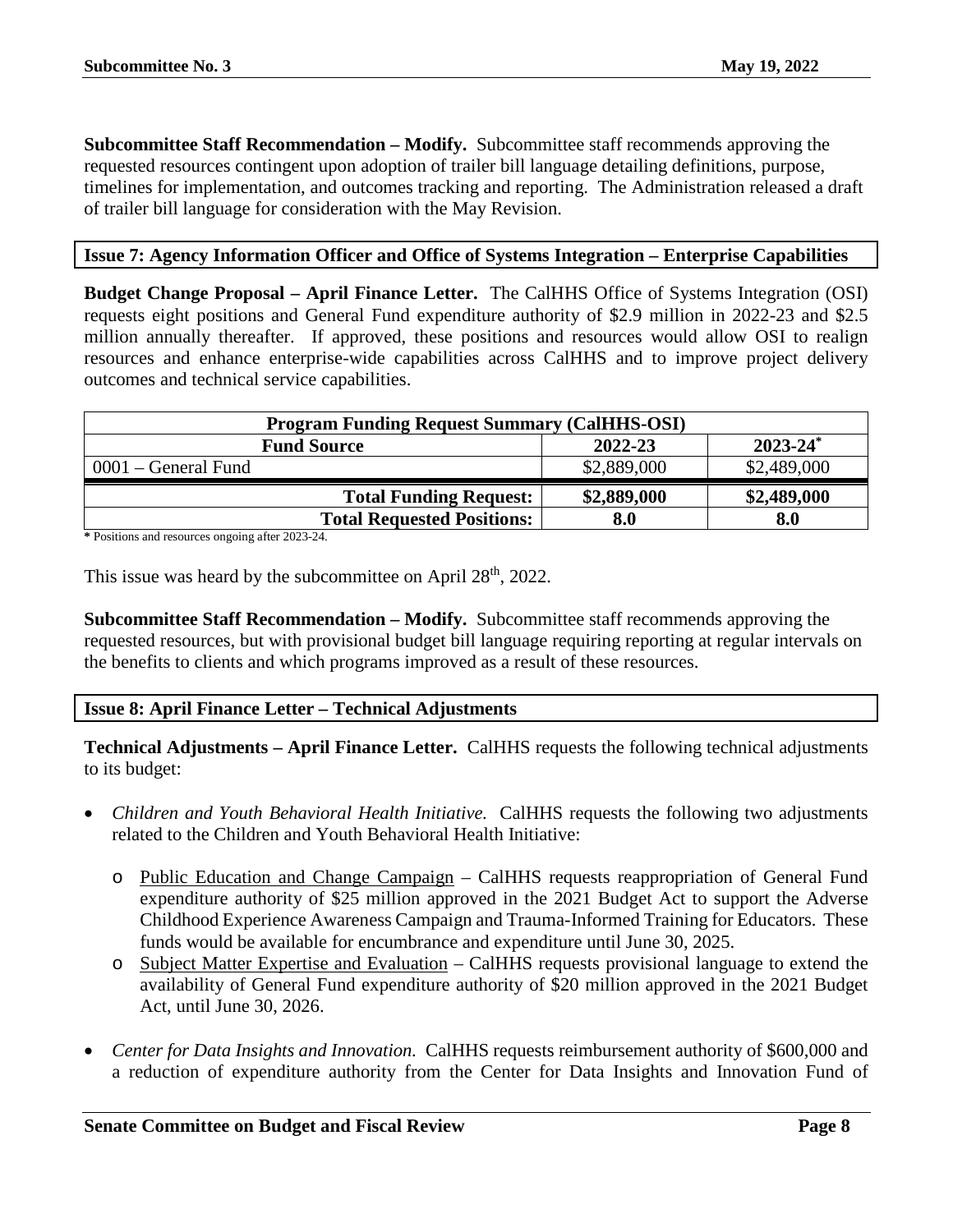\$443,000, annually, to account for interagency agreements between the Center and six other CalHHS departments for administration of the Committee for the Protection of Human Subjects.

• *Equity Dashboard.* CalHHS requests reappropriation of General Fund expenditure authority of up to \$3.2 million approved in the 2021 Budget Act for implementation of an Equity Dashboard. These funds would be available for encumbrance and expenditure until June 30, 2023.

These issues were heard by the subcommittee on April 28<sup>th</sup>, 2022.

#### **Subcommittee Staff Recommendation – Approve as budgeted.**

#### <span id="page-8-0"></span>**4120 EMERGENCY MEDICAL SERVICES AUTHORITY**

#### <span id="page-8-1"></span>**Issue 9: Replacement and Upgrade of Aging Vehicle and Radio Fleet Assets**

**Budget Change Proposal – Governor's Budget.** EMSA requests General Fund expenditure authority of \$8.7 million in 2022-23 and \$50,000 annually thereafter. If approved, these resources would allow EMSA to replace and upgrade emergency medical response fleet equipment and radio assets.

| <b>Program Funding Request Summary</b>         |             |          |  |  |
|------------------------------------------------|-------------|----------|--|--|
| $2023 - 24^*$<br>2022-23<br><b>Fund Source</b> |             |          |  |  |
| $0001 - \text{General Fund}$                   | \$8,644,000 | \$50,000 |  |  |
| <b>Total Funding Request:</b>                  | \$8,664,000 | \$50,000 |  |  |
| <b>Total Requested Positions:</b>              | 0.0         | 0.0      |  |  |

\* Resources ongoing after 2023-24.

This issue was heard by the subcommittee on February  $3<sup>rd</sup>$ , 2022.

#### **Subcommittee Staff Recommendation – Approve as budgeted.**

#### <span id="page-8-2"></span>**Issue 10: California Poison Control System Funding Augmentation**

**Budget Change Proposal – Governor's Budget.** EMSA requests General Fund expenditure authority of \$1.1 million in 2022-23, \$1.5 million in 2023-24, and expenditure authority of \$2.1 million (\$1.7 million General Fund and \$349,000 reimbursements) annually thereafter. If approved, these resources would support increased salaries and benefit expenses for the California Poison Control System.

| <b>Program Funding Request Summary</b>        |                    |             |  |  |
|-----------------------------------------------|--------------------|-------------|--|--|
| 2022-23<br>$2023 - 24*$<br><b>Fund Source</b> |                    |             |  |  |
| $0001$ – General Fund                         | \$1,056,000        | \$1,470,000 |  |  |
| <b>Total Funding Request:</b>                 | \$1,056,000        | \$1,470,000 |  |  |
| <b>Total Requested Positions:</b>             | $\boldsymbol{0.0}$ | 0.0         |  |  |

\* Additional fiscal year resources requested: 2024-25 and ongoing: \$2,064,000 (including \$349,000 reimbursements)

This issue was heard by the subcommittee on February 3<sup>rd</sup>, 2022.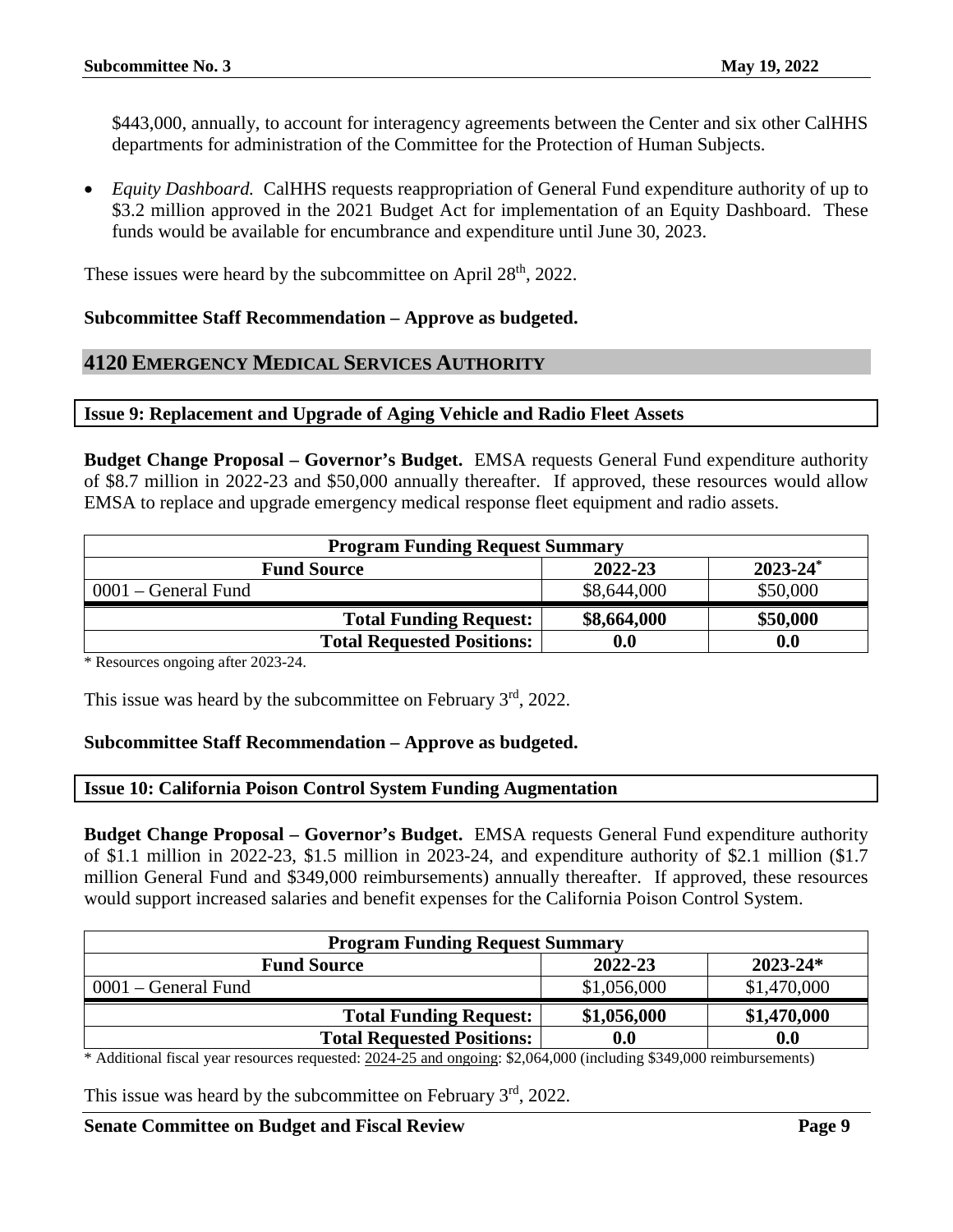# **Subcommittee Staff Recommendation – Approve as budgeted.**

#### <span id="page-9-0"></span>**Issue 11: Paramedic Disciplinary Review Board (AB 450)**

**Budget Change Proposal – Governor's Budget.** EMSA requests three positions and expenditure authority from the Emergency Medical Services Personnel (EMSP) Fund of \$703,000 in 2022-23 and \$665,000 annually thereafter. If approved, these positions and resources would allow EMSA to establish the Paramedic Disciplinary Review Board, pursuant to the requirements of AB 450 (Gonzalez), Chapter 463, Statutes. Of 2021.

| <b>Program Funding Request Summary</b>         |           |            |  |
|------------------------------------------------|-----------|------------|--|
| $2023 - 24^*$<br>2022-23<br><b>Fund Source</b> |           |            |  |
| 0312 – EMS Personnel Fund                      | \$703,000 | \$665,000  |  |
| <b>Total Funding Request:</b>                  | \$703,000 | \$665,000  |  |
| <b>Total Requested Positions:</b>              | 3.0       | <b>3.0</b> |  |

\* Positions and resources ongoing after 2023-24.

This issue was heard by the subcommittee on February  $3<sup>rd</sup>$ , 2022.

# **Subcommittee Staff Recommendation – Approve as budgeted.**

#### <span id="page-9-1"></span>**Issue 12: California Emergency Medical Services Data Resource System Funding Reappropriation**

**Reappropriation – April Finance Letter.** EMSA requests reappropriation of General Fund expenditure authority of \$10 million approved in the 2021 Budget Act, available for encumbrance and expenditure until June 30, 2024. If approved, these resources would allow EMSA to continue and complete the project planning process for the California Emergency Medical Services Data Resource System (CEDRS) and increase data interoperability.

This issue was heard by the subcommittee on April  $28<sup>th</sup>$ , 2022.

# **Subcommittee Staff Recommendation – Approve as budgeted.**

# <span id="page-9-2"></span>**Issue 13: Increased Resources for Information Technology Mission Efficiency**

**Budget Change Proposal – April Finance Letter.** EMSA requests two positions and General Fund expenditure authority of \$443,000 annually. If approved, these positions and resources would allow EMSA to manage growth in information technology workload and address security deficiencies.

| <b>Program Funding Request Summary</b>        |           |            |  |  |
|-----------------------------------------------|-----------|------------|--|--|
| 2022-23<br>$2023 - 24*$<br><b>Fund Source</b> |           |            |  |  |
| $0001$ – General Fund                         | \$443,000 | \$443,000  |  |  |
| <b>Total Funding Request:</b>                 | \$443,000 | \$443,000  |  |  |
| <b>Total Requested Positions:</b>             | 2.0       | <b>2.0</b> |  |  |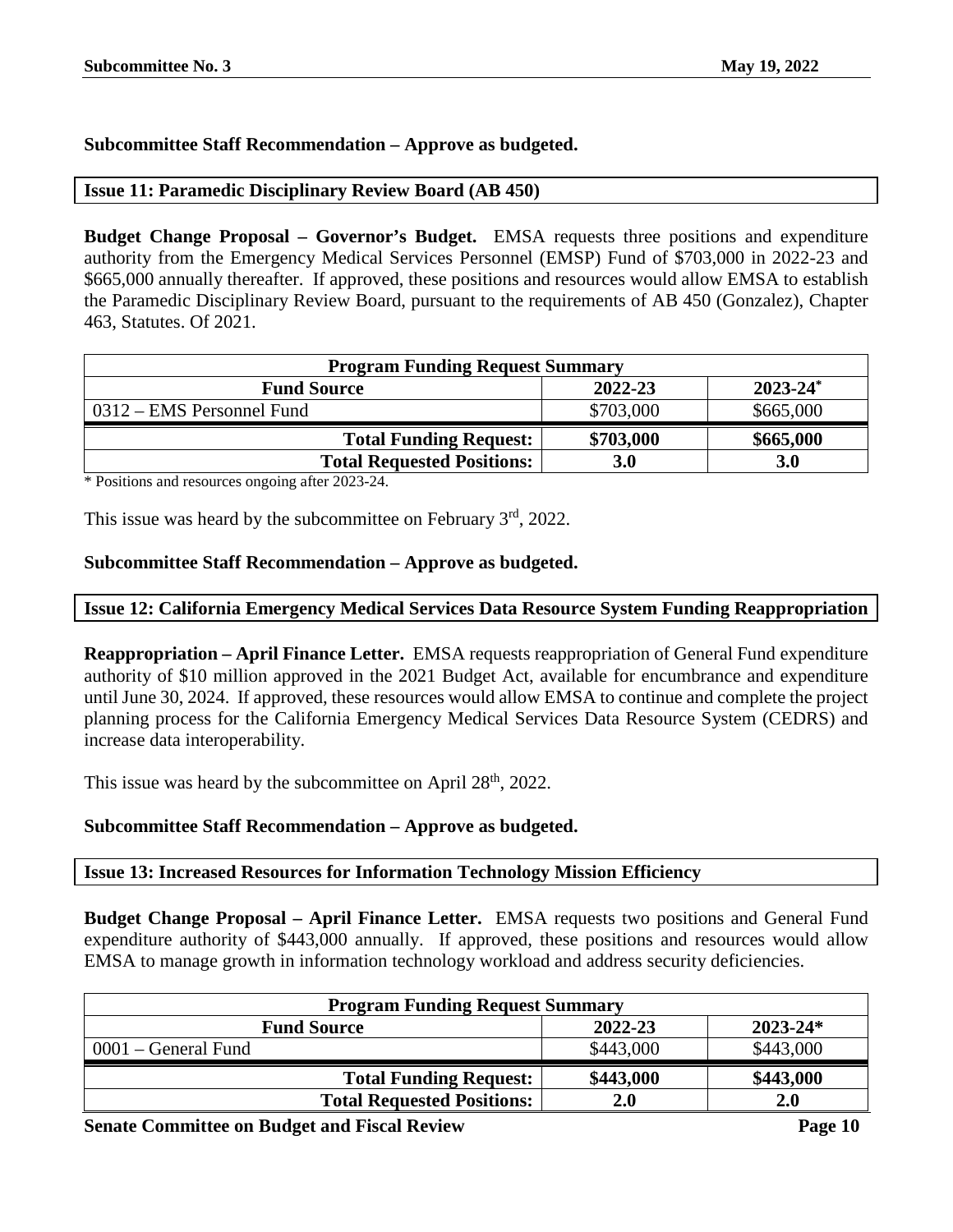This issue was heard by the subcommittee on April  $28<sup>th</sup>$ , 2022.

# **Subcommittee Staff Recommendation – Approve as budgeted.**

# <span id="page-10-0"></span>**Issue 14: Multicounty Local Emergency Medical Services Agency Funding Increase**

**Budget Change Proposal – April Finance Letter.** EMSA requests General Fund expenditure authority of \$2 million annually. If approved, these resources would support additional local assistance funding for California's multi-county Local Emergency Medical Services Agencies.

| <b>Program Funding Request Summary</b>         |                    |             |  |  |
|------------------------------------------------|--------------------|-------------|--|--|
| $2023 - 24^*$<br>2022-23<br><b>Fund Source</b> |                    |             |  |  |
| $0001$ – General Fund                          | \$2,010,000        | \$2,010,000 |  |  |
| <b>Total Funding Request:</b>                  | \$2,010,000        | \$2,010,000 |  |  |
| <b>Total Requested Positions:</b>              | $\boldsymbol{0.0}$ | 0.0         |  |  |

\* Resources ongoing after 2023-24.

This issue was heard by the subcommittee on April  $28<sup>th</sup>$ ,  $2022$ .

# **Subcommittee Staff Recommendation – Approve as budgeted.**

# <span id="page-10-1"></span>**4140 DEPARTMENT OF HEALTH CARE ACCESS AND INFORMATION**

# <span id="page-10-2"></span>**Issue 15: Workforce Augmentation and Budget Alignment**

**Budget Change Proposal – Governor's Budget.** HCAI requests net expenditure authority from special funds and reimbursements of \$2.8 million in 2022-23 and \$2.7 million annually thereafter. If approved, these resources would allow HCAI to shift program funding for the Peer Personnel and Mini-Grants Programs from state operations to local assistance consistent with current practice, increase funding for the Mini-Grants Program and the Song-Brown Healthcare Workforce Training Program, and continue its service agreement to administer the County Medical Services Program Loan Repayment Program.

| <b>Program Funding Request Summary</b>  |               |                          |  |
|-----------------------------------------|---------------|--------------------------|--|
| <b>Fund Source</b>                      | 2022-23       | $2023 - 24$ <sup>*</sup> |  |
| <b>State Operations:</b>                |               |                          |  |
| 0143 – CA Health Data and Planning Fund | (\$100,000)   | (\$100,000)              |  |
| $0995 - Reimbursements$                 | \$290,000     | \$290,000                |  |
| 3085 – Mental Health Services Fund      | (\$1,810,000) | (\$1,810,000)            |  |
| <b>Local Assistance:</b>                |               |                          |  |
| 0143 – CA Health Data and Planning Fund | \$392,000     | \$300,000                |  |
| $0995 -$ Reimbursements                 | \$2,200,000   | \$2,200,000              |  |
| 3085 – Mental Health Services Fund      | \$2,000,000   | \$2,000,000              |  |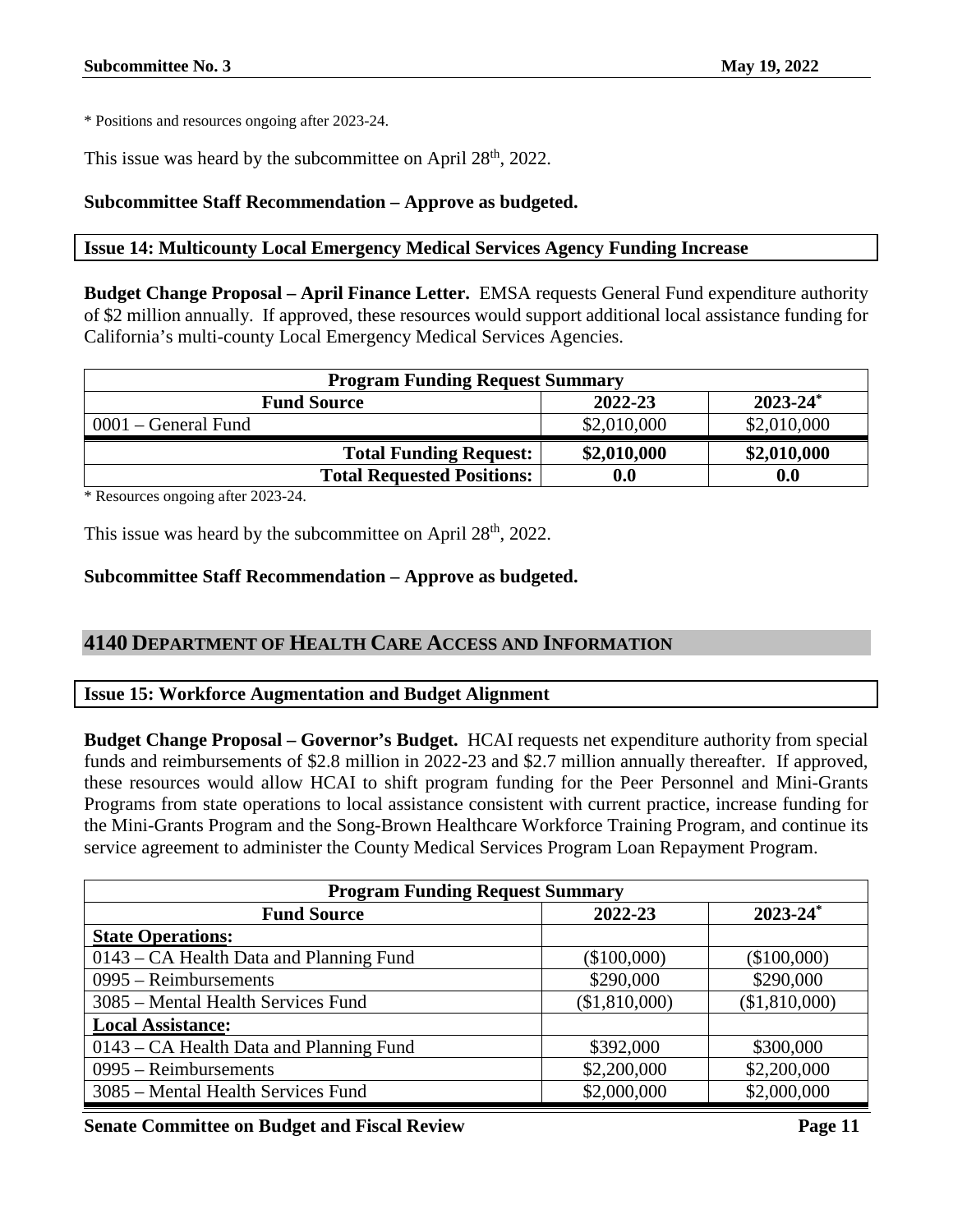| <b>Total Funding Request:</b>     | \$2,782,000 | \$2,690,000 |
|-----------------------------------|-------------|-------------|
| <b>Total Requested Positions:</b> | $0.0\,$     | 0.0         |

\* Expenditure authority changes ongoing after 2023-24.

This issue was heard by the subcommittee on February 3<sup>rd</sup>, 2022.

#### **Subcommittee Staff Recommendation – Approve as budgeted.**

#### <span id="page-11-0"></span>**Issue 16: SB 650 – Skilled Nursing Facilities**

**Budget Change Proposal – Governor's Budget.** HCAI requests four positions and expenditure authority from the California Health Data and Planning Fund of \$1.4 million in 2022-23, two additional positions and expenditure authority of \$1.2 million in 2023-24 and \$955,000 annually thereafter. If approved, these positions and resources would allow HCAI to receive and audit financial reports from skilled nursing facilities, pursuant to the requirements of SB 650 (Stern), Chapter 493, Statutes of 2021.

| <b>Program Funding Request Summary</b> |                          |  |  |
|----------------------------------------|--------------------------|--|--|
| 2022-23                                | $2023 - 24$ <sup>*</sup> |  |  |
| \$1,433,000                            | \$1,209,000              |  |  |
| \$1,433,000                            | \$1,209,000              |  |  |
| 4.0                                    | 6.0                      |  |  |
|                                        |                          |  |  |

\* Additional fiscal year resources requested: 2024-25 and ongoing: \$955,000.

This issue was heard by the subcommittee on February 3<sup>rd</sup>, 2022.

#### **Subcommittee Staff Recommendation – Approve as budgeted.**

#### <span id="page-11-1"></span>**Issue 17: SB 395 – Excise Tax and Small/Rural Hospital Relief**

**Budget Change Proposal – Governor's Budget.** HCAI requests four positions and expenditure authority from the Small and Rural Hospital Relief Fund of \$876,000 in 2022-23, \$842,000 in 2023-24, and \$684,000 annually thereafter. If approved, these positions and resources would allow HCAI to support administration of the Small and Rural Hospital Relief Program, which supports seismic upgrades for small, rural, and critical access hospitals, pursuant to the requirements of SB 395 (Caballero), Chapter 489, Statutes of 2021.

| <b>Program Funding Request Summary</b>         |            |           |  |  |
|------------------------------------------------|------------|-----------|--|--|
| $2023 - 24^*$<br>2022-23<br><b>Fund Source</b> |            |           |  |  |
| 3391 – Small and Rural Hospital Relief Fund    | \$876,000  | \$842,000 |  |  |
| <b>Total Funding Request:</b>                  | \$876,000  | \$842,000 |  |  |
| <b>Total Requested Positions:</b>              | $2.0^{**}$ | 4.0       |  |  |

\* Additional fiscal year resources requested: 2024-25 and ongoing: \$684,000

\*\* Four positions would begin January 1, 2023, resulting in a budget year request of 2.0 positions.

This issue was heard by the subcommittee on February 3<sup>rd</sup>, 2022.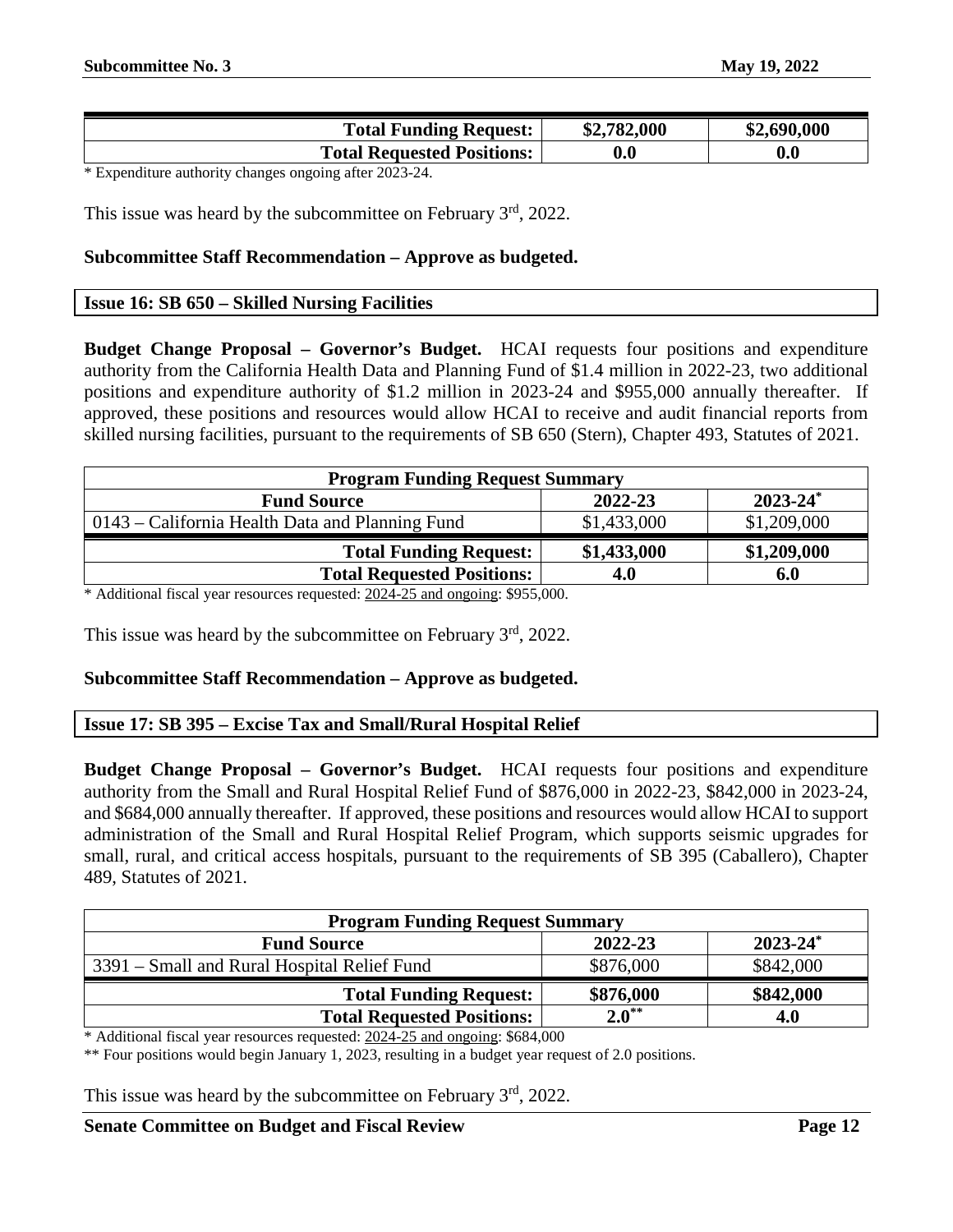# **Subcommittee Staff Recommendation – Approve as budgeted.**

# <span id="page-12-0"></span>**Issue 18: AB 1204 – Hospital Equity Reporting**

**Budget Change Proposal – Governor's Budget.** HCAI requests two positions and expenditure authority from the California Health Data and Planning Fund of \$366,000 in 2022-23, two additional positions and expenditure authority of \$1.1 million in 2023-24, one additional position and expenditure authority of \$1.2 million in 2024-25, and \$861,000 annually thereafter. If approved, these positions and resources would allow HCAI to administer new requirements for hospitals to submit annual equity reports, pursuant to AB 1204 (Wicks), Chapter 751, Statutes of 2021.

| <b>Program Funding Request Summary</b>         |           |  |  |  |  |
|------------------------------------------------|-----------|--|--|--|--|
| $2023 - 24^*$<br>2022-23<br><b>Fund Source</b> |           |  |  |  |  |
| \$366,000                                      | \$842,000 |  |  |  |  |
| \$366,000                                      | \$842,000 |  |  |  |  |
| 2.0                                            | 4.0       |  |  |  |  |
|                                                | 0.02100   |  |  |  |  |

\* Additional fiscal year resources requested: 2024-25: \$1,223,000; 2025-26 and ongoing: \$861,000

This issue was heard by the subcommittee on February  $3<sup>rd</sup>$ , 2022.

# **Subcommittee Staff Recommendation – Approve as budgeted.**

# <span id="page-12-1"></span>**Issue 19: AB 1020 – Health Care Debt and Fair Billing**

**Budget Change Proposal – Governor's Budget.** HCAI requests 16 positions and expenditure authority of \$3.9 million (\$2 million General Fund and \$2 million California Health Data and Planning Fund) in 2022-23, and two additional positions and \$3.6 million (\$1.8 million General Fund and \$1.8 million California Health Data and Planning Fund) annually thereafter. If approved, these positions and resources would allow HCAI to oversee and enforce new hospital requirements for discount payment and charity care policies, pursuant to AB 1020 (Friedman), Chapter 473, Statutes of 2021.

| <b>Program Funding Request Summary</b>          |             |             |  |  |  |
|-------------------------------------------------|-------------|-------------|--|--|--|
| $2023 - 24^*$<br>2022-23<br><b>Fund Source</b>  |             |             |  |  |  |
| $0001$ – General Fund                           | \$1,951,000 | \$1,801,000 |  |  |  |
| 0143 – California Health Data and Planning Fund | \$1,967,000 | \$1,817,000 |  |  |  |
| <b>Total Funding Request:</b>                   | \$3,918,000 | \$3,618,000 |  |  |  |
| <b>Total Requested Positions:</b>               | <b>16.0</b> | <b>18.0</b> |  |  |  |

\* Positions and resources ongoing after 2023-24.

This issue was heard by the subcommittee on February  $3<sup>rd</sup>$ , 2022.

# **Subcommittee Staff Recommendation – Approve as budgeted.**

# <span id="page-12-2"></span>**Issue 20: Clinical and Capital Infrastructure for Reproductive Health Care**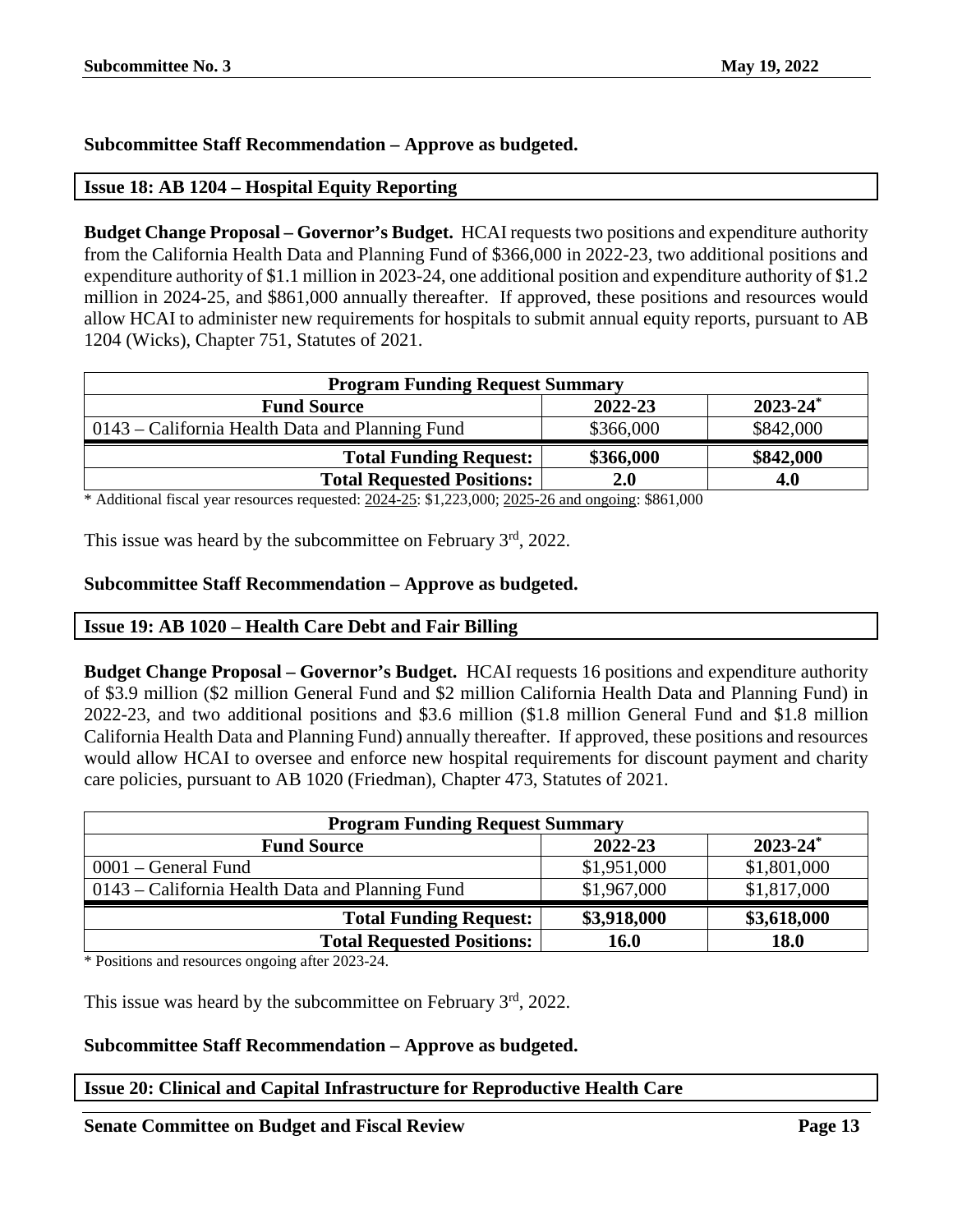**Budget Change Proposal – Governor's Budget.** HCAI requests General Fund expenditure authority of \$40 million in 2022-23, available for encumbrance and expenditure through June 30, 2028. If approved, these resources would support workforce development and capital infrastructure for providers of reproductive health services. Of these resources, \$2 million would support state operations to administer these programs.

| <b>Program Funding Request Summary</b> |                          |                    |
|----------------------------------------|--------------------------|--------------------|
| <b>Fund Source</b>                     | $2022 - 23$ <sup>*</sup> | 2023-24            |
| <b>State Operations:</b>               |                          |                    |
| 0001 – General Fund                    | \$2,000,000              | .ъ-                |
| <b>Local Assistance:</b>               |                          |                    |
| 0001 – General Fund                    | \$38,000,000             | .ъ-                |
| <b>Total Funding Request:</b>          | \$40,000,000             | \$-                |
| <b>Total Requested Positions:</b>      | 0.0                      | $\boldsymbol{0.0}$ |

\* Resources available for encumbrance or expenditure through June 30, 2028.

This issue was heard by the subcommittee on February  $3<sup>rd</sup>$ , 2022.

#### **Subcommittee Staff Recommendation – Approve as budgeted.**

#### <span id="page-13-0"></span>**Issue 21: Small Rural Hospital Improvement Program Increase in Expenditure Authority**

**Budget Change Proposal – April Finance Letter.** HCAI requests federal fund expenditure authority of \$56,000 annually. If approved, these resources would continue support for the department's Small Rural Hospital Improvement Program.

| <b>Program Funding Request Summary</b>         |                    |          |  |  |
|------------------------------------------------|--------------------|----------|--|--|
| $2023 - 24^*$<br>2022-23<br><b>Fund Source</b> |                    |          |  |  |
| 0890 – Federal Trust Fund                      | \$56,000           | \$56,000 |  |  |
| <b>Total Funding Request:</b>                  | \$56,000           | \$56,000 |  |  |
| <b>Total Requested Positions:</b>              | $\boldsymbol{0.0}$ | 0.0      |  |  |

\* Resources ongoing after 2023-24.

This issue was heard by the subcommittee on May  $4<sup>th</sup>$ , 2022.

# **Subcommittee Staff Recommendation – Approve as budgeted.**

#### <span id="page-13-1"></span>**Issue 22: April Finance Letter – Technical Adjustment**

**Technical Adjustment – April Finance Letter.** HCAI requests extension of encumbrance and expenditure authority until June 30, 2028, for \$6.3 million General Fund approved in the 2021 Budget Act to administer workforce programs as part of the Children and Youth Behavioral Health Initiative.

This issue was heard by the subcommittee on May  $4<sup>th</sup>$ , 2022.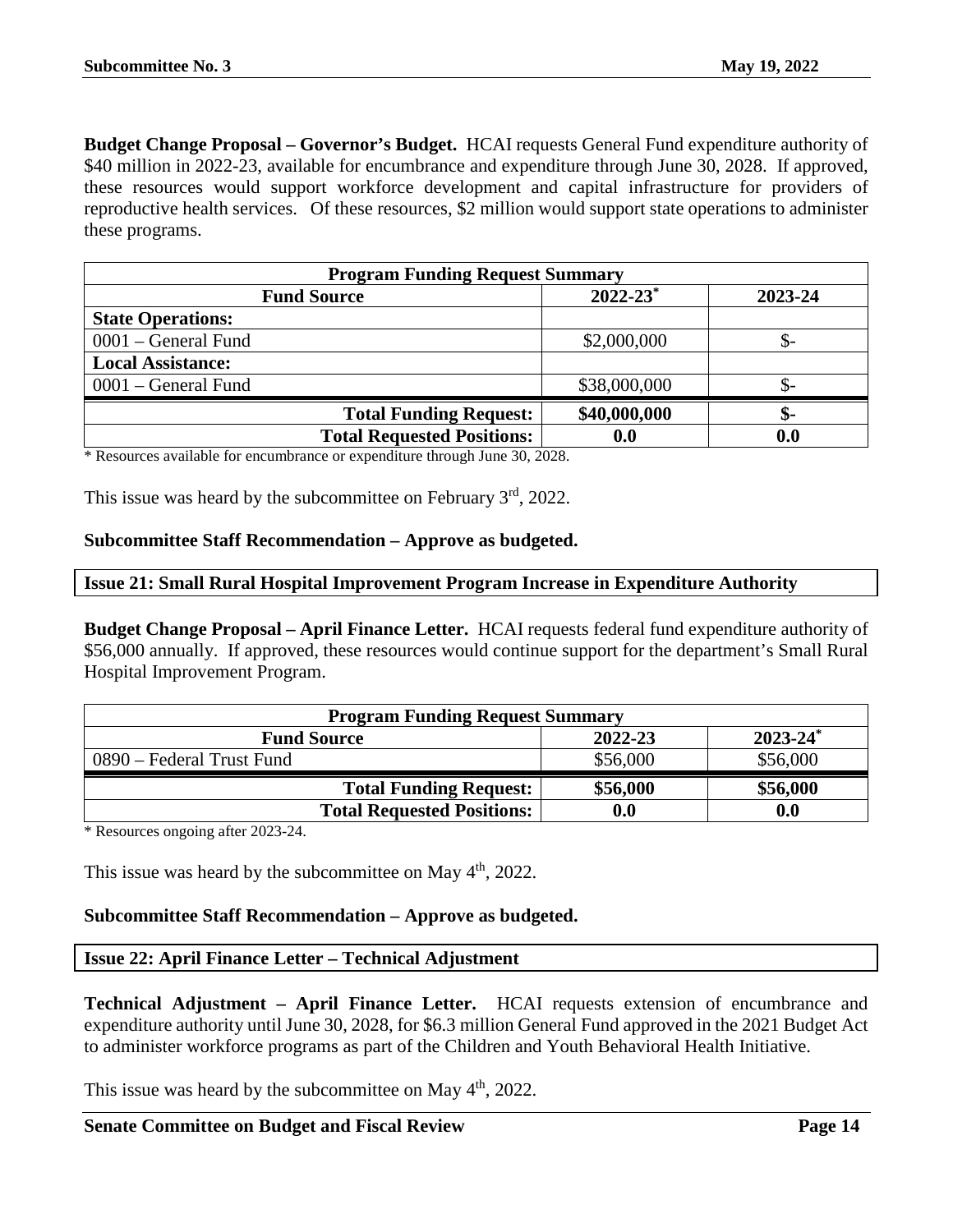# **Subcommittee Staff Recommendation – Approve as budgeted.**

# <span id="page-14-0"></span>**4150 DEPARTMENT OF MANAGED HEALTH CARE**

# <span id="page-14-1"></span>**Issue 23: Office of Plan Licensing Workload**

**Budget Change Proposal – Governor's Budget.** DMHC requests three positions and expenditure authority from the Managed Care Fund of \$628,000 in 2022-23, \$604,000 in 2023-24, one additional position and \$842,000 in 2024-25, and \$834,000 annually thereafter. If approved, these positions and resources would allow DMHC to address additional workload in its Office of Plan Licensing related to major transaction reviews of health plans.

| $2023 - 24*$ |
|--------------|
|              |
| \$604,000    |
| \$604,000    |
| <b>3.0</b>   |
|              |

\* Additional fiscal year resources requested: 2024-25: 842,000; 2025-26 and ongoing: \$834,000.

This issue was heard by the subcommittee on February  $3<sup>rd</sup>$ , 2022.

#### **Subcommittee Staff Recommendation – Approve as budgeted.**

#### <span id="page-14-2"></span>**Issue 24: Office of Plan Monitoring Workload**

**Budget Change Proposal – Governor's Budget.** DMHC requests 11 positions and expenditure authority from the Managed Care Fund of \$3.3 million in 2022-23, and \$3.2 million annually thereafter. If approved, these positions and resources would allow DMHC to address routine and follow-up medical surveys on an increasing number of licensed health plans, support increased rates charged by clinical consultants, and manage additional workload from an increase in network review volume, complexity, and technological expertise requirements.

| <b>Program Funding Request Summary</b>        |             |             |  |  |  |
|-----------------------------------------------|-------------|-------------|--|--|--|
| 2022-23<br>$2023 - 24*$<br><b>Fund Source</b> |             |             |  |  |  |
| 0933 – Managed Care Fund                      | \$3,253,000 | \$3,165,000 |  |  |  |
| <b>Total Funding Request:</b>                 | \$3,253,000 | \$3,165,000 |  |  |  |
| <b>Total Requested Positions:</b>             | 11.0        | <b>11.0</b> |  |  |  |

\* Positions and resources ongoing after 2023-24.

This issue was heard by the subcommittee on February 3<sup>rd</sup>, 2022.

# **Subcommittee Staff Recommendation – Approve as budgeted.**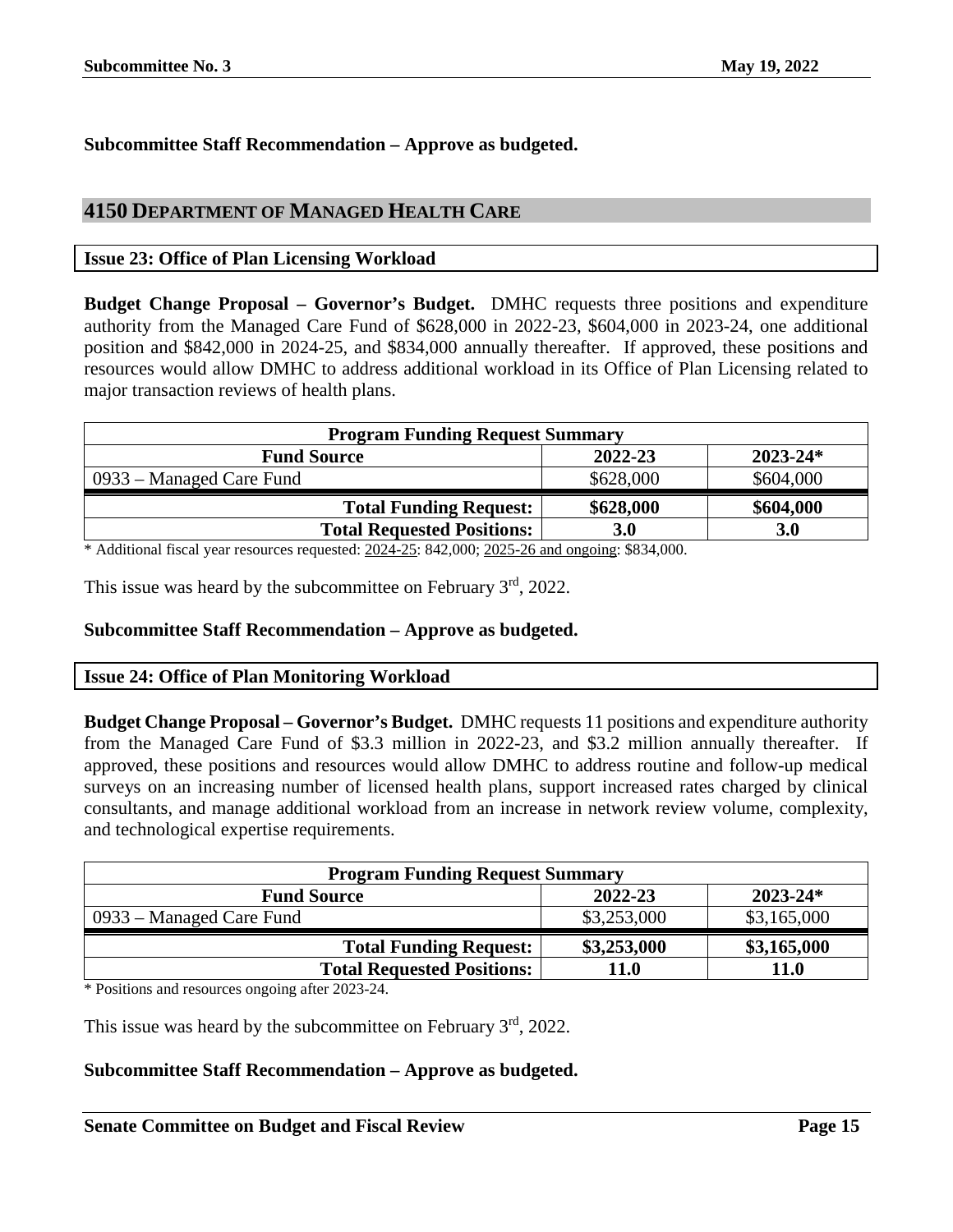# <span id="page-15-0"></span>**Issue 25: Help Center Workload**

**Budget Change Proposal – Governor's Budget.** DMHC requests 21 positions and expenditure authority from the Managed Care Fund of \$3.6 million in 2022-23 and \$3.4 million annually thereafter. If approved, these positions and resources would allow DMHC to address the increased volume of workload in its Help Center's Consumer and Provider complaint sections including meeting mandated timeframes for complaint review, facilitating a more robust case-auditing process, and aligning supervisory staffing with department growth.

| <b>Program Funding Request Summary</b>        |             |             |  |  |  |
|-----------------------------------------------|-------------|-------------|--|--|--|
| 2022-23<br>$2023 - 24*$<br><b>Fund Source</b> |             |             |  |  |  |
| 0933 – Managed Care Fund                      | \$3,580,000 | \$3,412,000 |  |  |  |
| <b>Total Funding Request:</b>                 | \$3,580,000 | \$3,412,000 |  |  |  |
| <b>Total Requested Positions:</b>             | 21.0        | 21.0        |  |  |  |

\* Positions and resources ongoing after 2023-24.

This issue was heard by the subcommittee on February 3<sup>rd</sup>, 2022.

#### **Subcommittee Staff Recommendation – Approve as budgeted.**

<span id="page-15-1"></span>

|  | <b>Issue 26: Administrative Workload</b> |  |
|--|------------------------------------------|--|
|--|------------------------------------------|--|

**Budget Change Proposal – Governor's Budget.** DMHC requests 12 positions and expenditure authority from the Managed Care Fund of \$3.5 million in 2022-23, \$3.4 million annually between 2023-24 and 2028-29, and \$2.2 million annually thereafter. If approved, these positions and resources would allow DMHC to support administrative workload including human resources, business services, legal services, information technology, support for addressing systemic racism in the workplace, and to align supervisory, analytical and professional staffing with department growth.

| <b>Program Funding Request Summary</b>        |             |             |  |  |
|-----------------------------------------------|-------------|-------------|--|--|
| $2023 - 24*$<br>2022-23<br><b>Fund Source</b> |             |             |  |  |
| 0933 – Managed Care Fund                      | \$3,520,000 | \$3,424,000 |  |  |
| <b>Total Funding Request:</b>                 | \$3,520,000 | \$3,424,000 |  |  |
| <b>Total Requested Positions:</b>             | 12.0        | 12.0        |  |  |

\* Positions and resources ongoing after 2023-24 until 2028-29. 2029-30 and ongoing: \$2,224,000.

This issue was heard by the subcommittee on February  $3<sup>rd</sup>$ , 2022.

# **Subcommittee Staff Recommendation – Approve as budgeted.**

# <span id="page-15-2"></span>**Issue 27: Protection of Patient Choice in Telehealth Provider Act (AB 457)**

**Budget Change Proposal – Governor's Budget.** DMHC requests three positions and expenditure authority from the Managed Care Fund of \$1.1 million in 2022-23, \$957,000 in 2023-24, and \$614,000 annually thereafter. If approved, these positions and resources would allow DMHC to oversee health plan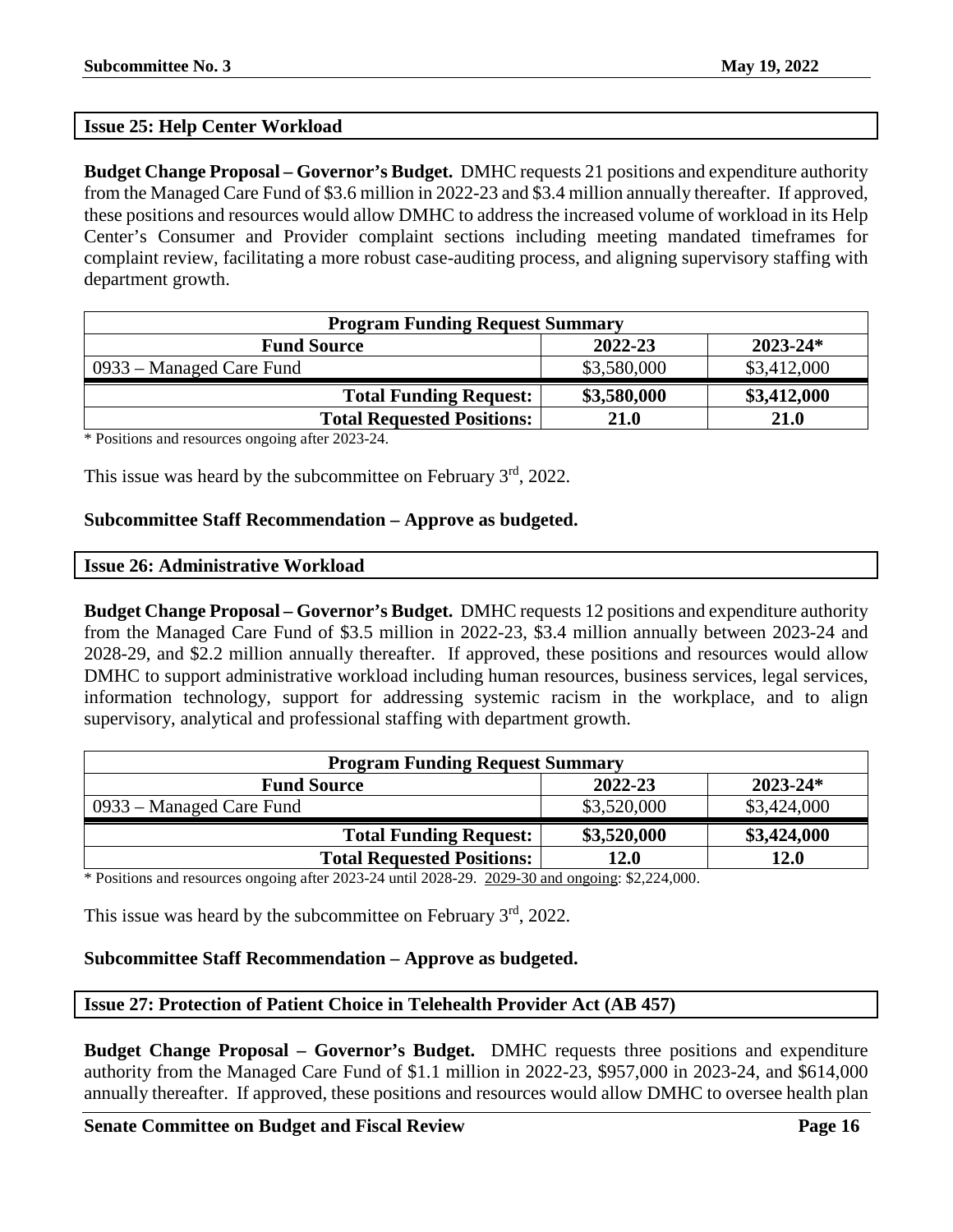compliance with new telehealth rules, pursuant to the provisions of AB 457 (Santiago), Chapter 439, Statutes of 2021.

| <b>Program Funding Request Summary</b>        |             |            |  |  |  |
|-----------------------------------------------|-------------|------------|--|--|--|
| 2022-23<br>$2023 - 24*$<br><b>Fund Source</b> |             |            |  |  |  |
| 0933 – Managed Care Fund                      | \$1,130,000 | \$957,000  |  |  |  |
| <b>Total Funding Request:</b>                 | \$1,130,000 | \$957,000  |  |  |  |
| <b>Total Requested Positions:</b>             | 3.0         | <b>3.0</b> |  |  |  |

\* Additional fiscal year resources requested – 2024-25 and ongoing: \$614,000.

This issue was heard by the subcommittee on February  $3<sup>rd</sup>$ , 2022.

# **Subcommittee Staff Recommendation – Approve as budgeted.**

#### <span id="page-16-0"></span>**Issue 28: Health Care Coverage – Deductibles and Out-of-Pocket Expenses (SB 368)**

**Budget Change Proposal – Governor's Budget.** DMHC requests two positions and expenditure authority from the Managed Care Fund of \$591,000, \$571,000 in 2023-24, and \$456,000 annually thereafter. If approved, these positions and resources would support review of health plan documents to determine compliance with requirements that plans provide enrollees with accrual balances toward their deductible and out-of-pocket maximum, pursuant to SB 368 (Limón), Chapter 602, Statutes of 2021.

| <b>Program Funding Request Summary</b>        |            |            |  |  |
|-----------------------------------------------|------------|------------|--|--|
| 2022-23<br>$2023 - 24*$<br><b>Fund Source</b> |            |            |  |  |
| 0933 – Managed Care Fund                      | \$591,000  | \$571,000  |  |  |
| <b>Total Funding Request:</b>                 | \$591,000  | \$571,000  |  |  |
| <b>Total Requested Positions:</b>             | <b>2.0</b> | <b>2.0</b> |  |  |

\*Additional fiscal year resources requested  $-2024-25$  and ongoing: \$456,000.

This issue was heard by the subcommittee on February  $3<sup>rd</sup>$ , 2022.

# **Subcommittee Staff Recommendation – Approve as budgeted.**

# <span id="page-16-1"></span>**Issue 29: Follow-Up Appointments for MH/SUDS Timely Access Standards (SB 221)**

**Budget Change Proposal – Governor's Budget.** DMHC requests 16 positions and expenditure authority from the Managed Care Fund of \$3.9 million in 2022-23, an additional three positions and \$4.5 million in 2023-24, \$4.3 million in 2024-25, \$4.4 million in 2025-26, and \$4.2 million annually thereafter. If approved, these positions and resources would allow DMHC to address timeliness standards for followup appointments for certain mental health and substance use disorders, pursuant to the requirements of SB 221 (Wiener), Chapter 724, Statutes of 2021.

| <b>Program Funding Request Summary</b> |             |              |
|----------------------------------------|-------------|--------------|
| <b>Fund Source</b>                     | 2022-23     | $2023 - 24*$ |
| $-0933$ – Managed Care Fund            | \$3,882,000 | \$4,479,000  |

**Senate Committee on Budget and Fiscal Review <b>Page 17 Page 17**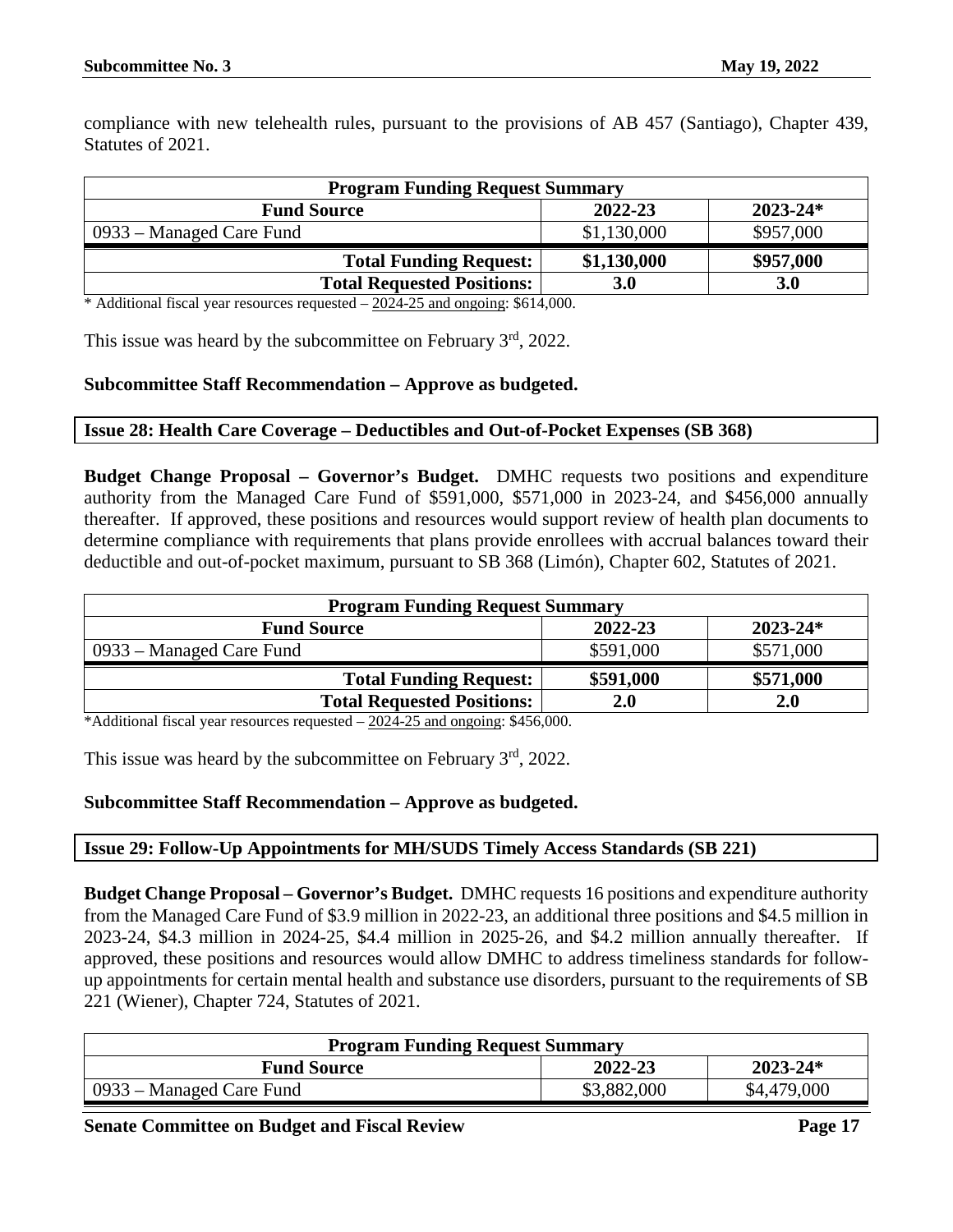| <b>Total Funding Request:</b>     | \$3,882,000 | \$4,479,000 |
|-----------------------------------|-------------|-------------|
| <b>Total Requested Positions:</b> | 16.0        | 19.0        |

\* Additional fiscal year resources requested – 2024-25: \$4,267,000; 2025-26: \$4,357,000; 2026-27: \$4,151,000; 2027-28 and ongoing: \$4,241,000.

This issue was heard by the subcommittee on February  $3<sup>rd</sup>$ , 2022.

#### **Subcommittee Staff Recommendation – Approve as budgeted.**

#### <span id="page-17-0"></span>**Issue 30: Health Care Coverage – Step Therapy (AB 347)**

**Budget Change Proposal – Governor's Budget.** DMHC requests 12 positions and expenditure authority from the Managed Care Fund of \$3.1 million in 2022-23, and \$3 million annually thereafter. If approved, these positions and resources would allow DMHC to address step therapy requirements implemented pursuant to AB 347 (Arambula), Chapter 742, Statutes of 2021.

| <b>Program Funding Request Summary</b> |             |              |
|----------------------------------------|-------------|--------------|
| <b>Fund Source</b>                     | 2022-23     | $2023 - 24*$ |
| 0933 – Managed Care Fund               | \$3,116,000 | \$2,975,000  |
| <b>Total Funding Request:</b>          | \$3,116,000 | \$2,975,000  |
| <b>Total Requested Positions:</b>      | 12.0        | 12.0         |

\* Additional fiscal year resources requested – 2024-25 and ongoing: \$3,020,000.

This issue was heard by the subcommittee on February 3<sup>rd</sup>, 2022.

# **Subcommittee Staff Recommendation – Approve as budgeted.**

#### <span id="page-17-1"></span>**Issue 31: Health Care Coverage – Employer Associations (SB 255)**

**Budget Change Proposal – Governor's Budget.** DMHC requests one position and expenditure authority from the Managed Care Fund of \$237,000 in 2022-23 and \$229,000 annually thereafter. If approved, this position and resources would allow DMHC to conduct annual reviews of Multiple Employer Welfare Arrangement (MEWA) documents, pursuant to SB 255 (Portantino), Chapter 725, Statutes of 2021.

| <b>Program Funding Request Summary</b> |           |              |
|----------------------------------------|-----------|--------------|
| <b>Fund Source</b>                     | 2022-23   | $2023 - 24*$ |
| 0933 – Managed Care Fund               | \$237,000 | \$237,000    |
| <b>Total Funding Request:</b>          | \$237,000 | \$237,000    |
| <b>Total Requested Positions:</b>      | 1.0       | 1.0          |

\* Positions and resources ongoing after 2023-24.

This issue was heard by the subcommittee on February  $3<sup>rd</sup>$ , 2022.

# **Subcommittee Staff Recommendation – Approve as budgeted.**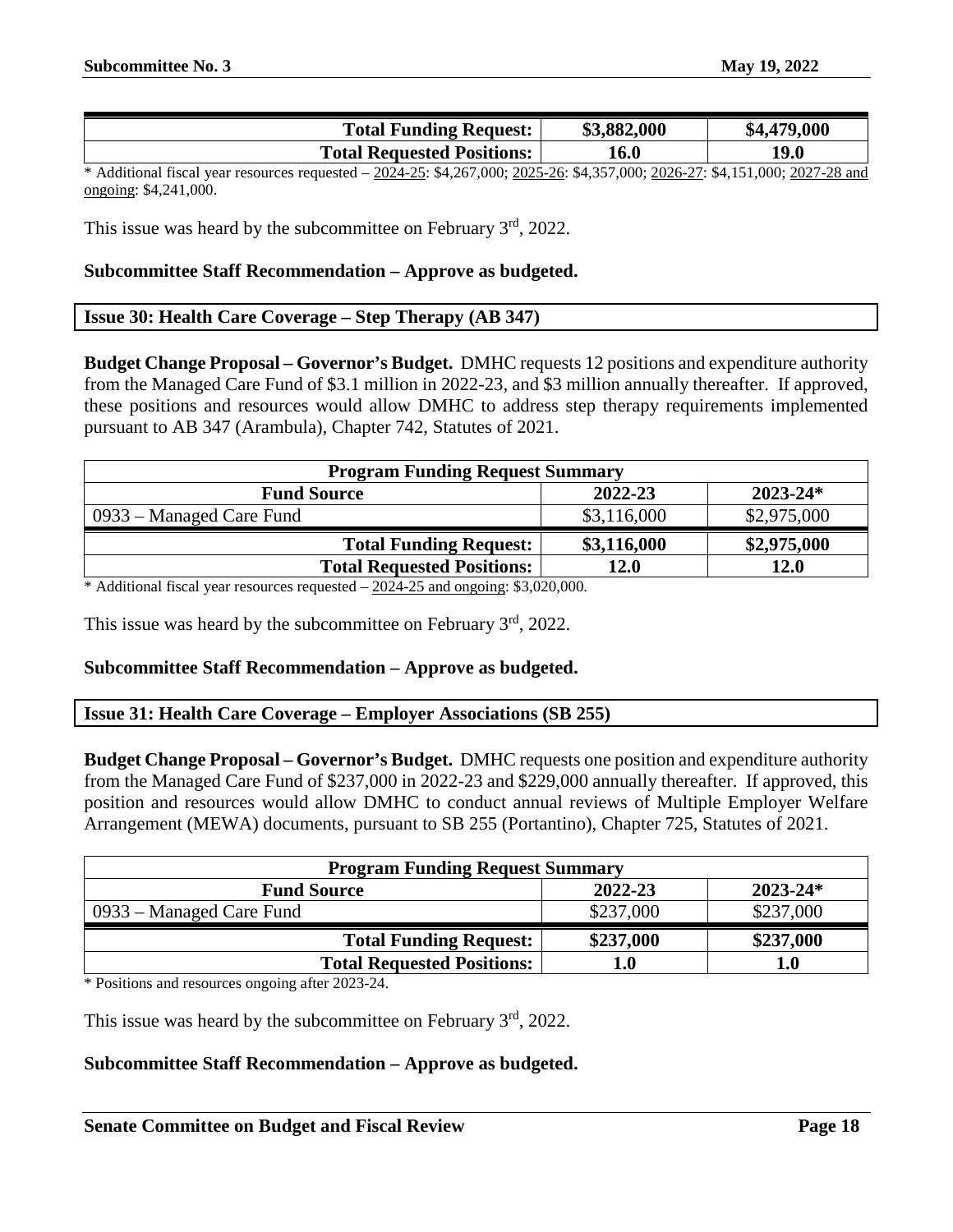# <span id="page-18-0"></span>**Issue 32: Health Care Coverage – Small Employer Groups (SB 718)**

**Budget Change Proposal – Governor's Budget.** DMHC requests expenditure authority from the Managed Care Fund of \$313,000 in 2022-23 and \$301,000 in 2023-24 through 2026-27. If approved, these resources would allow DMHC to receive and review Multiple Employer Welfare Arrangement (MEWA) documents for compliance with SB 718 (Bates), Chapter 736, Statutes of 2021.

| <b>Program Funding Request Summary</b> |                    |              |
|----------------------------------------|--------------------|--------------|
| <b>Fund Source</b>                     | 2022-23            | $2023 - 24*$ |
| 0933 – Managed Care Fund               | \$313,000          | \$301,000    |
| <b>Total Funding Request:</b>          | \$313,000          | \$301,000    |
| <b>Total Requested Positions:</b>      | $\boldsymbol{0.0}$ | 0.0          |

\* Positions and resources ongoing after 2023-24 until 2026-27.

This issue was heard by the subcommittee on February  $3<sup>rd</sup>$ , 2022.

#### **Subcommittee Staff Recommendation – Approve as budgeted.**

#### <span id="page-18-1"></span>**Issue 33: Administrative Support Services**

**Budget Change Proposal – April Finance Letter.** DMHC requests eight positions and expenditure authority from the Managed Care Fund of \$1.3 million in 2022-23 and \$1.2 million annually thereafter. If approved, these positions and resources would allow DMHC to support growth in workload for business management services, fiscal services, human resource administrative services, and information technology services.

| <b>Program Funding Request Summary</b> |             |              |
|----------------------------------------|-------------|--------------|
| <b>Fund Source</b>                     | 2022-23     | $2023 - 24*$ |
| 0933 – Managed Care Fund               | \$1,301,000 | \$1,237,000  |
| <b>Total Funding Request:</b>          | \$1,301,000 | \$1,237,000  |
| <b>Total Requested Positions:</b>      | 8.0         | 8.0          |

\* Positions and resources ongoing after 2023-24.

This issue was heard by the subcommittee on April  $28<sup>th</sup>$ , 2022.

# **Subcommittee Staff Recommendation – Approve as budgeted.**

#### <span id="page-18-2"></span>**Issue 34: Health Plans and Health Insurance: Third-Party Payment (AB 290)**

**Budget Change Proposal – April Finance Letter.** DMHC requests expenditure authority from the Managed Care Fund of \$782,000 in 2022-23 and \$750,000 in 2023-24. If approved, these resources would extend previously approved limited-term resources that support implementation of requirements on third party payment of health plan premiums, pursuant to AB 290 (Wood), Chapter 862, Statutes of 2019.

#### **Program Funding Request Summary**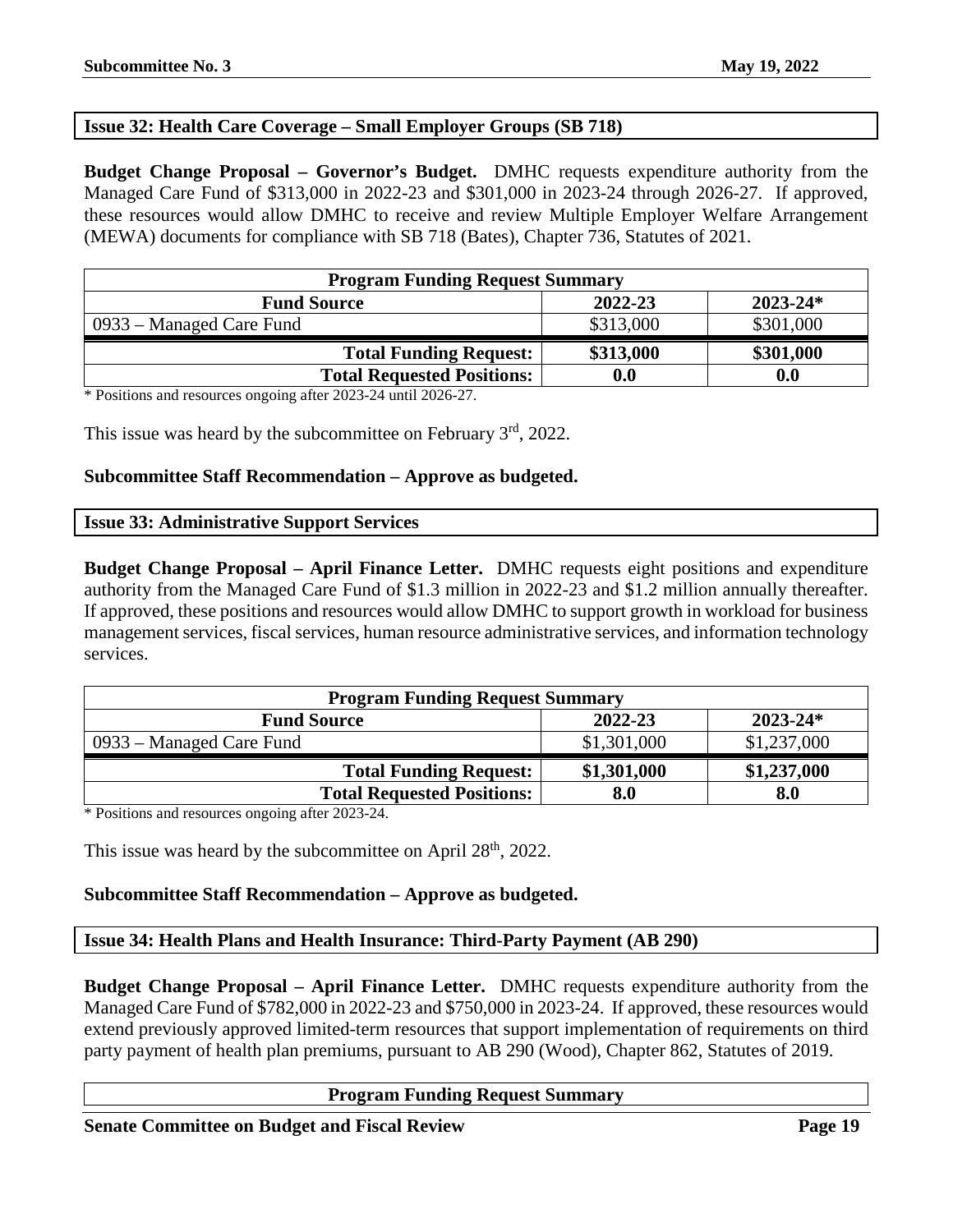| <b>Fund Source</b>                | 2022-23            | 2023-24   |
|-----------------------------------|--------------------|-----------|
| 0933 – Managed Care Fund          | \$782,000          | \$750,000 |
| <b>Total Funding Request:</b>     | \$782,000          | \$750,000 |
| <b>Total Requested Positions:</b> | $\boldsymbol{0.0}$ | 0.0       |

This issue was heard by the subcommittee on April 28<sup>th</sup>, 2022.

# **Subcommittee Staff Recommendation – Approve as budgeted.**

# <span id="page-19-0"></span>**4260 DEPARTMENT OF HEALTH CARE SERVICES**

# <span id="page-19-1"></span>**Issue 35: Further Strengthen Fiscal Functions and Outcomes**

**Budget Change Proposal – Governor's Budget.** DHCS requests ten positions and expenditure authority of \$2.4 million (\$1.2 million General Fund and \$1.2 million federal funds) in 2022-23, \$2.2 million (\$1.1 million General Fund and \$1.1 million federal funds) in 2023-24, and \$1.5 million (\$743,000 General Fund and \$742,000 federal funds) annually thereafter. If approved, these positions and resources would allow DHCS to continue to strengthen its fiscal estimates and cash flow monitoring and provide resources for increasing and complex workloads.

| <b>Program Funding Request Summary</b> |             |               |
|----------------------------------------|-------------|---------------|
| <b>Fund Source</b>                     | 2022-23     | $2023 - 24^*$ |
| $0001$ – General Fund                  | \$1,181,000 | \$1,114,000   |
| 0890 – Federal Trust Fund              | \$1,181,000 | \$1,113,000   |
| <b>Total Funding Request:</b>          | \$2,362,000 | \$2,227,000   |
| <b>Total Requested Positions:</b>      | 10.0        | <b>10.0</b>   |

\* Additional fiscal year resources requested: 2024-25 and ongoing: \$1,485,000.

This issue was heard by the subcommittee on February  $24<sup>th</sup>$ , 2022.

# **Subcommittee Staff Recommendation – Approve as budgeted.**

# <span id="page-19-2"></span>**Issue 36: Short-Term Residential Therapeutic Program Approval, Oversight, and Monitoring**

**Budget Change Proposal – Governor's Budget.** DHCS requests nine positions and expenditure authority of \$1.3 million (\$661,000 General Fund and \$661,000 federal funds) annually. If approved, these positions and resources would allow DHCS to provide oversight, monitoring, and reviews of shortterm residential therapeutic programs, mental health program approval, and children's crisis residential programs.

| <b>Program Funding Request Summary</b> |           |               |
|----------------------------------------|-----------|---------------|
| <b>Fund Source</b>                     | 2022-23   | $2023 - 24^*$ |
| 0001 – General Fund                    | \$661,000 | \$661,000     |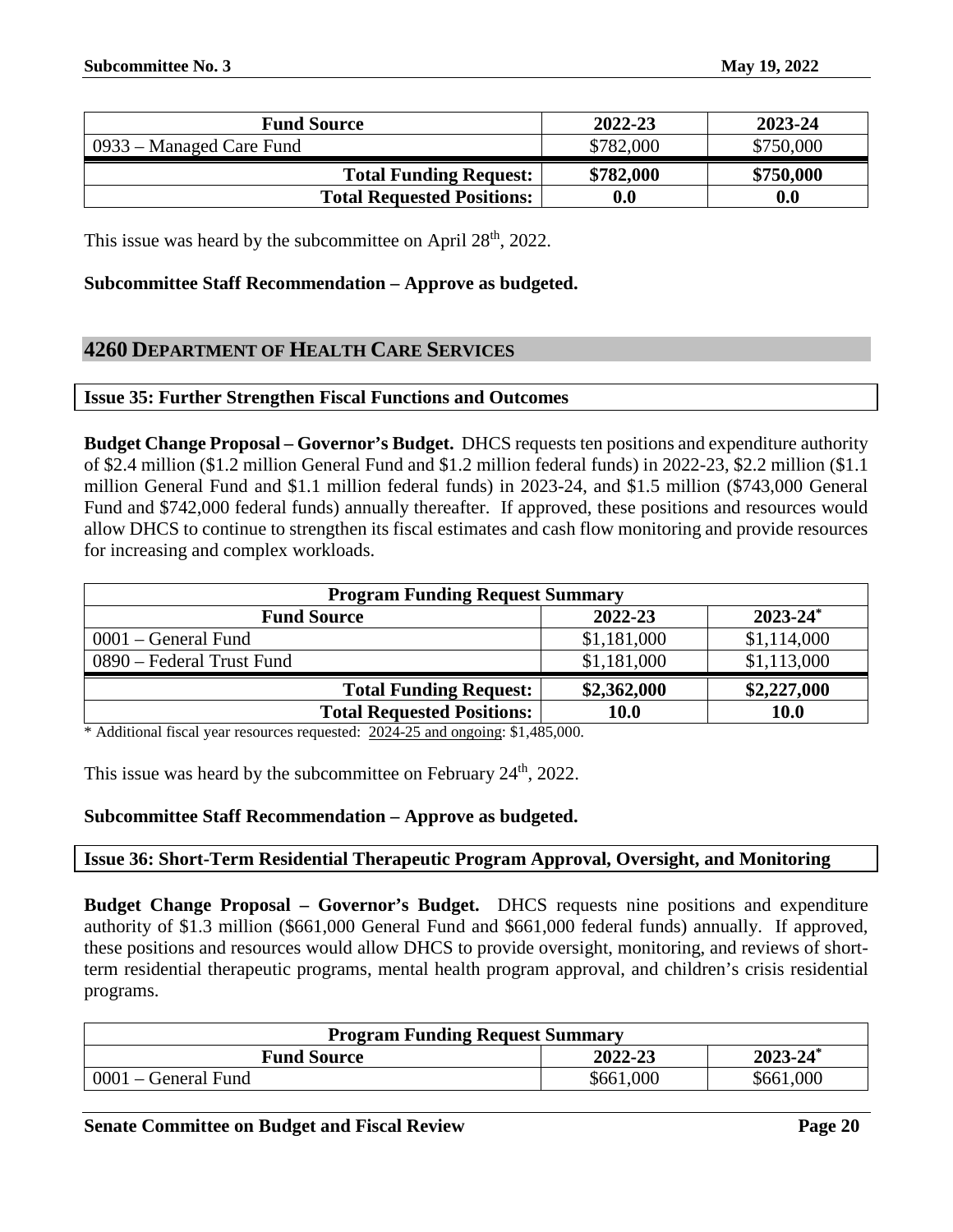| 0890 – Federal Trust Fund         | \$661,000   | \$661,000   |
|-----------------------------------|-------------|-------------|
| <b>Total Funding Request:</b>     | \$1,322,000 | \$1,322,000 |
| <b>Total Requested Positions:</b> | 9.0         | 9.0         |

This issue was heard by the subcommittee on February 24<sup>th</sup>, 2022.

#### **Subcommittee Staff Recommendation – Approve as budgeted.**

# <span id="page-20-0"></span>**Issue 37: Behavioral Health Workload**

**Budget Change Proposal – Governor's Budget.** DHCS requests 34 positions and expenditure authority of \$21.2 million (\$9.8 million General Fund, \$10.6 million federal funds, and \$883,000 reimbursements) in 2022-23, \$20.9 million (\$9.6 million General Fund, \$10.4 million federal funds, and \$883,000 reimbursements) in 2023-24 and 2024-25, \$5.2 million (\$1.8 million General Fund, \$2.6 million federal funds, and \$883,000 reimbursements) in 2025-26, \$4.3 million (\$1.8 million General Fund and \$2.6 million federal funds) in 2026-27, and \$3.6 million (\$1.4 million General Fund and \$2.2 million federal funds annually thereafter. If approved, these positions and resources would allow DHCS to address increased workload related to behavioral health services.

| <b>Program Funding Request Summary</b> |              |                                                                                      |
|----------------------------------------|--------------|--------------------------------------------------------------------------------------|
| <b>Fund Source</b>                     | 2022-23      | $2023 - 24^*$                                                                        |
| $0001$ – General Fund                  | \$9,755,000  | \$9,629,000                                                                          |
| 0890 – Federal Trust Fund              | \$10,601,000 | \$10,430,000                                                                         |
| 0995 - Reimbursements                  | \$883,000    | \$883,000                                                                            |
| <b>Total Funding Request:</b>          | \$21,239,000 | \$20,942,000                                                                         |
| <b>Total Requested Positions:</b><br>. | <b>34.0</b>  | <b>34.0</b><br>$\lambda$ $\lambda$ $\lambda$ $\lambda$ $\lambda$ $\lambda$ $\lambda$ |

\* Addl. fiscal year resources - 2024-25: \$20,942,000; 2025-26: \$5,230,000; 2026-27: \$4,347,000; 2027, ongoing: \$3,643,000.

This issue was heard by the subcommittee on February 24<sup>th</sup>, 2022.

# **Subcommittee Staff Recommendation – Approve as budgeted.**

# <span id="page-20-1"></span>**Issue 38: Oversight of Insurance Policies for Recovery or Treatment Facilities (AB 1158)**

**Budget Change Proposal – Governor's Budget.** DHCS requests four positions and expenditure authority from the Residential Outpatient Licensing Fund of \$626,000 in 2022-23, and \$590,000 annually thereafter. If approved, these positions and resources would address increased workload related to monitoring compliance of insurance policies for licensed alcohol and other drug recovery or treatment facilities, pursuant to the requirements of AB 1158 (Petrie-Norris), Chapter 443, Statutes of 2021.

| <b>Program Funding Request Summary</b>               |           |               |
|------------------------------------------------------|-----------|---------------|
| <b>Fund Source</b>                                   | 2022-23   | $2023 - 24^*$ |
| 3113 – Residential/Outpatient Program Licensing Fund | \$626,000 | \$590,000     |
| <b>Total Funding Request:</b>                        | \$626,000 | \$590,000     |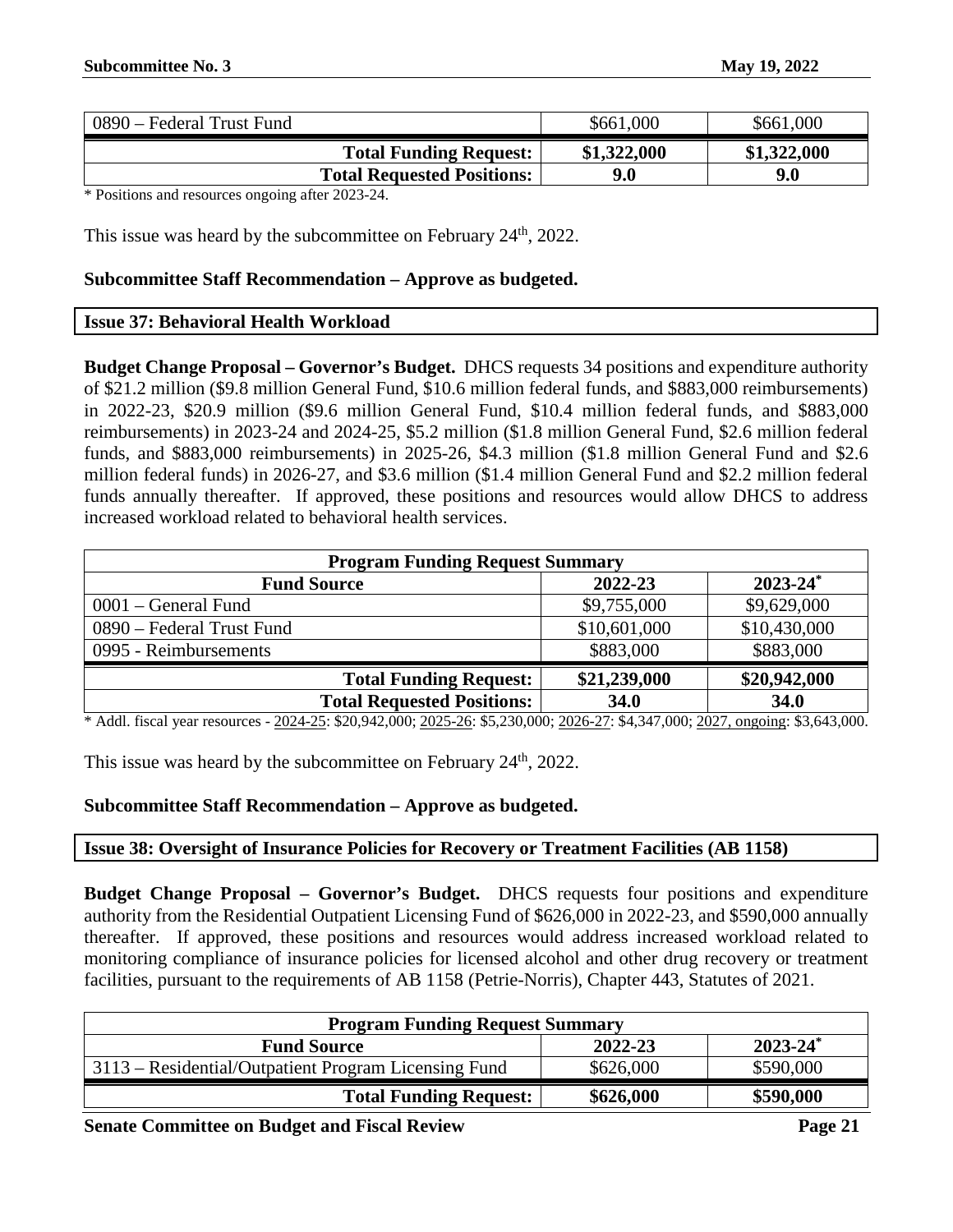| <b>Total Requested Positions:</b> |  |
|-----------------------------------|--|
|                                   |  |

This issue was heard by the subcommittee on February 24<sup>th</sup>, 2022.

# **Subcommittee Staff Recommendation – Approve as budgeted.**

#### <span id="page-21-0"></span>**Issue 39: Behavioral Health Timely Access to Care Oversight (SB 221)**

**Budget Change Proposal – Governor's Budget.** DHCS requests eight positions and expenditure authority of \$1.3 million (\$660,000 General Fund and \$660,000 federal funds) in 2022-23 and \$1.2 million (\$624,000 General Fund and \$624,000 federal funds) annually thereafter. If approved, these positions and resources would allow DHCS to perform compliance oversight of Medi-Cal managed care plan timely access to care requirements for follow-up behavioral health services, pursuant to the requirements of SB 221 (Wiener), Chapter 724, Statutes of 2021.

| <b>Program Funding Request Summary</b> |             |               |  |
|----------------------------------------|-------------|---------------|--|
| <b>Fund Source</b>                     | 2022-23     | $2023 - 24^*$ |  |
| $0001$ – General Fund                  | \$660,000   | \$624,000     |  |
| 0890 – Federal Trust Fund              | \$660,000   | \$624,000     |  |
| <b>Total Funding Request:</b>          | \$1,320,000 | \$1,248,000   |  |
| <b>Total Requested Positions:</b>      | 8.0         | 8.0           |  |

\* Positions and resources ongoing after 2023-24.

This issue was heard by the subcommittee on February 24<sup>th</sup>, 2022.

# **Subcommittee Staff Recommendation – Approve as budgeted.**

#### <span id="page-21-1"></span>**Issue 40: Medication Assisted Treatment Expansion Program**

**Budget Change Proposal – Governor's Budget.** DHCS requests five positions and expenditure authority of \$101 million (\$96 million General Fund and \$5 million Opioid Settlement Fund) in 2022-23 and General Fund expenditure authority of \$61 million annually thereafter. If approved, these positions and resources would support the Medication Assisted Treatment (MAT) Expansion Project, which reduces overdose and death related to opioid misuse by expanding MAT access statewide.

| <b>Program Funding Request Summary</b> |               |                          |
|----------------------------------------|---------------|--------------------------|
| <b>Fund Source</b>                     | 2022-23       | $2023 - 24$ <sup>*</sup> |
| <b>State Operations:</b>               |               |                          |
| 0001 – General Fund                    | \$3,747,000   | \$3,702,000              |
| 3397 – Opioid Settlement Fund          | \$250,000     | \$-                      |
| Local Assistance:                      |               |                          |
| 0001 – General Fund                    | \$92,253,000  | \$57,298,000             |
| 3397 – Opioid Settlement Fund          | \$4,750,000   |                          |
| <b>Total Funding Request:</b>          | \$101,000,000 | \$61,000,000             |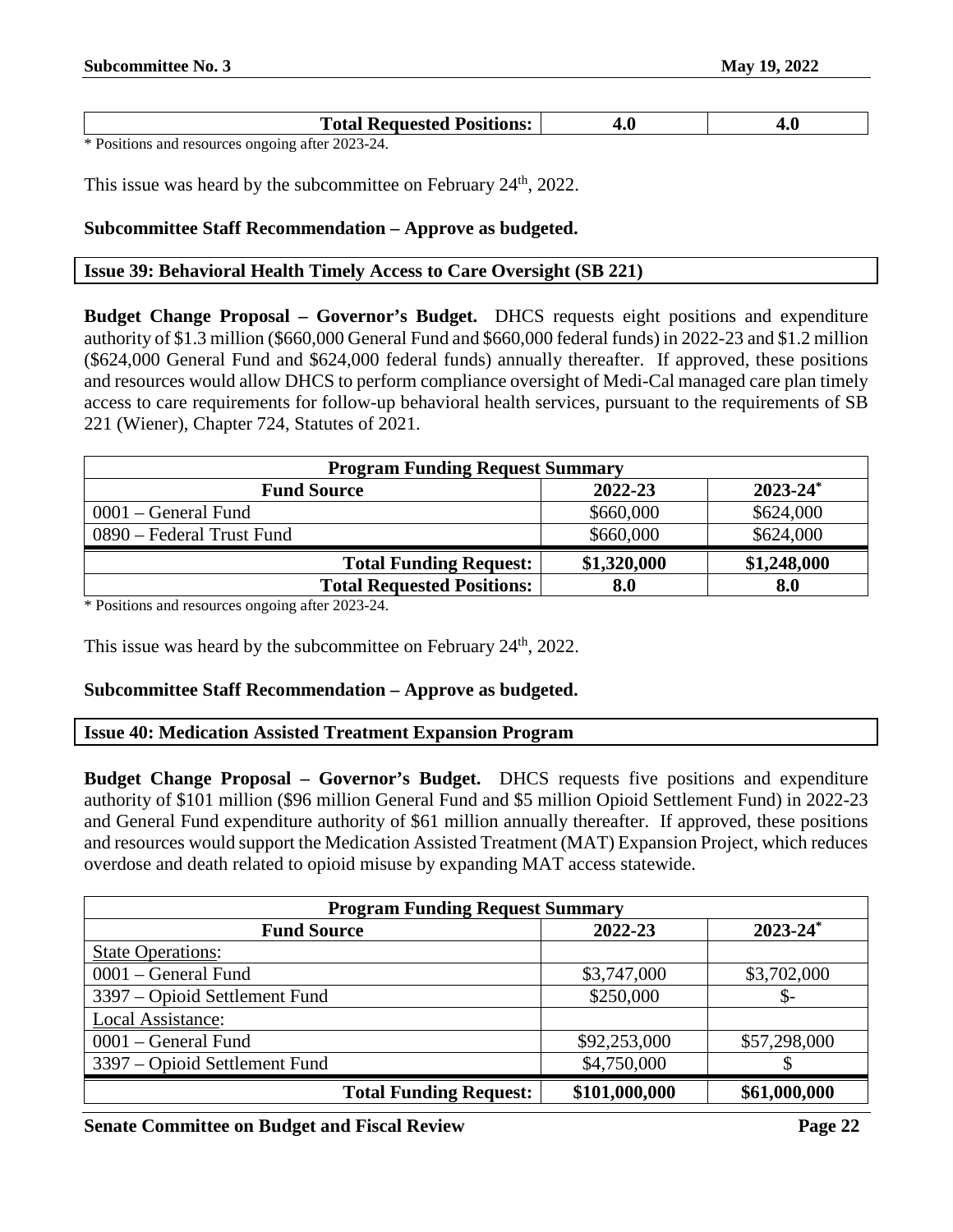| <b>Total Requested Positions:</b>           |  |
|---------------------------------------------|--|
| $\ast$ D. $\cdot$<br>$\mathbf{r}$<br>$\sim$ |  |

This issue was heard by the subcommittee on February 24<sup>th</sup>, 2022.

# **Subcommittee Staff Recommendation – Approve as budgeted.**

#### <span id="page-22-0"></span>**Issue 41: Maternal Care and Services (SB 65)**

**Budget Change Proposal – Governor's Budget.** DHCS requests expenditure authority of \$510,000 (\$255,000 General Fund and \$255,000 federal funds) in 2022-23 and \$492,000 (\$246,000 General Fund and \$246,000 federal funds) in 2023-24 to examine and evaluate the implementation of doula services in Medi-Cal, pursuant to the requirements of SB 65 (Skinner), Chapter 449, Statutes of 2021.

| <b>Program Funding Request Summary</b>   |                    |           |  |  |
|------------------------------------------|--------------------|-----------|--|--|
| 2022-23<br>2023-24<br><b>Fund Source</b> |                    |           |  |  |
| $0001$ – General Fund                    | \$255,000          | \$246,000 |  |  |
| 0890 – Federal Trust Fund                | \$255,000          | \$246,000 |  |  |
| <b>Total Funding Request:</b>            | \$510,000          | \$492,000 |  |  |
| <b>Total Requested Positions:</b>        | $\boldsymbol{0.0}$ | 0.0       |  |  |

This issue was heard by the subcommittee on February 24<sup>th</sup>, 2022.

#### **Subcommittee Staff Recommendation – Approve as budgeted.**

#### <span id="page-22-1"></span>**Issue 42: Elimination of Premiums in the Medi-Cal Program**

**Local Assistance – Governor's Budget.** DHCS requests General Fund expenditure authority of \$53.2 million (\$19.1 million General Fund and \$34.1 million federal funds) in 2022-23 to eliminate premiums for children and working disabled beneficiaries in the Medi-Cal program.

| <b>Program Funding Request Summary – Local Assistance</b> |         |              |  |
|-----------------------------------------------------------|---------|--------------|--|
| <b>Fund Source</b>                                        | 2021-22 | 2022-23      |  |
| 0001 – General Fund                                       | .D-     | \$19,080,250 |  |
| 0890 – Federal Trust Fund                                 | - G     | \$34,082,750 |  |
| <b>Total Funding Request:</b>                             | .n-     | \$53,163,000 |  |

This issue was heard by the subcommittee on February 24<sup>th</sup>, 2022.

# **Subcommittee Staff Recommendation – Approve as budgeted.**

# <span id="page-22-2"></span>**Issue 43: Medi-Cal Enterprise Systems Modernization–Federal Draw and Reporting Operations**

**Budget Change Proposal – Governor's Budget.** DHCS requests expenditure authority of \$4.6 million (\$2.3 million General Fund and \$2.3 million federal funds) in 2022-23 and \$4.6 million (\$1.1 million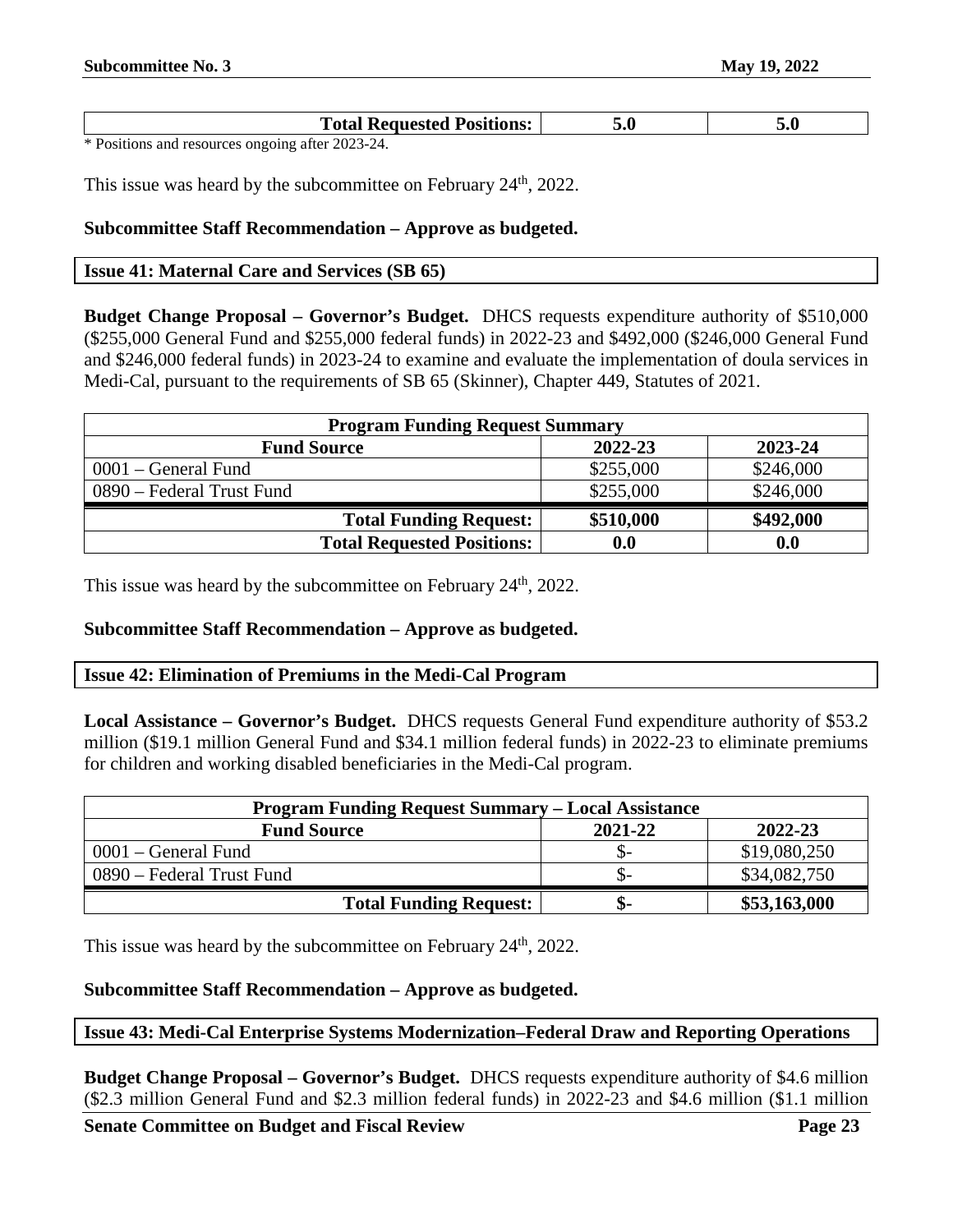General Fund and \$3.4 million federal funds) in 2023-24. If approved, these resources would support the Federal Draw and Reporting system operations as part of the Medi-Cal Enterprise System Modernization project.

| <b>Program Funding Request Summary</b>   |             |             |  |  |
|------------------------------------------|-------------|-------------|--|--|
| 2022-23<br>2023-24<br><b>Fund Source</b> |             |             |  |  |
| $0001$ – General Fund                    | \$2,290,000 | \$1,145,000 |  |  |
| 0890 – Federal Trust Fund                | \$2,289,000 | \$3,434,000 |  |  |
| <b>Total Funding Request:</b>            | \$4,579,000 | \$4,579,000 |  |  |
| <b>Total Requested Positions:</b>        | 0.0         | 0.0         |  |  |

This issue was heard by the subcommittee on February  $24<sup>th</sup>$ , 2022.

#### **Subcommittee Staff Recommendation – Approve as budgeted.**

#### <span id="page-23-0"></span>**Issue 44: Encounter Data Improvement Support**

**Budget Change Proposal – Governor's Budget.** DHCS requests expenditure authority of \$17.5 million (\$15.7 million federal funds and \$1.7 million reimbursements) in 2022-23 and \$17.4 million (\$15.7 million federal funds and \$1.7 million reimbursements) in 2023-24. If approved, these resources would allow DHCS to advance improvements in data quality in managed care and county behavioral health.

| <b>Program Funding Request Summary</b> |              |              |  |
|----------------------------------------|--------------|--------------|--|
| <b>Fund Source</b>                     | 2022-23      | 2023-24      |  |
| 0890 – Federal Trust Fund              | \$15,726,000 | \$15,701,000 |  |
| $0995 - Reimbursements$                | \$1,747,000  | \$1,745,000  |  |
| <b>Total Funding Request:</b>          | \$17,473,000 | \$17,446,000 |  |
| <b>Total Requested Positions:</b>      | 0.0          | 0.0          |  |

This issue was heard by the subcommittee on February 24<sup>th</sup>, 2022.

# **Subcommittee Staff Recommendation – Approve as budgeted.**

#### <span id="page-23-1"></span>**Issue 45: Increased Program Workload**

**Budget Change Proposal – Governor's Budget.** DHCS requests 35.5 positions and expenditure authority of \$5.6 million (\$2.5 million General Fund, \$2.8 million federal funds, and \$304,000 reimbursements) in 2022-23 and \$5.3 million (\$2.4 million General Fund, \$2.6 million federal funds, and \$286,000 reimbursements) annually thereafter. If approved, these positions and resources would allow DHCS to address increased program workload related to benefits, behavioral health financing, dental services, and administration.

| <b>Program Funding Request Summary</b> |         |          |
|----------------------------------------|---------|----------|
| <b>Fund Source</b>                     | 2022-23 | 2023-24* |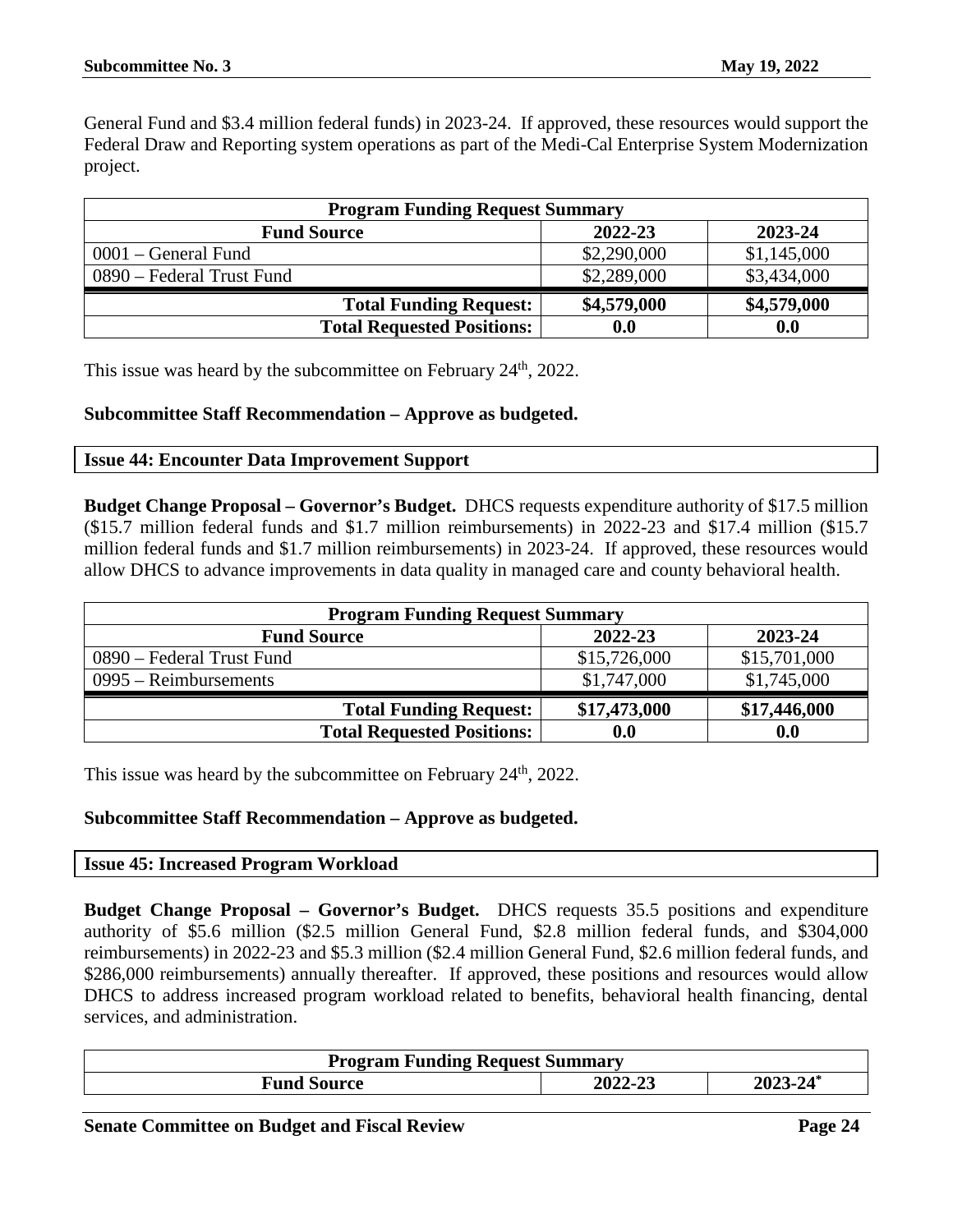| $0001$ – General Fund     |                                   | \$2,521,000 | \$2,390,000 |
|---------------------------|-----------------------------------|-------------|-------------|
| 0890 – Federal Trust Fund |                                   | \$2,783,000 | \$2,644,000 |
| $0995 - Reimbur$ sements  |                                   | \$304,000   | \$286,000   |
|                           | <b>Total Funding Request:</b>     | \$5,608,000 | \$5,320,000 |
|                           | <b>Total Requested Positions:</b> | 35.5        | 35.5        |

This issue was heard by the subcommittee on February 24<sup>th</sup>, 2022.

#### **Subcommittee Staff Recommendation – Approve as budgeted.**

#### <span id="page-24-0"></span>**Issue 46: Transforming Quality Outcomes and Health Equity in Medi-Cal**

**Budget Change Proposal – Governor's Budget.** DHCS requests 19 positions and expenditure authority of \$4.7 million (\$2.3 million General Fund and \$2.3 million federal funds) in 2022-23, \$4.5 million (\$2.2 million General Fund and \$2.2 million federal funds) in 2023-24, and \$4.1 million (\$2 million General Fund and \$2 million federal funds) annually thereafter. If approved, these positions and resources would allow DHCS to administer and lead quality improvement and health equity efforts in the Medi-Cal program.

| <b>Program Funding Request Summary</b>         |             |             |  |  |
|------------------------------------------------|-------------|-------------|--|--|
| $2023 - 24^*$<br>2022-23<br><b>Fund Source</b> |             |             |  |  |
| $0001$ – General Fund                          | \$2,345,000 | \$2,232,000 |  |  |
| 0890 – Federal Trust Fund                      | \$2,344,000 | \$2,231,000 |  |  |
| <b>Total Funding Request:</b>                  | \$4,689,000 | \$4,463,000 |  |  |
| <b>Total Requested Positions:</b>              | 19.0        | <b>19.0</b> |  |  |

\* Additional fiscal year resources requested: 2024-25 and ongoing: \$4,083,000.

This issue was heard by the subcommittee on February  $24<sup>th</sup>$ , 2022.

#### **Subcommittee Staff Recommendation – Approve as budgeted.**

#### <span id="page-24-1"></span>**Issue 47: Equity and Practice Transformation Provider Payments**

**Local Assistance – Governor's Budget.** DHCS requests expenditure authority of \$400 million (\$200 million General Fund and \$200 million federal funds) in 2022-23 to advance equity, reduce COVID-19 driven care gaps, and fund practice transformation to allow Medi-Cal providers to better serve the state's Medi-Cal population.

| <b>Program Funding Request Summary – Local Assistance</b> |         |               |  |
|-----------------------------------------------------------|---------|---------------|--|
| <b>Fund Source</b>                                        | 2021-22 | 2022-23       |  |
| 0001 – General Fund                                       | .১–     | \$200,000,000 |  |
| 0890 – Federal Trust Fund                                 | .১–     | \$200,000,000 |  |
| <b>Total Funding Request:</b>                             | .চ–     | \$400,000,000 |  |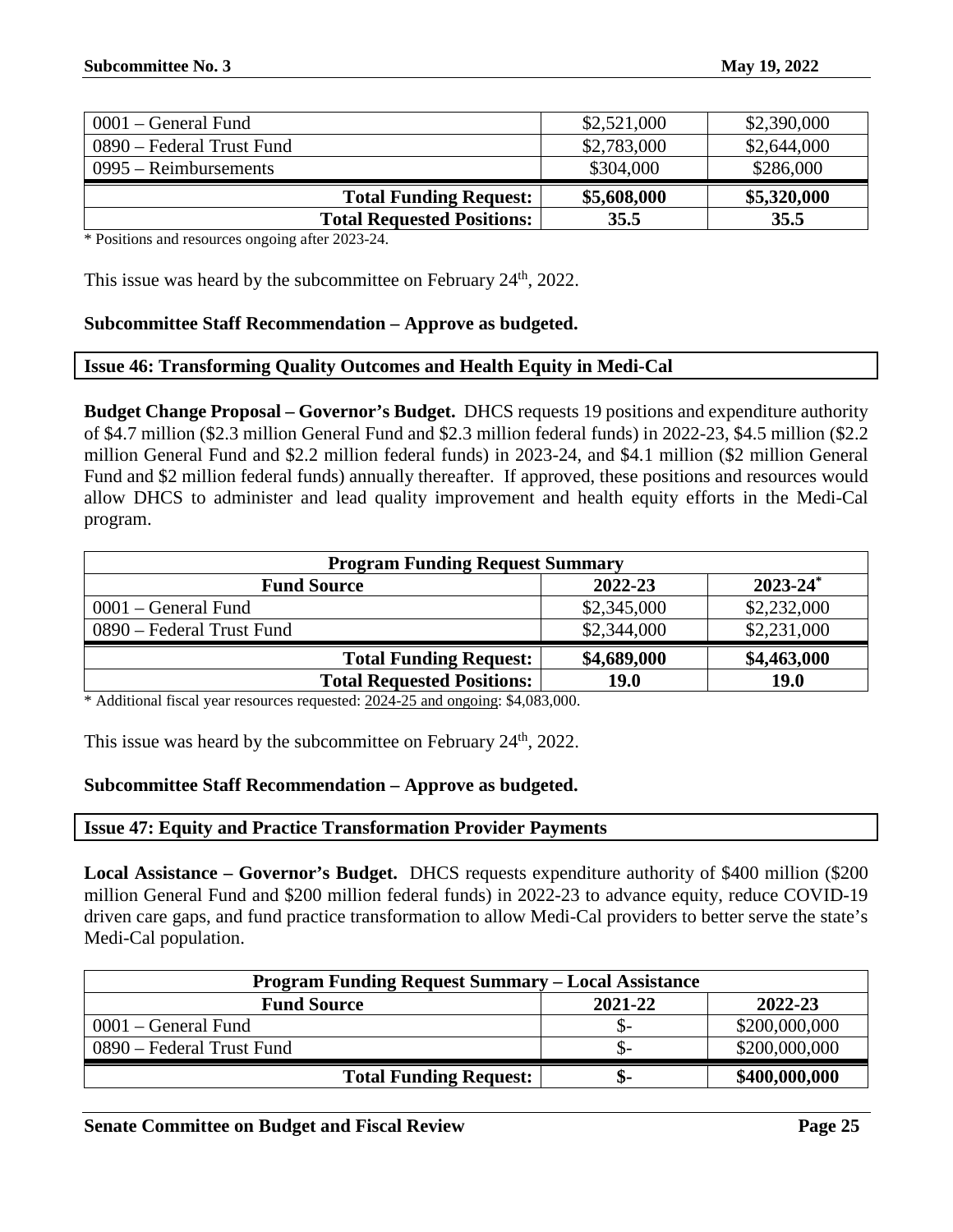This issue was heard by the subcommittee on February 24<sup>th</sup>, 2022.

# **Subcommittee Staff Recommendation – Approve as budgeted.**

# <span id="page-25-0"></span>**Issue 48: California Advancing and Innovating Medi-Cal (CalAIM) Implementation**

**Budget Change Proposal – April Finance Letter.** DHCS requests 97 positions and expenditure authority of \$107.8 million (\$53.9 million General Fund and \$53.9 million federal funds) in 2022-23 and \$18 million (\$9 million General Fund and \$9 million federal funds) annually thereafter. If approved, these positions and resources would support implementation of several components of the California Advancing and Innovating Medi-Cal (CalAIM) initiative, including external evaluations and assessments required by conditions of the federal waiver, implementation of the CalAIM Justice Package, Dual-Eligible Special Needs Plan new reporting requirements, and the Serious Mental Illness/Serious Emotional Disturbance federal waiver.

| <b>Program Funding Request Summary</b> |               |               |
|----------------------------------------|---------------|---------------|
| <b>Fund Source</b>                     | 2022-23       | $2023 - 24^*$ |
| $0001$ – General Fund                  | \$53,893,000  | \$8,987,000   |
| 0890 – Federal Trust Fund              | \$53,892,000  | \$8,987,000   |
| <b>Total Funding Request:</b>          | \$107,785,000 | \$17,974,000  |
| <b>Total Requested Positions:</b>      | 97.0          | 97.0          |

\* Positions and resources ongoing after 2023-24.

This issue was heard by the subcommittee on May  $12<sup>th</sup>$ , 2022.

# **Subcommittee Staff Recommendation – Approve as budgeted.**

#### <span id="page-25-1"></span>**Issue 49: California Medi-Cal Enterprise System Modernization**

**Budget Change Proposal – April Finance Letter.** DHCS requests five positions and expenditure authority of \$20.8 million (\$2.7 million General Fund and \$18.1 million federal funds) in 2022-23, \$14.2 million (\$2.9 million General Fund and \$11.3 million federal funds) in 2023-24, and \$1 million (\$205,000 General Fund and \$802,000 federal funds) annually thereafter. If approved, these positions and resources would support information technology modernization projects.

| <b>Program Funding Request Summary</b> |              |               |
|----------------------------------------|--------------|---------------|
| <b>Fund Source</b>                     | 2022-23      | $2023 - 24^*$ |
| $0001$ – General Fund                  | \$2,721,000  | \$2,886,000   |
| 0890 – Federal Trust Fund              | \$18,073,000 | \$11,328,000  |
| <b>Total Funding Request:</b>          | \$20,794,000 | \$14,214,000  |
| <b>Total Requested Positions:</b>      | 5.0          | 5.0           |

\* Additional fiscal year resources requested – 2024-25 and ongoing: \$1,007,000.

This issue was heard by the subcommittee on May  $12<sup>th</sup>$ , 2022.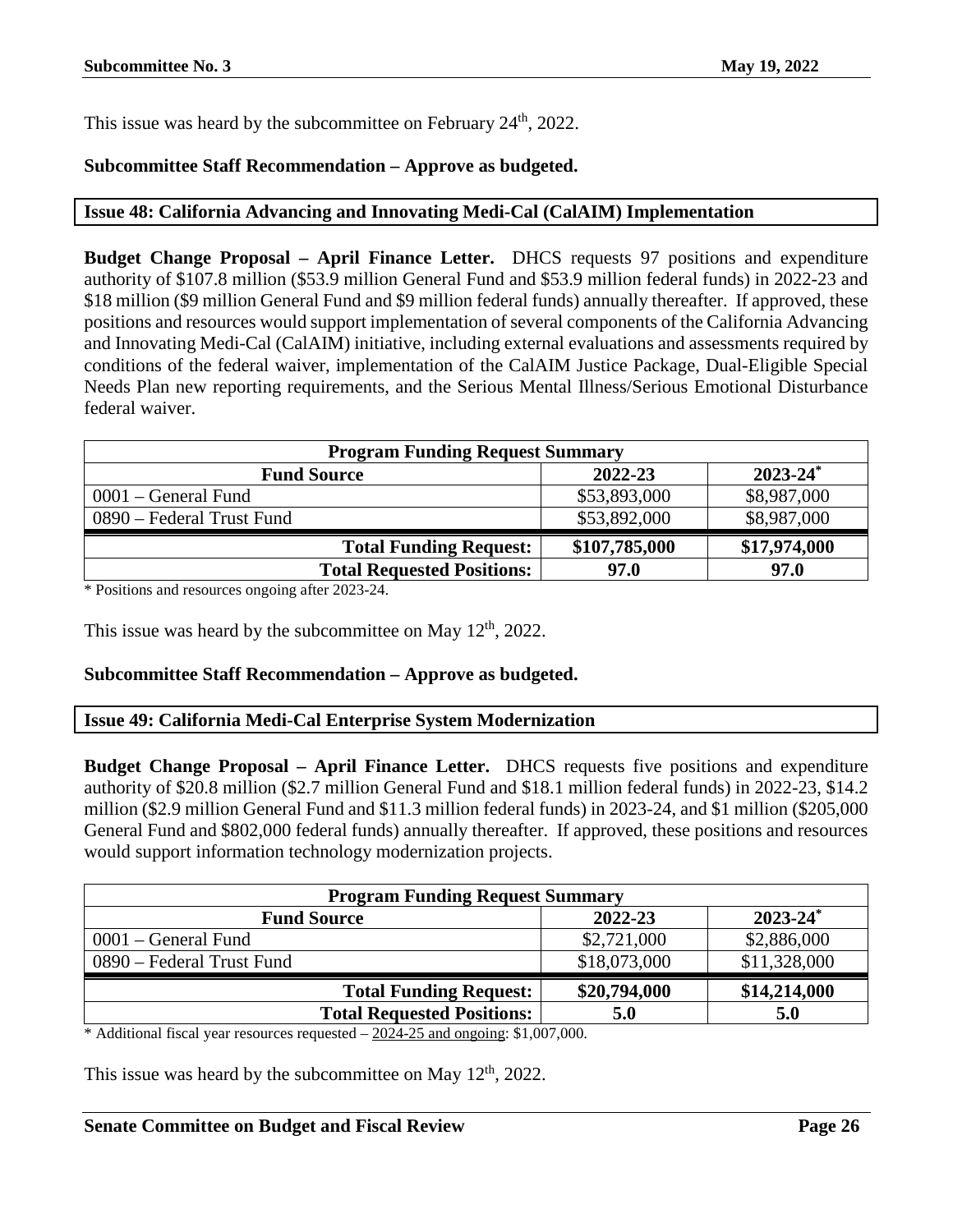# **Subcommittee Staff Recommendation – Approve as budgeted.**

# <span id="page-26-0"></span>**Issue 50: COVID-19 Public Health Emergency – Resuming Regular Operations**

**Budget Change Proposal – April Finance Letter.** DHCS requests expenditure authority of \$26.2 million (\$13.1 million General Fund and \$13.1 million federal funds) in 2022-23 and \$1.2 million (\$581,000 General Fund and \$581,000 federal funds) in 2023-24 and 2024-25. If approved, these resources would allow DHCS to unwind the program policy and system-related changes implemented during the COVID-19 Public Health Emergency.

| <b>Program Funding Request Summary</b> |              |                          |
|----------------------------------------|--------------|--------------------------|
| <b>Fund Source</b>                     | 2022-23      | $2023 - 24$ <sup>*</sup> |
| $0001$ – General Fund                  | \$13,117,000 | \$581,000                |
| 0890 – Federal Trust Fund              | \$13,117,000 | \$581,000                |
| <b>Total Funding Request:</b>          | \$26,234,000 | \$1,162,000              |
| <b>Total Requested Positions:</b>      | 0.0          | 0.0                      |

\* Additional fiscal year resources requested – 2024-25: \$1,162,000.

This issue was heard by the subcommittee on May  $12<sup>th</sup>$ , 2022.

#### **Subcommittee Staff Recommendation – Approve as budgeted.**

#### <span id="page-26-1"></span>**Issue 51: Data Analytics and Management Support**

**Budget Change Proposal – April Finance Letter.** DHCS requests 15 positions and expenditure authority of \$7.6 million (\$3.8 million General Fund and \$3.8 million federal funds) in 2022-23, \$9 million (\$4.5 million General Fund and \$4.5 million federal funds) in 2023-24, \$8.5 million (\$4.3 million General Fund and \$4.2 million federal funds) in 2024-25, and \$5.4 million (\$2.7 million General Fund and \$2.7 million federal funds) annually thereafter. If approved, these positions and resources would address increased workload related to departmental data analytics, data provisioning, and data reporting functions to improve data management and transparency.

| <b>Program Funding Request Summary</b> |             |               |
|----------------------------------------|-------------|---------------|
| <b>Fund Source</b>                     | 2022-23     | $2023 - 24^*$ |
| $0001$ – General Fund                  | \$3,794,000 | \$4,485,000   |
| 0890 – Federal Trust Fund              | \$3,794,000 | \$4,485,000   |
| <b>Total Funding Request:</b>          | \$7,587,000 | \$8,970,000   |
| <b>Total Requested Positions:</b>      | <b>15.0</b> | <b>15.0</b>   |

\* Additional fiscal year resources requested  $-2024-25$ : \$8,470,000;  $2025-26$  and ongoing: \$5,396,000.

This issue was heard by the subcommittee on May  $12<sup>th</sup>$ , 2022.

#### **Subcommittee Staff Recommendation – Approve as budgeted.**

#### <span id="page-26-2"></span>**Issue 52: Interoperability Federal Rule Implementation**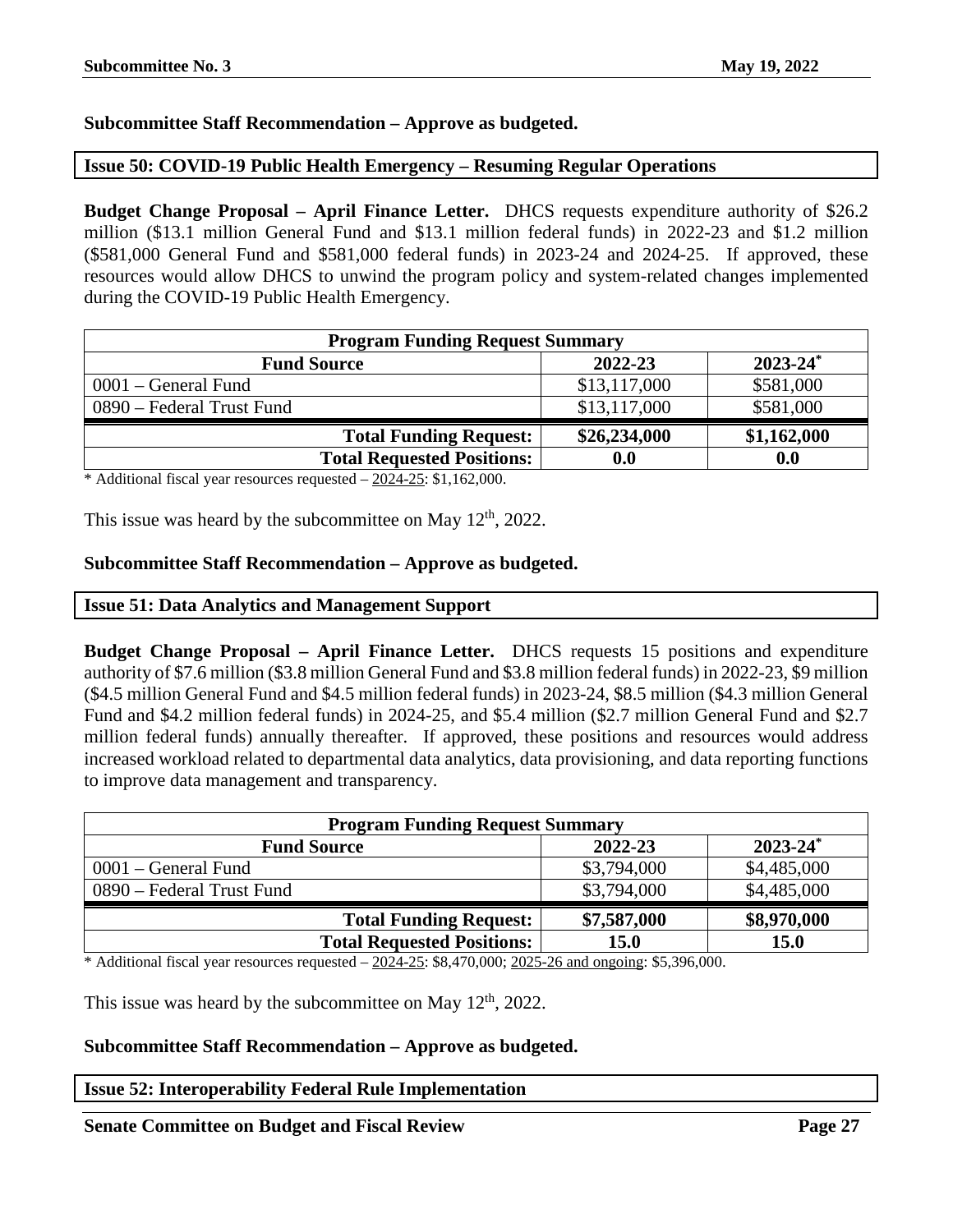**Budget Change Proposal and Reappropriation – April Finance Letter.** DHCS requests expenditure authority of \$4.5 million (\$2.3 million General Fund and \$2.3 million federal funds) in 2022-23, \$2.9 million (\$1.4 million General Fund and \$1.4 million federal funds) in 2023-24 and 2024-25, and \$1.1 million (\$555,000 General Fund and \$555,000 federal funds) annually thereafter. If approved, these resources would support implementation and planning for new interoperability rules required by the federal Centers for Medicare and Medicaid Services (CMS). In addition, DHCS requests reappropriation of General Fund expenditure authority of \$2.3 million authorized in the 2021 Budget Act to support contracting resources.

| <b>Program Funding Request Summary</b> |             |               |
|----------------------------------------|-------------|---------------|
| <b>Fund Source</b>                     | 2022-23     | $2023 - 24^*$ |
| $0001$ – General Fund                  | \$2,260,000 | \$1,448,000   |
| 0890 – Federal Trust Fund              | \$2,260,000 | \$1,448,000   |
| <b>Total Funding Request:</b>          | \$4,520,000 | \$2,896,000   |
| <b>Total Requested Positions:</b>      | 0.0         | 0.0           |

\* Additional fiscal year resources requested  $-2024-25$ : \$2,896,000; 2025-26 and ongoing: \$1,110,000.

This issue was heard by the subcommittee on May  $12<sup>th</sup>$ , 2022.

# **Subcommittee Staff Recommendation – Approve as budgeted.**

#### <span id="page-27-0"></span>**Issue 53: Managed Care Compliance and Oversight Program**

**Budget Change Proposal – April Finance Letter.** DHCS requests 14 positions and expenditure authority of \$3.2 million (\$1.6 million General Fund and \$1.6 million federal funds) in 2022-23, \$3.1 million (\$1.6 million General Fund and \$1.6 million federal funds) in 2023-24, \$3.1 million (\$1.5 million General Fund and \$1.5 million federal funds) in 2024-25, and \$2.6 million (\$1.3 million General Fund and \$1.3 million federal funds) in 2025-26. If approved, these positions and resources would support monitoring and compliance efforts of the extensive new contract requirements and expectations of Medi-Cal managed care plans effective January 1, 2024.

| <b>Program Funding Request Summary</b>         |             |             |  |  |
|------------------------------------------------|-------------|-------------|--|--|
| $2023 - 24^*$<br>2022-23<br><b>Fund Source</b> |             |             |  |  |
| $0001$ – General Fund                          | \$1,605,000 | \$1,553,000 |  |  |
| 0890 – Federal Trust Fund                      | \$1,605,000 | \$1,553,000 |  |  |
| <b>Total Funding Request:</b>                  | \$3,210,000 | \$3,105,000 |  |  |
| <b>Total Requested Positions:</b>              | <b>14.0</b> | 14.0        |  |  |

\* Additional fiscal year resources requested – 2024-25: \$3,090,000; 2025-26: \$2,590,000.

This issue was heard by the subcommittee on May 12<sup>th</sup>, 2022.

#### **Subcommittee Staff Recommendation – Approve as budgeted.**

# <span id="page-27-1"></span>**Issue 54: Managed Care Program Annual Report**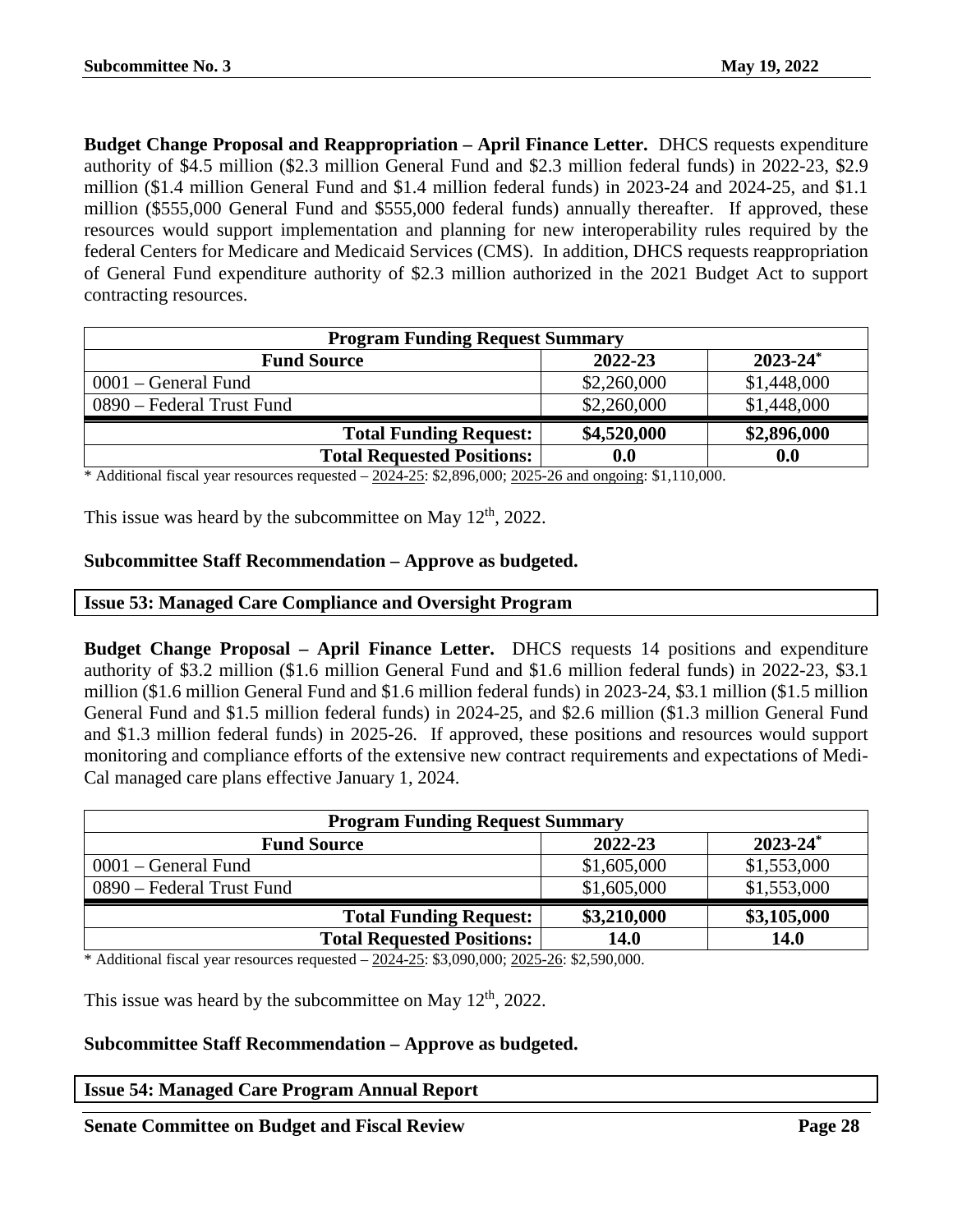**Budget Change Proposal – April Finance Letter.** DHCS requests 21 positions and expenditure authority of \$3.5 million (\$1.8 million General Fund and \$1.8 million federal funds) in 2022-23, and \$3.1 million (\$1.5 million General Fund and \$1.5 million federal funds) annually thereafter. If approved, these positions and resources would allow DHCS to comply with new federal reporting requirements for monitoring of Medi-Cal managed care programs.

| <b>Program Funding Request Summary</b> |             |               |
|----------------------------------------|-------------|---------------|
| <b>Fund Source</b>                     | 2022-23     | $2023 - 24^*$ |
| $0001$ – General Fund                  | \$1,756,000 | \$1,537,000   |
| 0890 – Federal Trust Fund              | \$1,756,000 | \$1,537,000   |
| <b>Total Funding Request:</b>          | \$3,512,000 | \$3,073,000   |
| <b>Total Requested Positions:</b>      | 21.0        | 21.0          |

\* Positions and resources ongoing after 2023-24.

This issue was heard by the subcommittee on May  $12<sup>th</sup>$ , 2022.

#### **Subcommittee Staff Recommendation – Approve as budgeted.**

<span id="page-28-0"></span>

|  |  | <b>Issue 55: Office of Compliance</b> |
|--|--|---------------------------------------|
|--|--|---------------------------------------|

**Budget Change Proposal – April Finance Letter.** DHCS requests 12 positions and expenditure authority of \$2.1 million (\$1.1 million General Fund and \$1.1 million federal funds) in 2022-23, \$2 million (\$1 million General Fund and \$1 million federal funds) in 2023-24, and \$1.8 million (\$891,000 General Fund and \$891,000 federal funds) annually thereafter. If approved, these positions and resources would strengthen internal audit, federal compliance, and enterprise governance activities.

| <b>Program Funding Request Summary</b> |             |                          |
|----------------------------------------|-------------|--------------------------|
| <b>Fund Source</b>                     | 2022-23     | $2023 - 24$ <sup>*</sup> |
| $0001$ – General Fund                  | \$1,070,000 | \$1,016,000              |
| 0890 – Federal Trust Fund              | \$1,070,000 | \$1,016,000              |
| <b>Total Funding Request:</b>          | \$2,140,000 | \$2,032,000              |
| <b>Total Requested Positions:</b>      | 12.0        | <b>12.0</b>              |

\* Additional fiscal year resources requested – 2024-25 and ongoing: \$1,782,000.

This issue was heard by the subcommittee on May  $12<sup>th</sup>$ , 2022.

# **Subcommittee Staff Recommendation – Approve as budgeted.**

# <span id="page-28-1"></span>**Issue 56: Opioid Settlement Fund Oversight and State-Directed Programs**

**Budget Change Proposal – April Finance Letter.** DHCS requests 11 positions and expenditure authority from the Opioid Settlement Fund of \$33.9 million in 2022-23 and \$2.6 million in 2023-24 and annually thereafter through the terms of California's national opioid settlements, or 18 years. If approved, these positions and resources would support oversight of two of the opioid settlements, substance use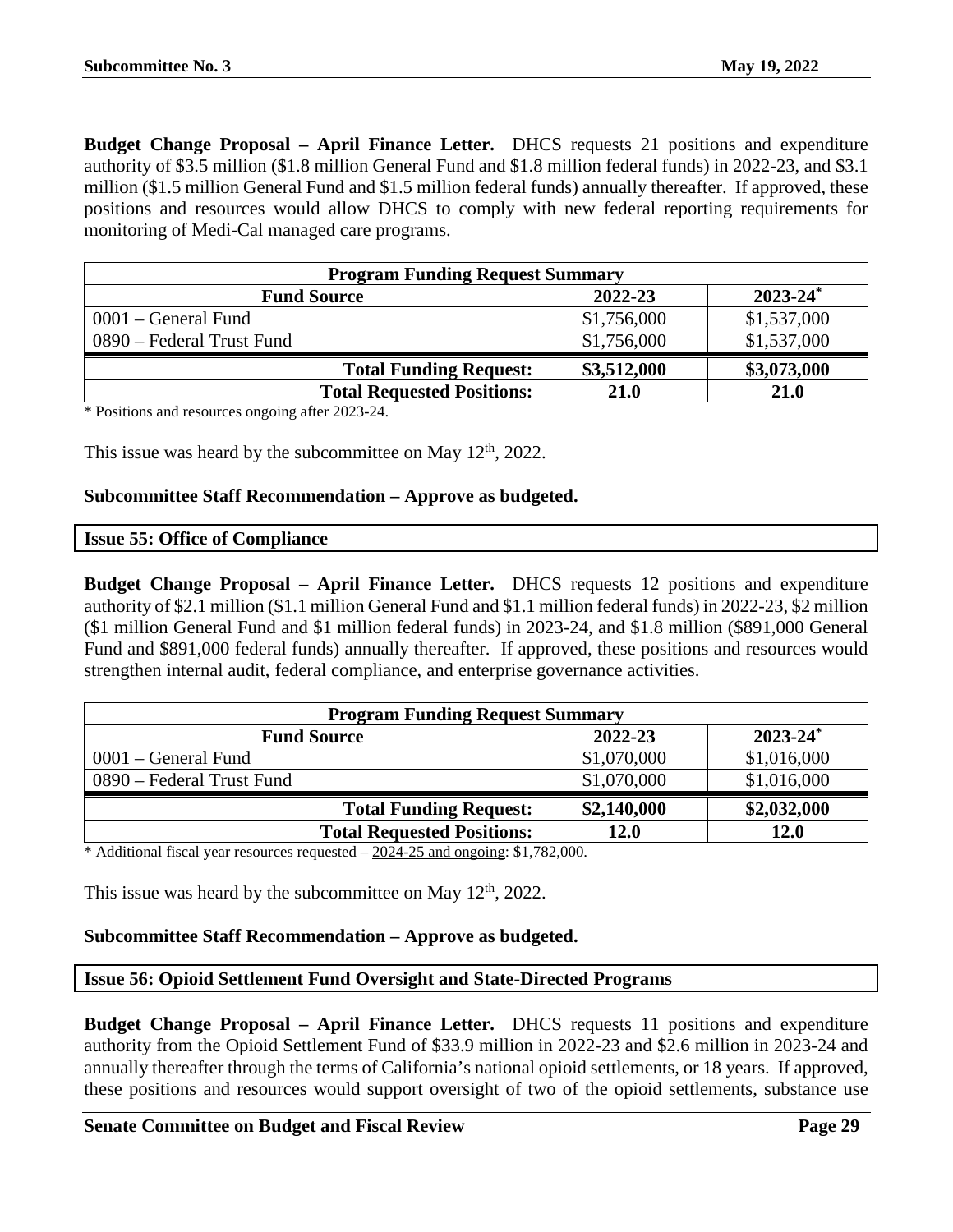disorder (SUD) workforce training, establishment of a web-based statewide addiction treatment locator platform, and an outreach and anti-stigma campaign. These resources include a shift of resources from other departments included in the Governor's January budget, including \$11.9 million from DPH and \$26 million from HCAI. \$33.9 million would support DHCS expenditures and \$4 million would support DOR expenditures, discussed during the subcommittee's April 28<sup>th</sup> hearing.

| <b>Program Funding Request Summary - DHCS</b> |              |               |
|-----------------------------------------------|--------------|---------------|
| <b>Fund Source</b>                            | 2022-23      | $2023 - 24^*$ |
| 3397 – Opioid Settlements Fund                | \$33,916,000 | \$2,617,000   |
| <b>Total Funding Request:</b>                 | \$33,916,000 | \$2,617,000   |
| <b>Total Requested Positions:</b>             | 11.0         | 11.0          |

\* Positions and resources ongoing after 2023-24 until the end of the settlement terms, or 18 years.

| <b>Program Funding Request Summary - DPH</b> |                |         |
|----------------------------------------------|----------------|---------|
| <b>Fund Source</b>                           | 2022-23        | 2023-24 |
| 3397 – Opioid Settlements Fund               | \$11,916,000   |         |
| <b>Total Funding Request:</b>                | (\$11,916,000) | ת-      |
| <b>Total Requested Positions:</b>            |                | 0.0     |

| <b>Program Funding Request Summary - DOR</b> |                    |         |
|----------------------------------------------|--------------------|---------|
| <b>Fund Source</b>                           | 2022-23            | 2023-24 |
| 3397 – Opioid Settlements Fund               | \$4,000,000        | JD-     |
| <b>Total Funding Request:</b>                | \$4,000,000        | ת –     |
| <b>Total Requested Positions:</b>            | $\boldsymbol{0.0}$ | 0.0     |

| <b>Program Funding Request Summary - HCAI</b> |                    |         |
|-----------------------------------------------|--------------------|---------|
| <b>Fund Source</b>                            | 2022-23            | 2023-24 |
| 3397 – Opioid Settlements Fund                | $(\$26,000,000)$   | - O     |
| <b>Total Funding Request:</b>                 | $(\$26,000,000)$   | -ת.     |
| <b>Total Requested Positions:</b>             | $\boldsymbol{0.0}$ | 0.0     |

This issue was heard by the subcommittee on May  $12<sup>th</sup>$ , 2022.

# **Subcommittee Staff Recommendation – Approve as budgeted.**

#### <span id="page-29-0"></span>**Issue 57: Suicide Prevention Voluntary Contribution Fund**

**Trailer Bill Language – April Finance Letter.** DHCS requests trailer bill language to shift oversight and administration of the Suicide Prevention Voluntary Contribution Fund from MHSOAC to DHCS. This issue was heard by the subcommittee on May  $12<sup>th</sup>$ , 2022.

#### **Subcommittee Staff Recommendation – Approve as budgeted.**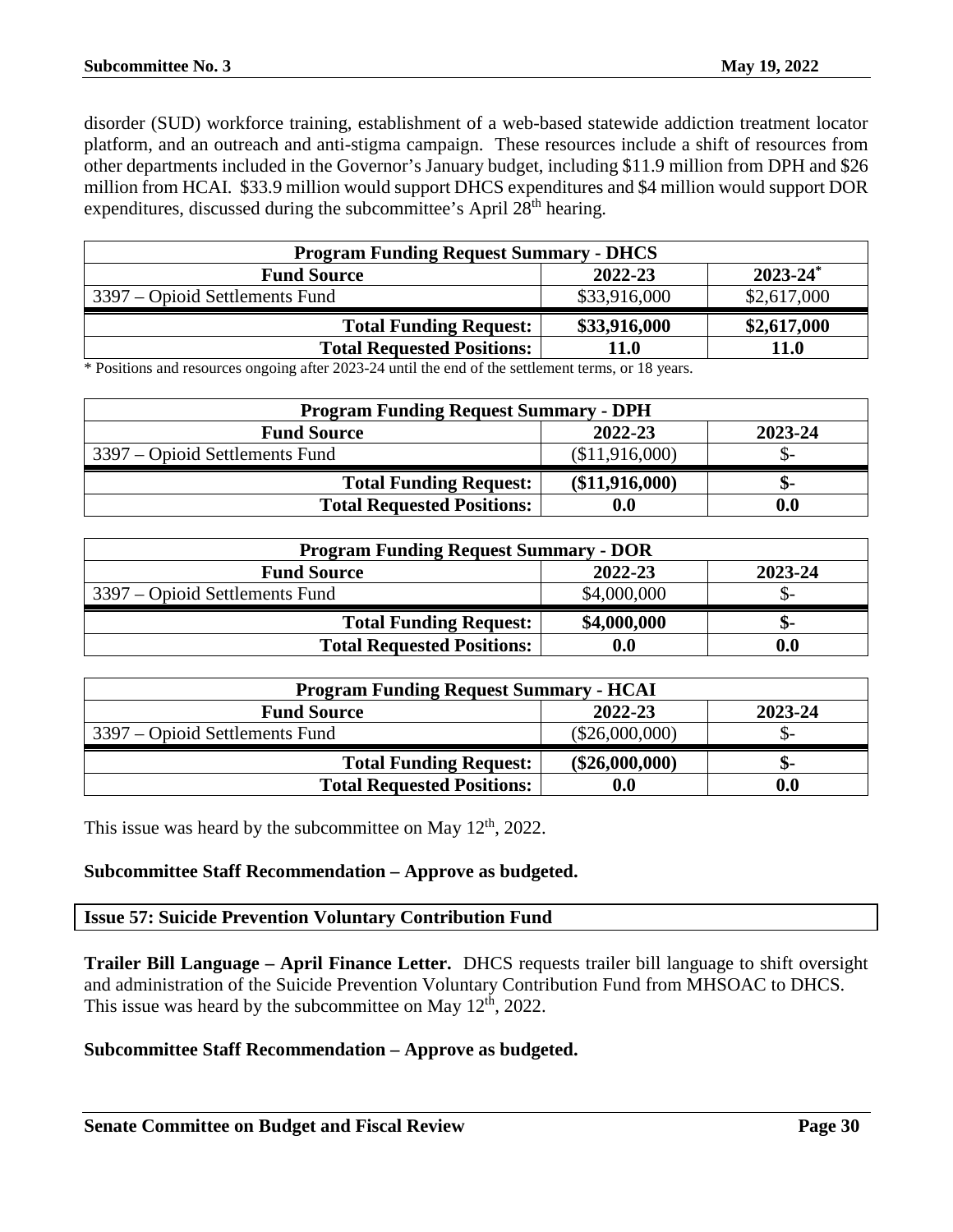# <span id="page-30-0"></span>**4265 DEPARTMENT OF PUBLIC HEALTH**

#### <span id="page-30-1"></span>**Issue 58: Los Angeles County Contract Extension**

**Budget Change Proposal – Governor's Budget.** DPH requests expenditure authority from the Licensing and Certification Fund of \$18.4 million annually. If approved, these resources would allow DPH to extend and augment the department's health care facility certification contract with the Los Angeles County Department of Public Health to account for updated indirect cost and employee benefit rates, personnel costs, and lease costs.

| <b>Program Funding Request Summary</b>  |              |              |
|-----------------------------------------|--------------|--------------|
| <b>Fund Source</b>                      | 2022-23      | $2023 - 24*$ |
| 3098 – Licensing and Certification Fund | \$18,400,000 | \$18,400,000 |
| <b>Total Funding Request:</b>           | \$18,400,000 | \$18,400,000 |
| <b>Total Requested Positions:</b>       | 0.0          | 0.0          |

\* Resources ongoing after 2023-24.

This issue was heard by the subcommittee on February 18<sup>th</sup>, 2022.

# **Subcommittee Staff Recommendation – Approve as budgeted.**

<span id="page-30-2"></span>

**Budget Change Proposal – Governor's Budget.** DPH requests two positions and expenditure authority from the Licensing and Certification Fund of \$4 million in 2022-23 and \$284,000 annually thereafter. If approved, these positions and resources would allow DPH to increase infection prevention and to provide quality assurance in Nursing Home Administrator training.

| <b>Program Funding Request Summary</b>  |             |               |
|-----------------------------------------|-------------|---------------|
| <b>Fund Source</b>                      | 2022-23     | $2023 - 24^*$ |
| 3098 – Licensing and Certification Fund | \$3,984,000 | \$284,000     |
| <b>Total Funding Request:</b>           | \$3,984,000 | \$284,000     |
| <b>Total Requested Positions:</b>       | 2.0         | 2.0           |

\* Positions and resources ongoing after 2023-24.

This issue was heard by the subcommittee on February 18<sup>th</sup>, 2022.

# **Subcommittee Staff Recommendation – Approve as budgeted.**

#### <span id="page-30-3"></span>**Issue 60: COVID-19 Emergency Response and Border Response Operations**

**Budget Change Proposal – Governor's Budget.** DPH requests General Fund expenditure authority of \$760.8 million in 2022-23. If approved, these resources would support continuation of the state's efforts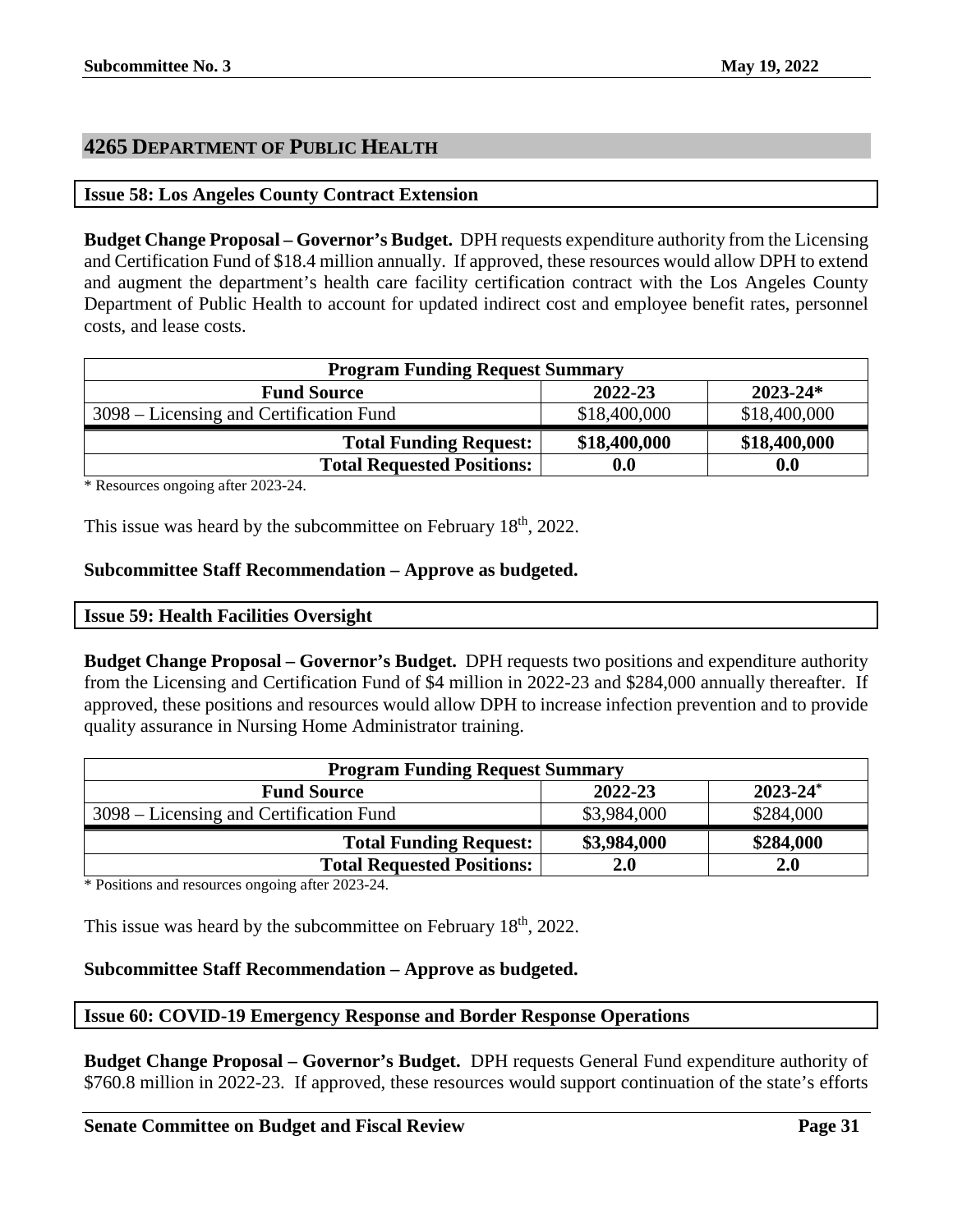to protect public health and safety against the spread of COVID-19 by providing vaccinations, diagnostic testing, contract tracing, health staff support, operations support, and emergency response activities at the border.

| <b>Program Funding Request Summary</b> |                    |         |
|----------------------------------------|--------------------|---------|
| <b>Fund Source</b>                     | 2022-23            | 2023-24 |
| $0001$ – General Fund                  | \$760,750,000      |         |
| <b>Total Funding Request:</b>          | \$760,750,000      | .৯-     |
| <b>Total Requested Positions:</b>      | $\boldsymbol{0.0}$ | 0.0     |

This issue was heard by the subcommittee on February 18<sup>th</sup>, 2022.

#### **Subcommittee Staff Recommendation – Approve as budgeted.**

#### <span id="page-31-0"></span>**Issue 61: Cannery Inspection Program Activities**

**Budget Change Proposal – Governor's Budget.** DPH requests expenditure authority from the Cannery Inspection Fund of \$900,000 annually. If approved, these resources would allow DPH to manage its cannery inspection workload.

| <b>Program Funding Request Summary</b> |                    |              |
|----------------------------------------|--------------------|--------------|
| <b>Fund Source</b>                     | 2022-23            | $2023 - 24*$ |
| $3081$ – Cannery Inspection Fund       | \$900,000          | \$900,000    |
| <b>Total Funding Request:</b>          | \$900,000          | \$900,000    |
| <b>Total Requested Positions:</b>      | $\boldsymbol{0.0}$ | 0.0          |

\* Resources ongoing after 2023-24.

This issue was heard by the subcommittee on February 18<sup>th</sup>, 2022.

# **Subcommittee Staff Recommendation – Approve as budgeted.**

<span id="page-31-1"></span>

**Budget Change Proposal – Governor's Budget.** DPH requests one position and expenditure authority from the Radiation Control Fund of \$114,000 annually. If approved, this position and resources would allow DPH to issue temporary permits to operate or supervise the operation of fluoroscopic X-ray equipment, pursuant to the requirements of AB 356 (Chen), Chapter 459, Statutes of 2021.

| <b>Program Funding Request Summary</b> |              |  |
|----------------------------------------|--------------|--|
| 2022-23                                | $2023 - 24*$ |  |
| \$114,000                              | \$114,000    |  |
| \$114,000                              | \$114,000    |  |
| l.O                                    |              |  |
|                                        |              |  |

\* Position and resources ongoing after 2023-24.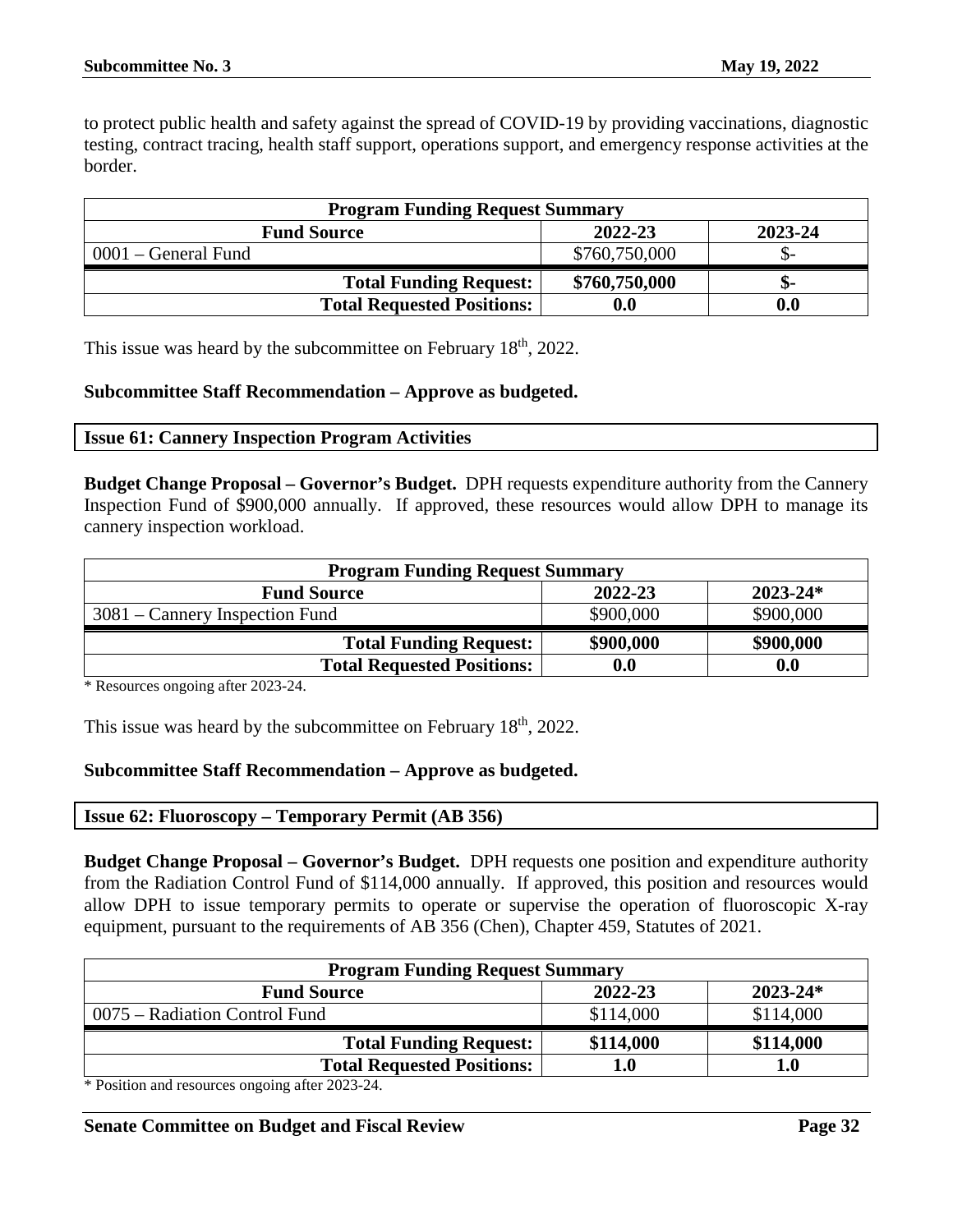This issue was heard by the subcommittee on February 18<sup>th</sup>, 2022.

# **Subcommittee Staff Recommendation – Approve as budgeted.**

# <span id="page-32-0"></span>**Issue 63: Industrial Hemp Products (AB 45)**

**Budget Change Proposal – Governor's Budget.** DPH requests 18 positions and General Fund expenditure authority of \$4 million in 2022-23, seven additional positions and expenditure authority from the Industrial Hemp Enrollment and Oversight Fund of \$5.2 million annually thereafter. If approved, these positions and resources would allow DPH to implement the regulation of industrial hemp products mandated by AB 45 (Aguiar-Curry), Chapter 576, Statutes of 2021. SB 115 (Skinner), Chapter 2, Statutes of 2022, recently approved by the Legislature, included 11 positions and General Fund expenditure authority of \$1.6 million in 2021-22 to begin implementation of AB 45.

| <b>Program Funding Request Summary</b>               |             |               |
|------------------------------------------------------|-------------|---------------|
| <b>Fund Source</b>                                   | 2022-23     | $2023 - 24^*$ |
| $0001$ – General Fund                                | \$3,984,000 |               |
| 3396 – Industrial Hemp Enrollment and Oversight Fund | \$-         | \$5,151,000   |
| <b>Total Funding Request:</b>                        | \$3,984,000 | \$5,151,000   |
| <b>Total Requested Positions:</b>                    | 18.0        | 25.0          |

\* Positions and resources ongoing after 2023-24.

This issue was heard by the subcommittee on February 18<sup>th</sup>, 2022.

# **Subcommittee Staff Recommendation – Approve as budgeted.**

# <span id="page-32-1"></span>**Issue 64: Priority Inland Water Contact Recreation Sites – Water Quality (AB 1066)**

**Budget Change Proposal – Governor's Budget.** DPH requests General Fund expenditure authority of \$195,000 in 2022-23. If approved, these resources would allow DPH to co-chair a working group from the California Water Quality Monitoring Council to study water hazards at priority water-contact recreation sites, pursuant to the requirements of AB 1066 (Bloom), Chapter 711, Statutes of 2021.

| <b>Program Funding Request Summary</b> |                    |         |
|----------------------------------------|--------------------|---------|
| <b>Fund Source</b>                     | 2022-23            | 2023-24 |
| $0001$ – General Fund                  | \$195,000          |         |
| <b>Total Funding Request:</b>          | \$195,000          | ת-      |
| <b>Total Requested Positions:</b>      | $\boldsymbol{0.0}$ | 0.0     |

This issue was heard by the subcommittee on February 18<sup>th</sup>, 2022.

# **Subcommittee Staff Recommendation – Approve as budgeted.**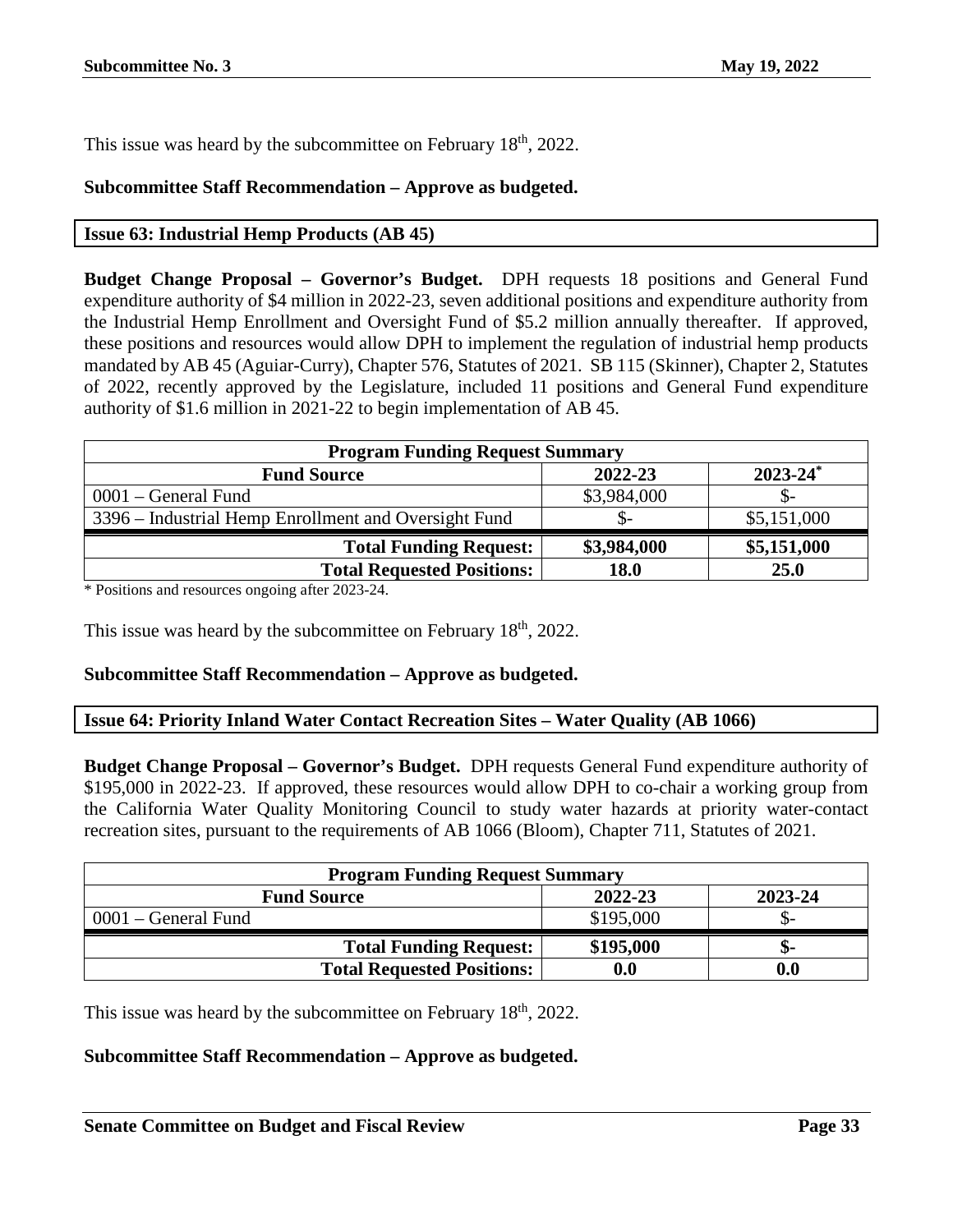# <span id="page-33-0"></span>**Issue 65: Commercial Fishing Inspection – Crab Traps (SB 80)**

**Budget Change Proposal – Governor's Budget.** DPH requests three positions and General Fund expenditure authority of \$710,000 annually. If approved, these positions and resources would allow DPH to review and approve crab evisceration food safety plans for commercial processors, establish labeling requirements for eviscerated crab, and issue evisceration orders to be followed by crab processors during elevated domoic acid events, pursuant to the requirements of SB 80 (McGuire), Chapter 757, Statutes of 2021.

| <b>Program Funding Request Summary</b> |           |              |
|----------------------------------------|-----------|--------------|
| <b>Fund Source</b>                     | 2022-23   | $2023 - 24*$ |
| $0001$ – General Fund                  | \$710,000 | \$710,000    |
| <b>Total Funding Request:</b>          | \$710,000 | \$710,000    |
| <b>Total Requested Positions:</b>      | 3.0       | 3.0          |

\* Positions and resources ongoing after 2023-24.

This issue was heard by the subcommittee on February 18<sup>th</sup>, 2022.

#### **Subcommittee Staff Recommendation – Approve as budgeted.**

#### <span id="page-33-1"></span>**Issue 66: eWIC Post-Implementation Support**

**Budget Change Proposal – Governor's Budget.** DPH requests 25 positions and federal fund expenditure authority of \$2.9 million annually. If approved, these positions and resources would allow DPH to modernize services and provide ongoing support for a recently implemented management information system (WIC WISE), the WIC Electronic Benefit Transfer card, the WIC App, WIC Direct, as well as users of these technologies.

| <b>Program Funding Request Summary</b> |             |               |
|----------------------------------------|-------------|---------------|
| <b>Fund Source</b>                     | 2022-23     | $2023 - 24^*$ |
| 0890 – Federal Trust Fund              | \$3,935,000 | \$3,935,000   |
| <b>Total Funding Request:</b>          | \$3,935,000 | \$3,935,000   |
| <b>Total Requested Positions:</b>      | 25.0        | 25.0          |

\* Positions and resources ongoing after 2023-24.

This issue was heard by the subcommittee on February  $18<sup>th</sup>$ , 2022.

# **Subcommittee Staff Recommendation – Approve as budgeted.**

<span id="page-33-2"></span>**Issue 67: Maternal Care Services (SB 65)**

**Budget Change Proposal – Governor's Budget.** DPH requests 16 positions and General Fund expenditure authority of \$5.5 million annually. If approved, these positions and resources would allow DPH to establish the California Pregnancy-Associated Review Committee to conduct a review of pregnancy-related deaths, analyze common causes of severe maternal morbidity, and make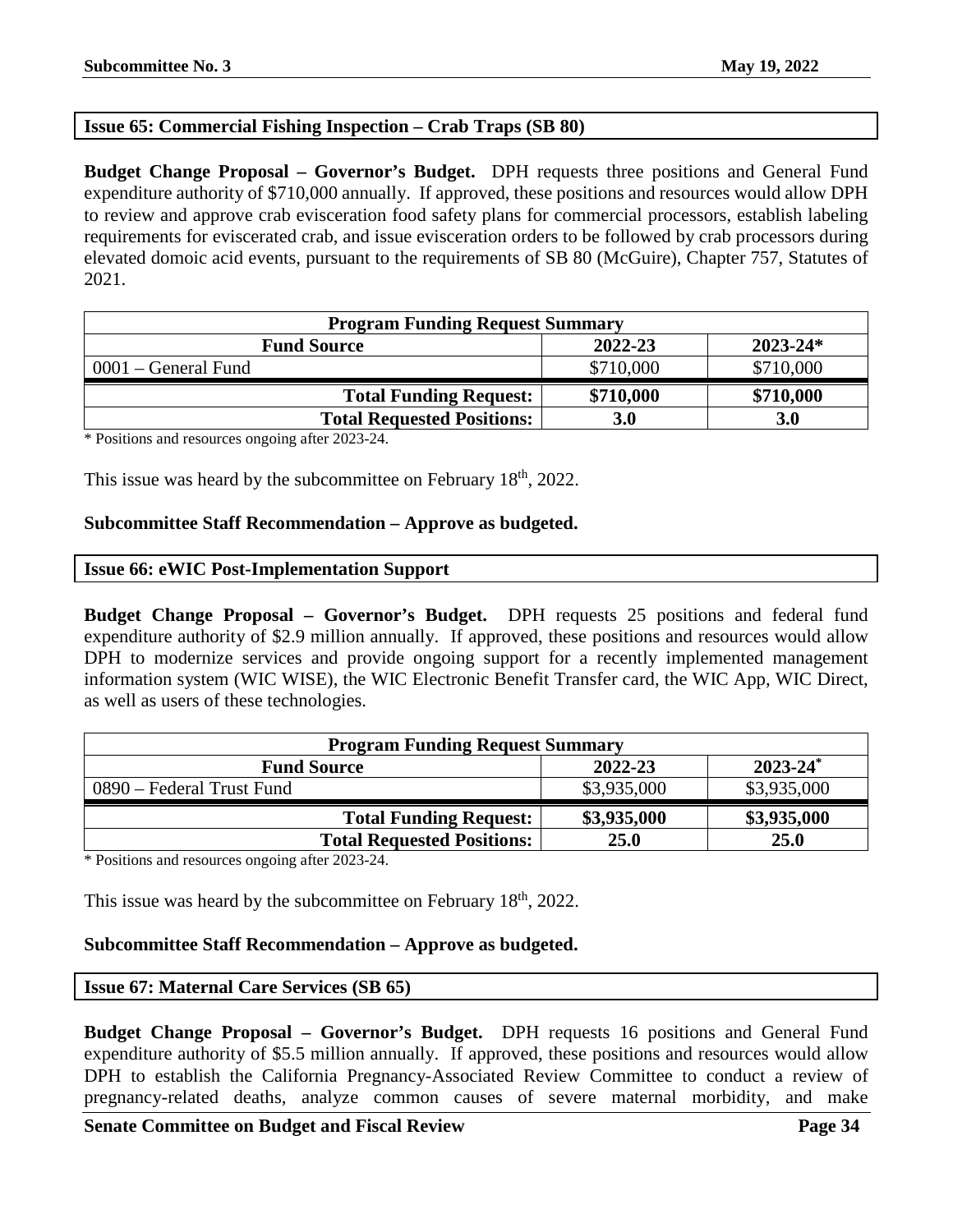recommendations to prevent maternal mortality and morbidity, pursuant to SB 65 (Skinner), Chapter 449, Statutes of 2021.

| <b>Program Funding Request Summary</b> |             |               |
|----------------------------------------|-------------|---------------|
| <b>Fund Source</b>                     | 2022-23     | $2023 - 24^*$ |
| $0001$ – General Fund                  | \$5,525,000 | \$5,525,000   |
| <b>Total Funding Request:</b>          | \$5,525,000 | \$5,525,000   |
| <b>Total Requested Positions:</b>      | 16.0        | 16.0          |

\* Positions and resources ongoing after 2023-24.

This issue was heard by the subcommittee on February  $18<sup>th</sup>$ , 2022.

# **Subcommittee Staff Recommendation – Approve as budgeted.**

#### <span id="page-34-0"></span>**Issue 68: Adjustment to Support Home Visiting Programs**

**Budget Change Proposal – Governor's Budget.** DPH requests 19.7 positions and General Fund expenditure authority of \$37.5 million annually. If approved, these resources would allow DPH to expand the California Home Visiting Program (CHVP), an evidence-based program that offers home visiting to pregnant and newly parenting families focused on building family resilience by promoting positive parenting and child development, increasing positive childhood experiences, and improving health and social outcomes.

| <b>Program Funding Request Summary</b> |              |               |
|----------------------------------------|--------------|---------------|
| <b>Fund Source</b>                     | 2022-23      | $2023 - 24^*$ |
| $0001$ – General Fund                  | \$37,500,000 | \$37,500,000  |
| <b>Total Funding Request:</b>          | \$37,500,000 | \$37,500,000  |
| <b>Total Requested Positions:</b>      | 19.7         | 19.7          |

\* Positions and resources ongoing after 2023-24.

This issue was heard by the subcommittee on February  $18<sup>th</sup>$ , 2022.

# **Subcommittee Staff Recommendation – Approve as budgeted.**

#### <span id="page-34-1"></span>**Issue 69: Adjustment to Support Black Infant Health**

**Budget Change Proposal – Governor's Budget.** DPH requests 7.3 positions and General Fund expenditure authority of \$12.5 million annually. If approved, these resources would allow DPH to expand the Black Infant Health (BIH) program, which provides group-based interventions for Black birthing parents to reduce maternal and infant disparities.

| <b>Program Funding Request Summary</b> |              |               |
|----------------------------------------|--------------|---------------|
| <b>Fund Source</b>                     | 2022-23      | $2023 - 24^*$ |
| $0001$ – General Fund                  | \$12,500,000 | \$12,500,000  |
| <b>Total Funding Request:</b>          | \$12,500,000 | \$12,500,000  |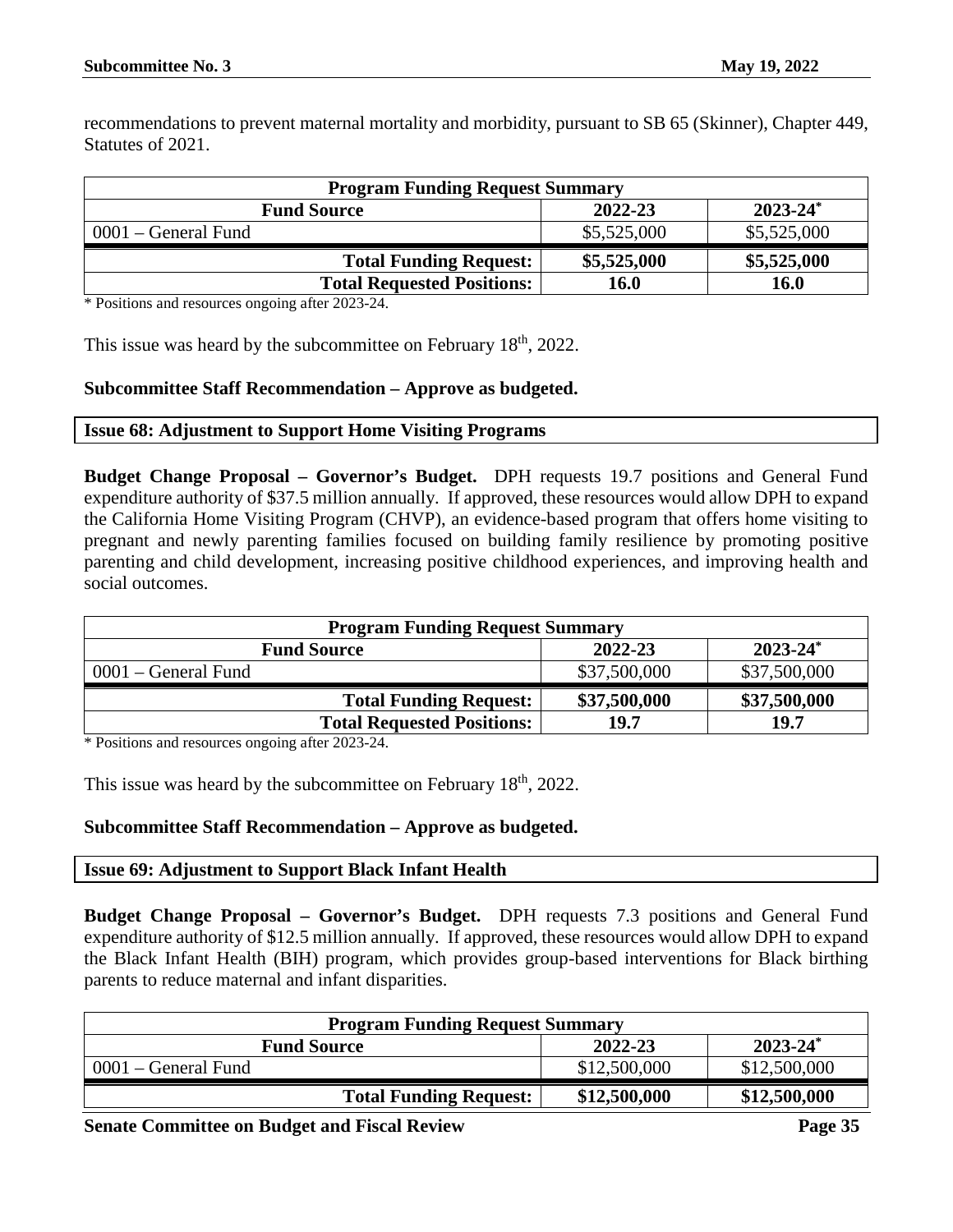| <b>Total Requested Positions:</b> | $\bullet\bullet$ | . . |
|-----------------------------------|------------------|-----|
| $\sim$ n $\sim$<br>0.000001       |                  |     |

This issue was heard by the subcommittee on February 18<sup>th</sup>, 2022.

#### **Subcommittee Staff Recommendation – Approve as budgeted.**

#### <span id="page-35-0"></span>**Issue 70: Books for Low-Income Children**

**Budget Change Proposal – Governor's Budget.** DPH requests General Fund expenditure authority of \$10 million in 2022-23. If approved, these resources would allow DPH to support an early childhood literacy program for participants in the Women, Infants, and Children (WIC) program.

| <b>Program Funding Request Summary</b> |                    |         |
|----------------------------------------|--------------------|---------|
| <b>Fund Source</b>                     | 2022-23            | 2023-24 |
| $0001$ – General Fund                  | \$10,000,000       | JD-     |
| <b>Total Funding Request:</b>          | \$10,000,000       | .চ–     |
| <b>Total Requested Positions:</b>      | $\boldsymbol{0.0}$ | 0.0     |

This issue was heard by the subcommittee on February 18<sup>th</sup>, 2022.

#### **Subcommittee Staff Recommendation – Approve as budgeted.**

#### <span id="page-35-1"></span>**Issue 71: Homelessness – California Interagency Council on Homelessness (AB 1220)**

**Budget Change Proposal – Governor's Budget.** DPH requests two positions and General Fund expenditure authority of \$389,000 annually. If approved, these positions and resources would allow DPH to provide program coordination, data analytics, and technical assistance to the California Interagency Council on Homelessness.

| <b>Program Funding Request Summary</b> |           |                          |
|----------------------------------------|-----------|--------------------------|
| <b>Fund Source</b>                     | 2022-23   | $2023 - 24$ <sup>*</sup> |
| $0001$ – General Fund                  | \$389,000 | \$389,000                |
| <b>Total Funding Request:</b>          | \$389,000 | \$389,000                |
| <b>Total Requested Positions:</b>      | 2.0       | 2.0                      |

\* Positions and resources ongoing after 2023-24.

This issue was heard by the subcommittee on February  $18<sup>th</sup>$ , 2022.

# **Subcommittee Staff Recommendation – Approve as budgeted.**

#### <span id="page-35-2"></span>**Issue 72: End of Life (SB 380)**

**Budget Change Proposal – Governor's Budget.** DPH requests one position and General Fund expenditure authority of \$151,000 in 2022-23 and \$147,000 annually thereafter. If approved, this position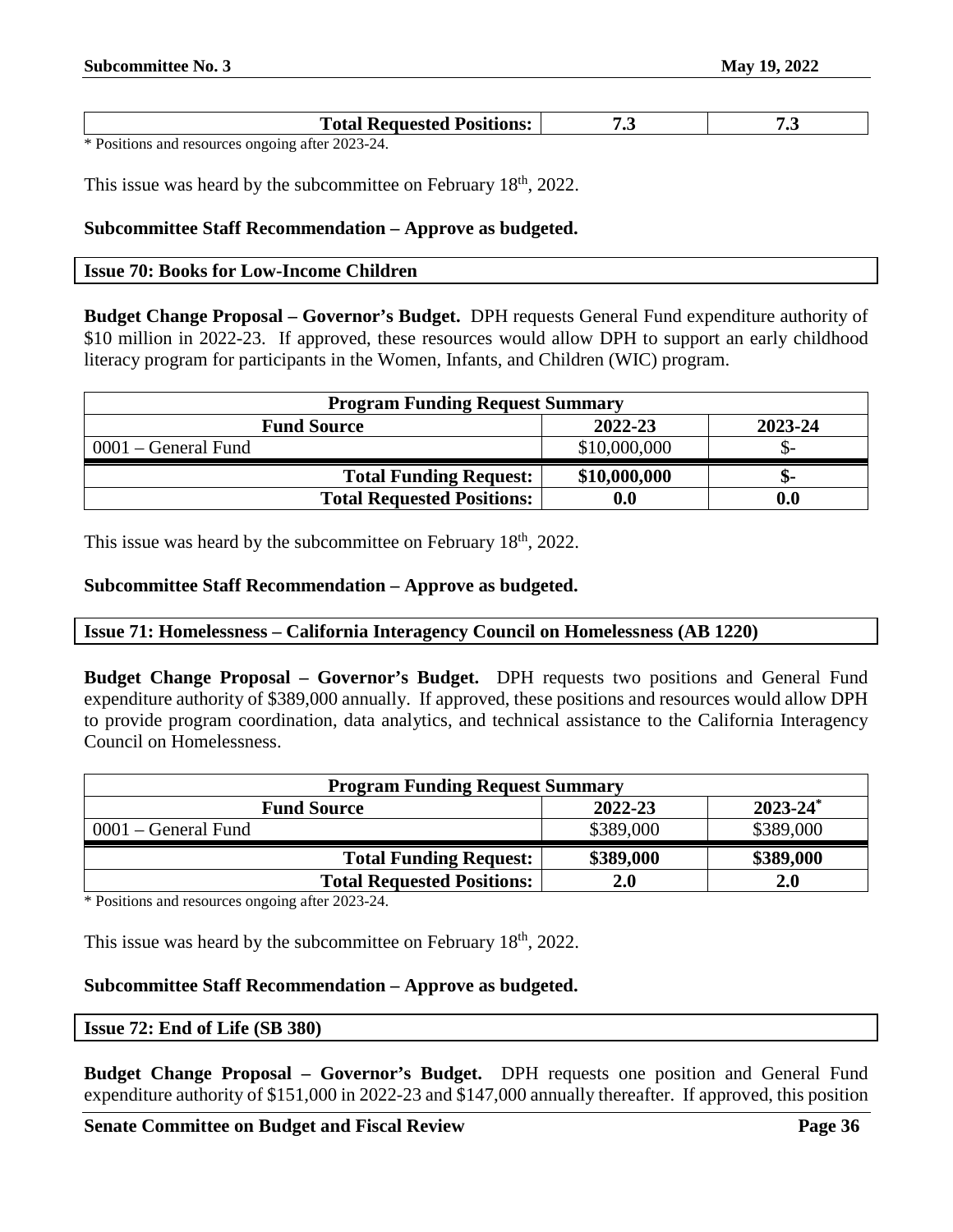and resources would allow DPH to manage an increase in processing of End of Life Act documents due to the reduced waiting period between initial and final requests implemented by SB 380 (Eggman), Chapter 542, Statutes of 2021.

| <b>Program Funding Request Summary</b> |           |              |
|----------------------------------------|-----------|--------------|
| <b>Fund Source</b>                     | 2022-23   | $2023 - 24*$ |
| $0001$ – General Fund                  | \$151,000 | \$147,000    |
| <b>Total Funding Request:</b>          | \$151,000 | \$147,000    |
| <b>Total Requested Positions:</b>      | 1.0       | $1.0\,$      |

\* Position and resources ongoing after 2023-24.

This issue was heard by the subcommittee on February 18<sup>th</sup>, 2022.

#### **Subcommittee Staff Recommendation – Approve as budgeted.**

#### <span id="page-36-0"></span>**Issue 73: Sexual Orientation and Gender Identity Data Collection Pilot Project (AB 1094)**

**Budget Change Proposal – Governor's Budget.** DPH requests General Fund expenditure authority of \$541,000 in 2022-23 through 2024-25. If approved, these resources would allow DPH to establish and administer a three-year sexual orientation and gender identity data collection pilot project, pursuant to AB 1094 (Arambula), Chapter 177, Statutes of 2021.

| <b>Program Funding Request Summary</b>         |           |  |  |
|------------------------------------------------|-----------|--|--|
| $2023 - 24^*$<br>2022-23<br><b>Fund Source</b> |           |  |  |
| \$541,000                                      | \$541,000 |  |  |
| \$541,000                                      | \$541,000 |  |  |
| $\boldsymbol{0.0}$                             | 0.0       |  |  |
|                                                |           |  |  |

\* Additional fiscal year resources requested – 2024-25: \$541,000.

This issue was heard by the subcommittee on February 18<sup>th</sup>, 2022.

# **Subcommittee Staff Recommendation – Approve as budgeted.**

# <span id="page-36-1"></span>**Issue 74: Air Quality (AB 619)**

**Budget Change Proposal – Governor's Budget.** DPH requests three positions and General Fund expenditure authority of \$586,000 annually. If approved, these positions and resources would allow DPH to create and maintain an air quality plan, pursuant to AB 619 (Calderon), Chapter 412, Statutes of 2021.

| <b>Program Funding Request Summary</b>               |           |               |
|------------------------------------------------------|-----------|---------------|
| <b>Fund Source</b>                                   | 2022-23   | $2023 - 24^*$ |
| $0001$ – General Fund                                | \$586,000 | \$586,000     |
| <b>Total Funding Request:</b>                        | \$586,000 | \$586,000     |
| <b>Total Requested Positions:</b>                    | 3.0       | 3.0           |
| $\ast$ Desitions and measures consider often 0000 04 |           |               |

\* Positions and resources ongoing after 2023-24.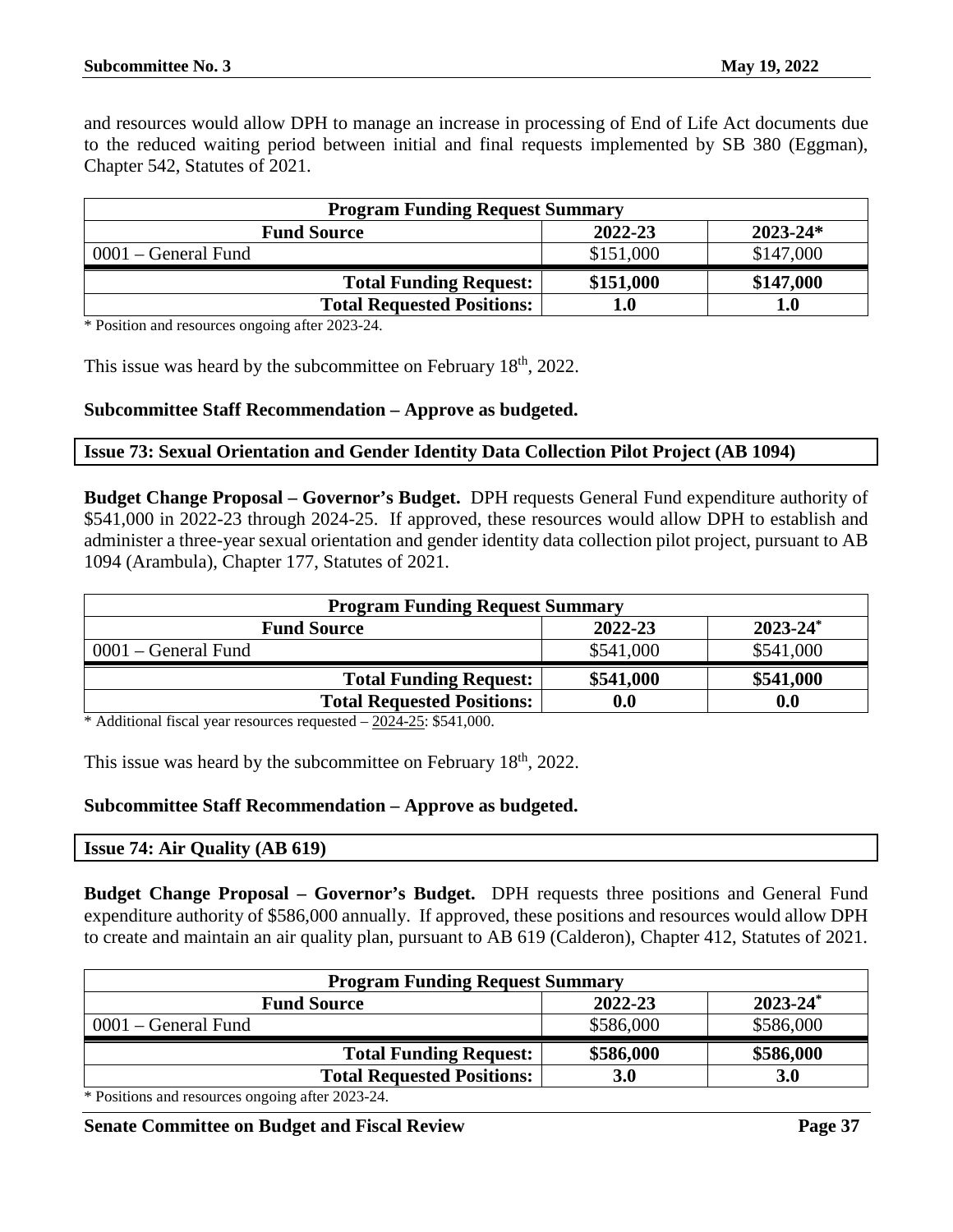This issue was heard by the subcommittee on February 18<sup>th</sup>, 2022.

# **Subcommittee Staff Recommendation – Approve as budgeted.**

# <span id="page-37-0"></span>**Issue 75: Alzheimer's Healthy Brain Initiative**

**Budget Change Proposal – Governor's Budget.** DPH requests General Fund expenditure authority of \$10 million in 2022-23, available for encumbrance or expenditure until June 30, 2025. If approved, these resources would allow DPH to allocate grants to six existing local health jurisdictions, and expand up to six additional jurisdictions, to participate in the California Healthy Brain Initiative Pilot Program.

| <b>Program Funding Request Summary</b> |                    |         |
|----------------------------------------|--------------------|---------|
| <b>Fund Source</b>                     | 2022-23            | 2023-24 |
| $0001$ – General Fund                  | \$10,000,000       | - G     |
| <b>Total Funding Request:</b>          | \$10,000,000       | -ת.     |
| <b>Total Requested Positions:</b>      | $\boldsymbol{0.0}$ | 0.0     |

This issue was heard by the subcommittee on February  $18<sup>th</sup>$ , 2022.

# **Subcommittee Staff Recommendation – Approve as budgeted.**

# <span id="page-37-1"></span>**Issue 76: Public Health – COVID-19 (SB 336)**

**Budget Change Proposal – Governor's Budget.** DPH requests General Fund expenditure authority of \$307,000 in 2022-23 and 2023-24. If approved, these resources would allow DPH to operate and maintain an e-mail distribution list for organizations, communities, nonprofits, and individuals to receive information regarding COVID-19 public health orders, pursuant to the requirements of SB 336 (Ochoa Bogh), Chapter 487, Statutes of 2021.

| <b>Program Funding Request Summary</b> |                    |           |
|----------------------------------------|--------------------|-----------|
| <b>Fund Source</b>                     | 2022-23            | 2023-24   |
| $0001$ – General Fund                  | \$307,000          | \$307,000 |
| <b>Total Funding Request:</b>          | \$307,000          | \$307,000 |
| <b>Total Requested Positions:</b>      | $\boldsymbol{0.0}$ | 0.0       |

This issue was heard by the subcommittee on February 18<sup>th</sup>, 2022.

# **Subcommittee Staff Recommendation – Approve as budgeted.**

# <span id="page-37-2"></span>**Issue 77: Sexually Transmitted Disease – Testing (SB 306)**

**Budget Change Proposal – Governor's Budget.** DPH requests three positions and General Fund expenditure authority of \$475,000 annually. If approved, these positions and resources would allow DPH to provide technical assistance to local health jurisdictions and training to human immunodeficiency virus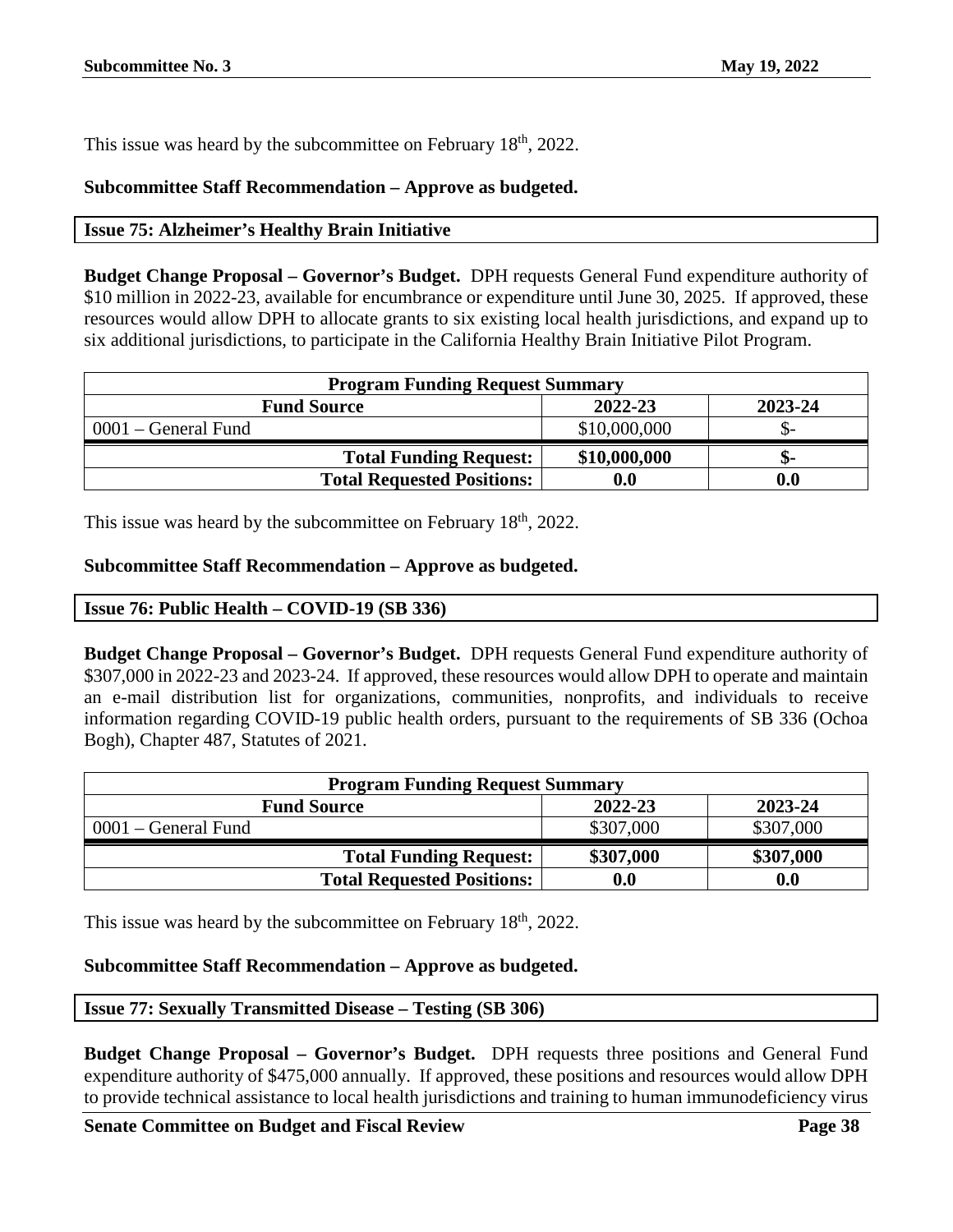(HIV) test counselors to perform any HIV, hepatitis C, or other sexually transmitted disease test waived under the federal Clinical Laboratory Improvements Act (CLIA), pursuant to the requirements of SB 306 (Pan), Chapter 486, Statutes of 2021.

| <b>Program Funding Request Summary</b> |           |                          |
|----------------------------------------|-----------|--------------------------|
| <b>Fund Source</b>                     | 2022-23   | $2023 - 24$ <sup>*</sup> |
| $0001$ – General Fund                  | \$475,000 | \$475,000                |
| <b>Total Funding Request:</b>          | \$475,000 | \$475,000                |
| <b>Total Requested Positions:</b>      | 3.0       | <b>3.0</b>               |

\* Positions and resources ongoing after 2023-24.

This issue was heard by the subcommittee on February 18<sup>th</sup>, 2022.

# **Subcommittee Staff Recommendation – Approve as budgeted.**

#### <span id="page-38-0"></span>**Issue 78: Public Health Electronic Licensing Program for Tissue Banks and Biologics Facilities**

**Budget Change Proposal – Governor's Budget.** DPH requests six positions and expenditure authority of \$3.6 million (\$583,000 Tissue Bank License Fund and \$3 million Clinical Laboratory Improvement Fund) in 2022-23, and \$2 million (\$583,000 Tissue Bank License Fund and \$1.4 million Clinical Laboratory Improvement Fund) annually thereafter. If approved, these positions and resources would allow DPH to: 1) increase inspections and oversight of tissue banks, blood banks, and biologics facilities; and 2) establish the Electronic Tissue and Biologics System (ETABS) to migrate facility licensing processes from paper-based to an online platform.

| <b>Program Funding Request Summary</b>      |             |               |
|---------------------------------------------|-------------|---------------|
| <b>Fund Source</b>                          | 2022-23     | $2023 - 24^*$ |
| 0076 – Tissue Bank License Fund             | \$583,000   | \$583,000     |
| 0098 – Clinical Laboratory Improvement Fund | \$2,989,000 | \$1,389,000   |
| <b>Total Funding Request:</b>               | \$3,572,000 | \$1,972,000   |
| <b>Total Requested Positions:</b>           | 6.0         | 6.0           |

\* Positions and resources ongoing after 2023-24.

This issue was heard by the subcommittee on February 18<sup>th</sup>, 2022.

# **Subcommittee Staff Recommendation – Approve as budgeted.**

<span id="page-38-1"></span>**Issue 79: April Finance Letter – Technical Adjustment**

**Technical Adjustment – April Finance Letter.** DPH requests the following technical adjustment to its budget:

*Children and Youth Behavioral Health Initiative.* DPH requests budget bill language to extend until June 30, 2024, the encumbrance and expenditure authority of \$50 million General Fund approved in the 2021 Budget Act for the Children and Youth Behavioral Health Initiative. The 2021 Budget Act augmentation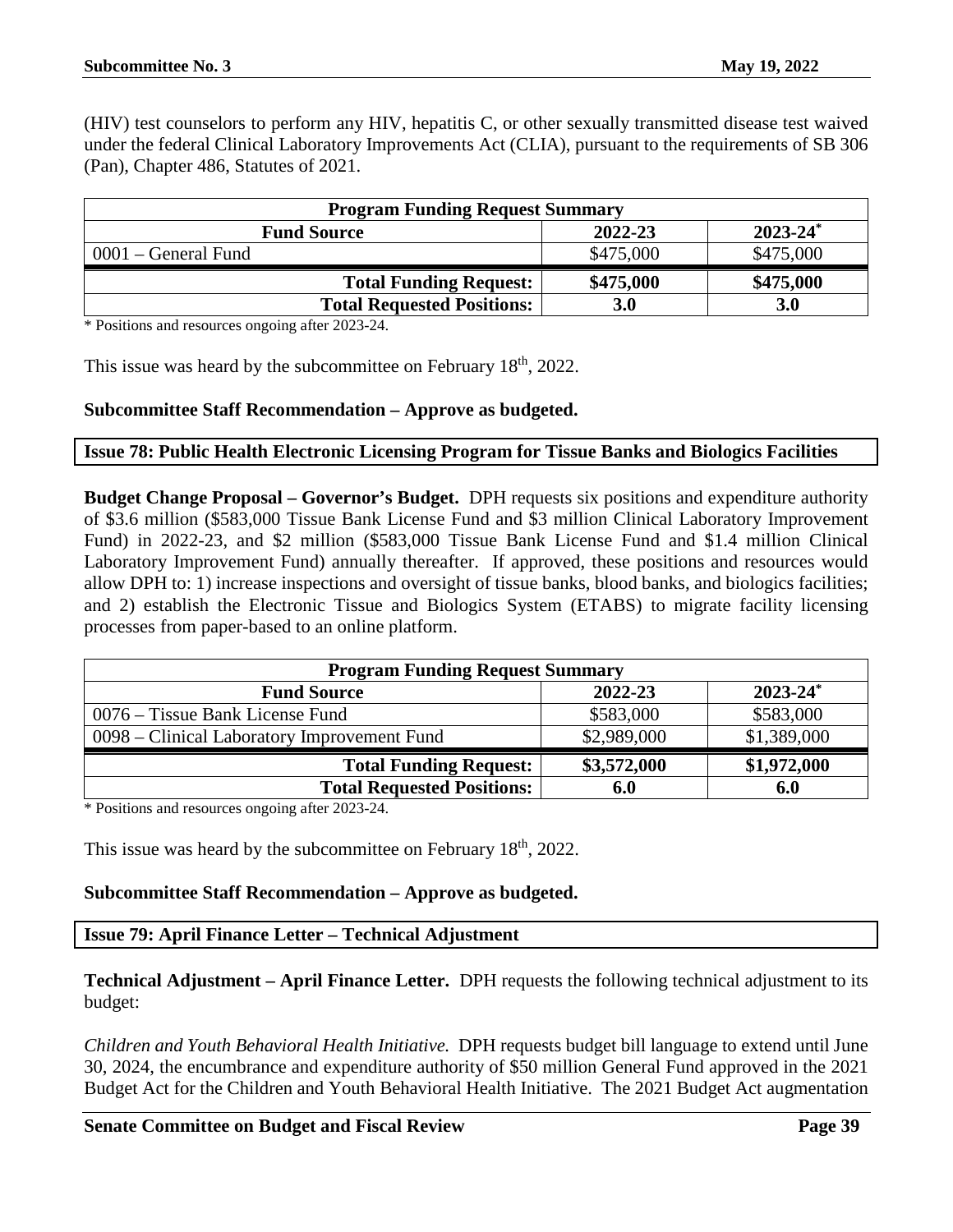was approved to support a comprehensive and linguistically proficient public education and change campaign to raise behavioral health literacy to normalize and support the prevention and early intervention of mental health and substance use challenges.

This issue was heard by the subcommittee on May 4<sup>th</sup>, 2022.

#### **Subcommittee Staff Recommendation – Approve as budgeted.**

# <span id="page-39-0"></span>**4440 DEPARTMENT OF STATE HOSPITALS**

#### <span id="page-39-1"></span>**Issue 80: Atascadero – Sewer and Wastewater Treatment Plant**

**Capital Outlay Budget Change Proposal – Governor's Budget.** DSH requests General Fund expenditure authority of \$4.1 million in 2022-23. If approved, these resources would support preliminary plans for Atascadero State Hospital to provide upgrades to the sewer collection system, installation of a screening system, and connection to the City of Atascadero's wastewater treatment system.

| <b>Program Funding Request Summary</b> |             |         |
|----------------------------------------|-------------|---------|
| <b>Fund Source</b>                     | 2022-23     | 2023-24 |
| $0001$ – General Fund                  | \$4,069,000 |         |
| <b>Total Funding Request:</b>          | \$4,069,000 | ת-      |
| <b>Total Requested Positions:</b>      | 0.0         |         |

This issue was heard by the subcommittee on February  $10<sup>th</sup>$ , 2022.

#### **Subcommittee Staff Recommendation – Approve as budgeted.**

<span id="page-39-2"></span>**Issue 81: Metropolitan – Central Utility Plant Replacement**

**Capital Outlay Budget Change Proposal – Governor's Budget.** DSH requests General Fund expenditure authority of \$1.8 million in 2022-23. If approved, these resources would support preliminary plans for Metropolitan State Hospital to replace its existing Central Utility Plant, which supplies steam for hot water and central heating and chilled water for air conditioning to 32 patient housing and administrative buildings.

| <b>Program Funding Request Summary</b> |             |                  |
|----------------------------------------|-------------|------------------|
| <b>Fund Source</b>                     | 2022-23     | 2023-24          |
| 0001 – General Fund                    | \$1,835,000 |                  |
| <b>Total Funding Request:</b>          | \$1,835,000 | ת-               |
| <b>Total Requested Positions:</b>      | 0.0         | 0.0 <sub>1</sub> |

This issue was heard by the subcommittee on February  $10<sup>th</sup>$ , 2022.

#### **Subcommittee Staff Recommendation – Approve as budgeted.**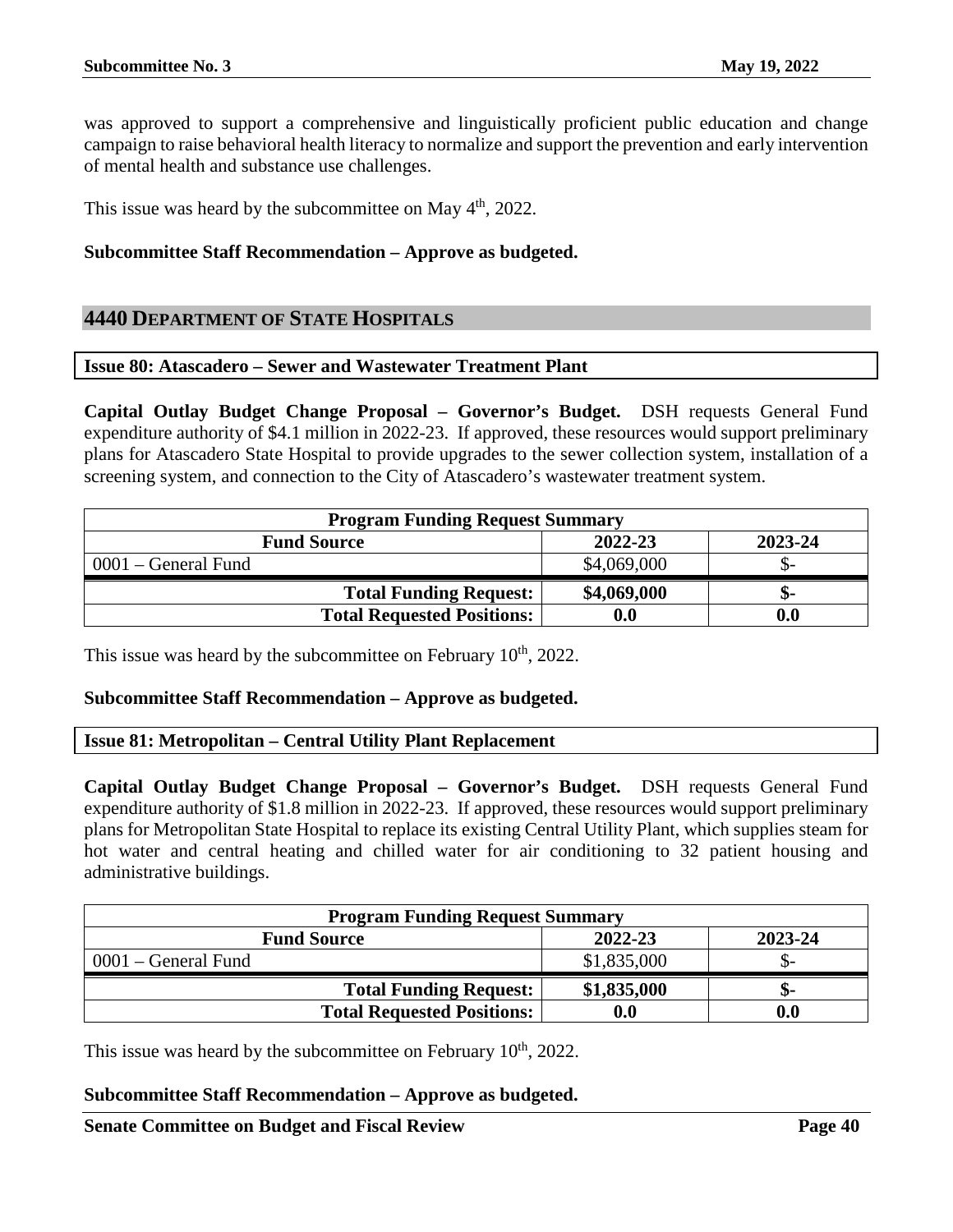# <span id="page-40-0"></span>**Issue 82: Metropolitan – Fire Water Line Connection to Water Supply**

**Capital Outlay Budget Change Proposal – Governor's Budget.** DSH requests General Fund expenditure authority of \$548,000 in 2022-23. If approved, these resources would support preliminary plans for Metropolitan State Hospital to provide the capacity of water required for its fire sprinkler system to comply with current fire code requirements.

| <b>Program Funding Request Summary</b> |                    |                    |
|----------------------------------------|--------------------|--------------------|
| <b>Fund Source</b>                     | 2022-23            | 2023-24            |
| $0001$ – General Fund                  | \$548,000          |                    |
| <b>Total Funding Request:</b>          | \$548,000          | -ת.                |
| <b>Total Requested Positions:</b>      | $\boldsymbol{0.0}$ | $\boldsymbol{0.0}$ |

This issue was heard by the subcommittee on February  $10<sup>th</sup>$ , 2022.

#### **Subcommittee Staff Recommendation – Approve as budgeted.**

#### <span id="page-40-1"></span>**Issue 83: Administrative Services Workload**

**Budget Change Proposal – Governor's Budget.** DSH requests 12 positions and General Fund expenditure authority of \$1.7 million annually. If approved, these positions and resources would allow DSH to address additional administrative workload resulting from increases in staff in recent years and to address complex policy issues.

| <b>Program Funding Request Summary</b> |             |               |
|----------------------------------------|-------------|---------------|
| <b>Fund Source</b>                     | 2022-23     | $2023 - 24^*$ |
| $0001$ – General Fund                  | \$1,699,000 | \$1,699,000   |
| <b>Total Funding Request:</b>          | \$1,699,000 | \$1,699,000   |
| <b>Total Requested Positions:</b>      | 12.0        | 12.0          |

\* Positions and resources ongoing after 2023-24.

This issue was heard by the subcommittee on February  $10<sup>th</sup>$ , 2022.

# **Subcommittee Staff Recommendation – Approve as budgeted.**

# <span id="page-40-2"></span>**Issue 84: Data Governance and De-identification Compliance**

**Budget Change Proposal – Governor's Budget.** DSH requests General Fund expenditure authority of \$1.5 million in 2022-23 and 2023-24. If approved, these resources would allow DSH to establish the leadership for its Research, Evaluation, and Data Insights (REDI) Program, which would implement a comprehensive data strategy, stablish a data governance structure, and comply with state data deidentification guidelines.

# **Program Funding Request Summary**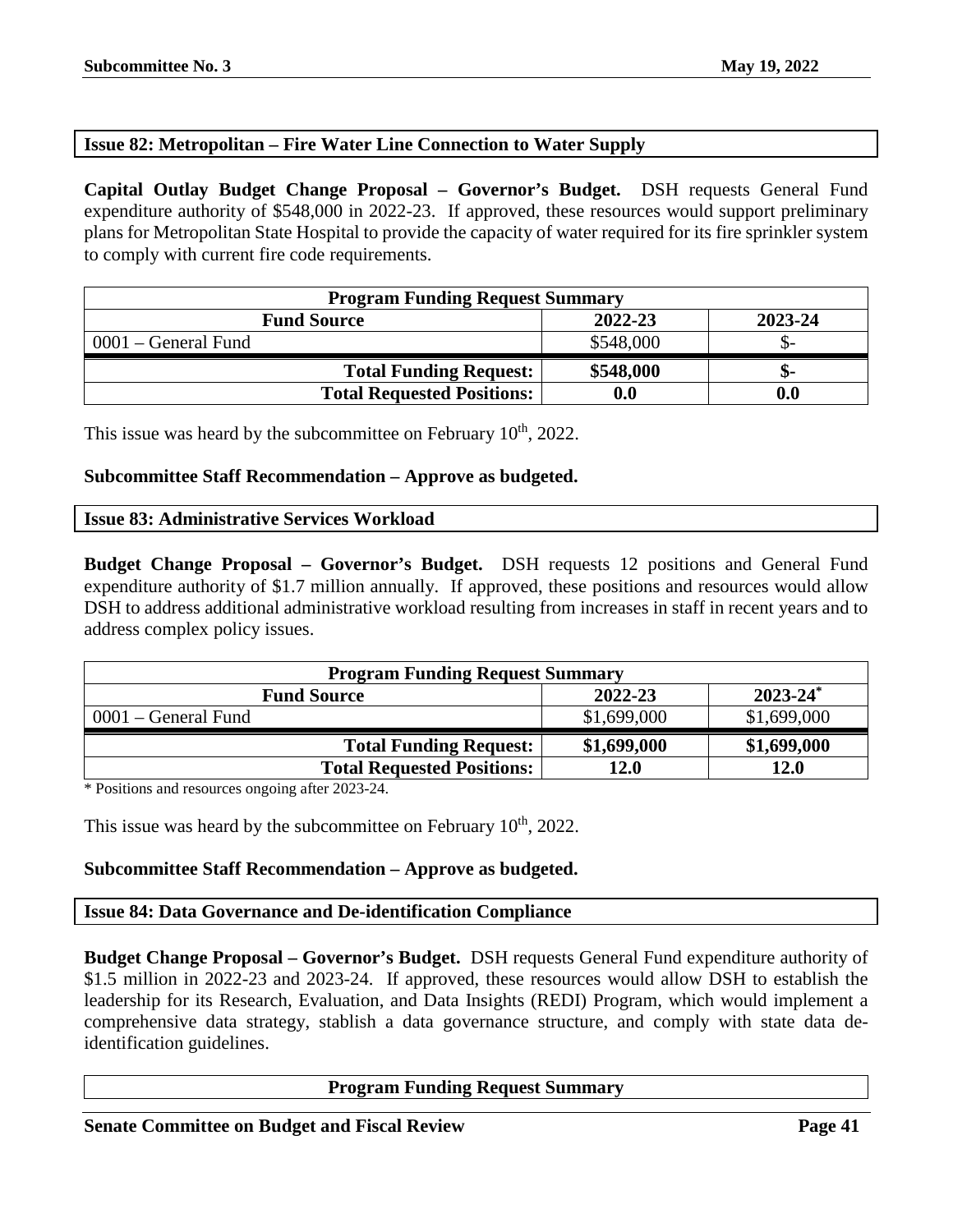| <b>Fund Source</b>                | 2022-23            | 2023-24     |
|-----------------------------------|--------------------|-------------|
| $0001$ – General Fund             | \$1,457,000        | \$1,457,000 |
| <b>Total Funding Request:</b>     | \$1,457,000        | \$1,457,000 |
| <b>Total Requested Positions:</b> | $\boldsymbol{0.0}$ | 0.0         |

This issue was heard by the subcommittee on February  $10<sup>th</sup>$ , 2022.

#### **Subcommittee Staff Recommendation – Approve as budgeted.**

#### <span id="page-41-0"></span>**Issue 85: DSH-Napa Camille Creek Implementation, Monitoring, Adaptive Management Plan**

**Budget Change Proposal – Governor's Budget.** DSH requests six positions and General Fund expenditure authority of \$1.1 million in 2022-23 and \$1 million annually thereafter. If approved, these positions and resources would allow DSH to implement and maintain operations of water storage facilities at Napa State Hospital in compliance with the California Fish and Game Code.

| <b>Program Funding Request Summary</b> |             |               |
|----------------------------------------|-------------|---------------|
| <b>Fund Source</b>                     | 2022-23     | $2023 - 24^*$ |
| 0001 – General Fund                    | \$1,141,000 | \$1,016,000   |
| <b>Total Funding Request:</b>          | \$1,141,000 | \$1,016,000   |
| <b>Total Requested Positions:</b>      | 6.0         | 6.0           |

\* Positions and resources ongoing after 2023-24.

This issue was heard by the subcommittee on February  $10<sup>th</sup>$ , 2022.

# **Subcommittee Staff Recommendation – Approve as budgeted.**

<span id="page-41-1"></span>**Issue 86: Electronic Health Records Phase 3 – Wireless Network Upgrades**

**Budget Change Proposal – Governor's Budget.** DSH requests six positions and General Fund expenditure authority of \$2.4 million in 2022-23, two additional positions and General Fund expenditure authority of \$19.8 million in 2023-24, two additional positions and General Fund expenditure authority of \$20.8 million in 2024-25, and \$8.2 million annually thereafter. If approved, these positions and resources would allow DSH to prepare for and support operation of the enterprise Continuum Electronic Health Records (EHR) Project.

| <b>Program Funding Request Summary</b>         |             |              |  |  |
|------------------------------------------------|-------------|--------------|--|--|
| $2023 - 24^*$<br>2022-23<br><b>Fund Source</b> |             |              |  |  |
| $0001$ – General Fund                          | \$2,366,000 | \$19,802,000 |  |  |
| <b>Total Funding Request:</b>                  | \$2,366,000 | \$19,802,000 |  |  |
| <b>Total Requested Positions:</b>              | 6.0         | 8.0          |  |  |

\* Additional fiscal year resources requested  $-2024-25$ : 10 positions and \$20,769,000;  $2025-26$  and ongoing: \$8,236,000.

This issue was heard by the subcommittee on February  $10<sup>th</sup>$ , 2022.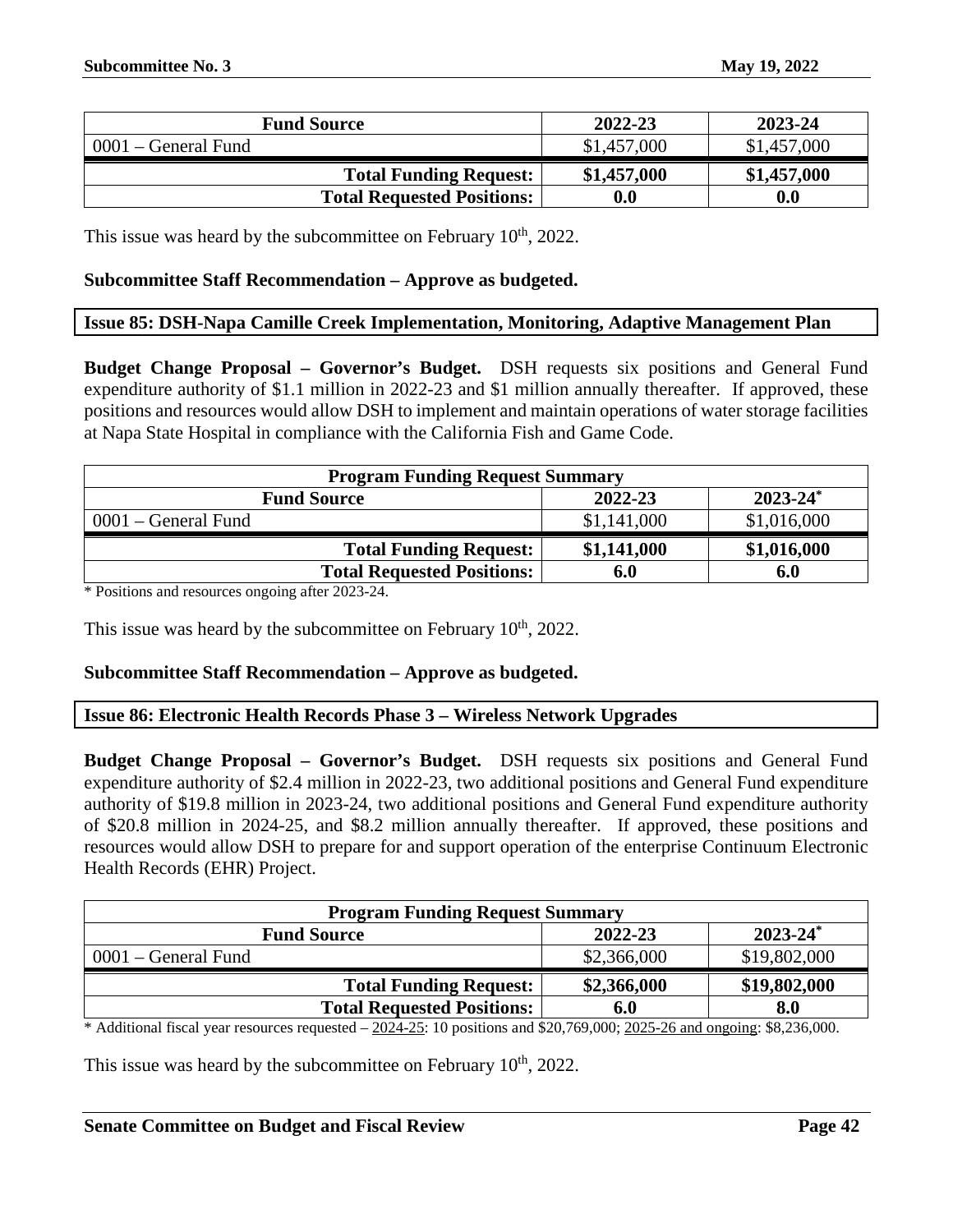# **Subcommittee Staff Recommendation – Approve as budgeted.**

# <span id="page-42-0"></span>**Issue 87: Increasing Regulations Resources to Improve Operations and Mitigate Risk**

**Budget Change Proposal – Governor's Budget.** DSH requests three positions and General Fund expenditure authority of \$510,000 annually. If approved, these positions and resources would allow DSH to meet demand for DSH to promulgate regulations, resulting in standardization of practices, transparency, and accountability across the DSH integrated behavioral health system.

| <b>Program Funding Request Summary</b> |            |               |
|----------------------------------------|------------|---------------|
| <b>Fund Source</b>                     | 2022-23    | $2023 - 24^*$ |
| 0001 – General Fund                    | \$510,000  | \$510,000     |
| <b>Total Funding Request:</b>          | \$510,000  | \$510,000     |
| <b>Total Requested Positions:</b>      | <b>3.0</b> | <b>3.0</b>    |

\* Positions and resources ongoing after 2023-24.

This issue was heard by the subcommittee on February  $10<sup>th</sup>$ , 2022.

#### **Subcommittee Staff Recommendation – Approve as budgeted.**

#### <span id="page-42-1"></span>**Issue 88: Statewide Plant Operations Workload**

**Budget Change Proposal – Governor's Budget.** DSH requests 26 positions and General Fund expenditure authority of \$2.6 million annually. If approved, these positions and resources would allow DSH to expand plant operations capacity at the five state hospitals to address deferred maintenance backlogs, regulatory compliance projects, and preventative maintenance programs.

| <b>Program Funding Request Summary</b> |             |               |
|----------------------------------------|-------------|---------------|
| <b>Fund Source</b>                     | 2022-23     | $2023 - 24^*$ |
| $0001$ – General Fund                  | \$2,629,000 | \$2,629,000   |
| <b>Total Funding Request:</b>          | \$2,629,000 | \$2,629,000   |
| <b>Total Requested Positions:</b>      | <b>26.0</b> | <b>26.0</b>   |

\* Positions and resources ongoing after 2023-24.

This issue was heard by the subcommittee on February  $10<sup>th</sup>$ , 2022.

# **Subcommittee Staff Recommendation – Approve as budgeted.**

#### <span id="page-42-2"></span>**Issue 89: Quality Improvement and Internal Auditing, Monitoring, Risk Management**

**Budget Change Proposal – Governor's Budget.** DSH requests 11 positions and General Fund expenditure authority of \$1.6 million annually. If approved, these positions and resources would allow DSH to support standards compliance and quality improvement operations, and provide resources to conduct independent financial, operational, compliance, and performance audits.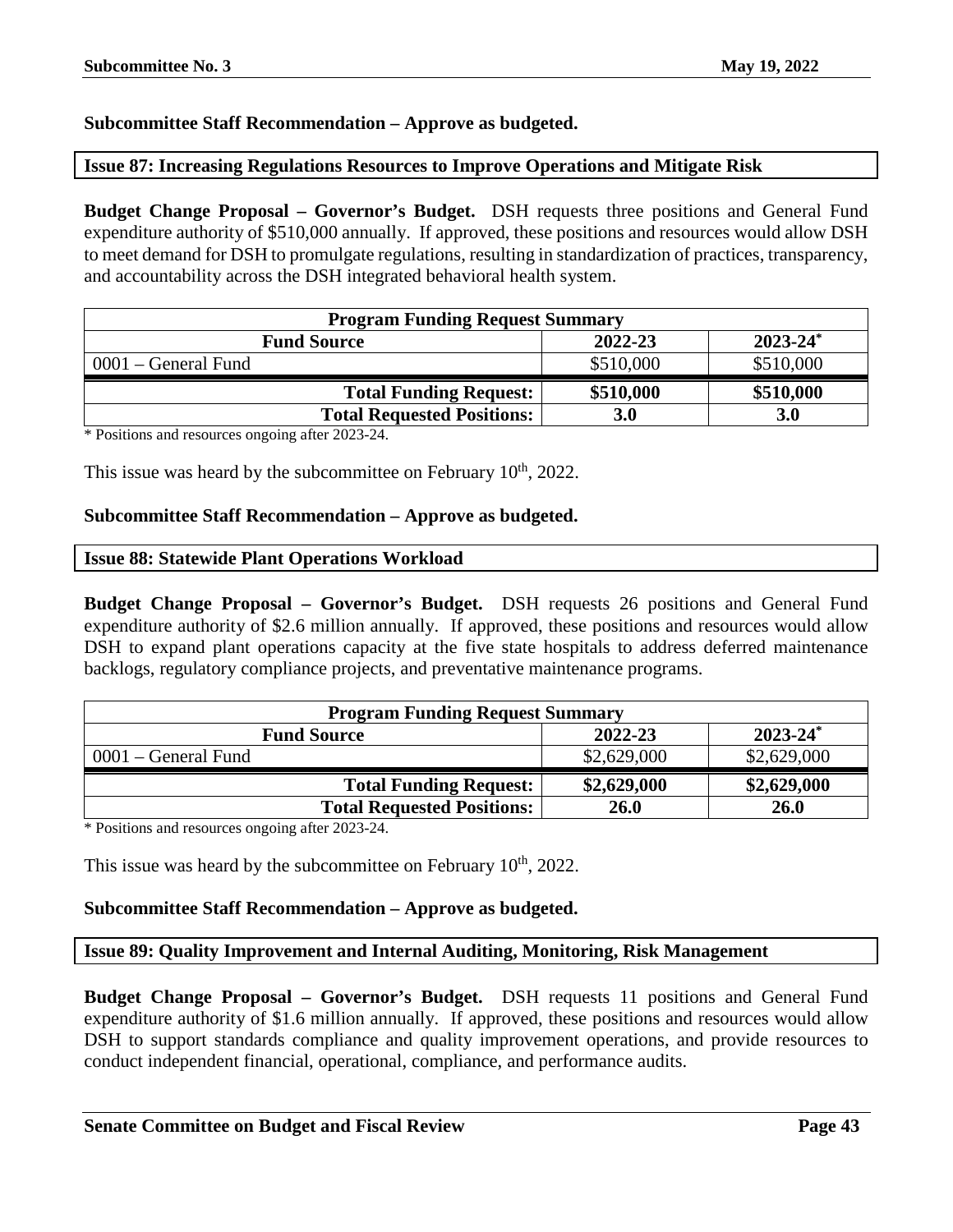| <b>Program Funding Request Summary</b> |             |               |
|----------------------------------------|-------------|---------------|
| <b>Fund Source</b>                     | 2022-23     | $2023 - 24^*$ |
| $0001$ – General Fund                  | \$1,593,000 | \$1,593,000   |
| <b>Total Funding Request:</b>          | \$1,593,000 | \$1,593,000   |
| <b>Total Requested Positions:</b>      | 11.0        | <b>11.0</b>   |

This issue was heard by the subcommittee on February  $10<sup>th</sup>$ , 2022.

# **Subcommittee Staff Recommendation – Approve as budgeted.**

#### <span id="page-43-0"></span>**Issue 90: Workplace Violence Prevention in Healthcare Reporting Compliance**

**Budget Change Proposal – Governor's Budget.** DSH requests six positions and General Fund expenditure authority of \$1.6 million in 2022-23 and \$1.1 million annually thereafter. If approved, these positions and resources would allow DSH to support compliance with reporting requirements for prevention of workplace violence in the five state hospitals.

| <b>Program Funding Request Summary</b>              |             |               |
|-----------------------------------------------------|-------------|---------------|
| <b>Fund Source</b>                                  | 2022-23     | $2023 - 24^*$ |
| $0001$ – General Fund                               | \$1,610,000 | \$1,110,000   |
| <b>Total Funding Request:</b>                       | \$1,610,000 | \$1,110,000   |
| <b>Total Requested Positions:</b>                   | 6.0         | 6.0           |
| $*$ Docttions and resources opening ofter $2022.24$ |             |               |

\* Positions and resources ongoing after 2023-24.

This issue was heard by the subcommittee on February  $10<sup>th</sup>$ , 2022.

#### **Subcommittee Staff Recommendation – Approve as budgeted.**

#### <span id="page-43-1"></span>**Issue 91: Atascadero – Potable Water Booster System**

**Capital Outlay Budget Change Proposal – Governor's Budget.** DSH requests General Fund expenditure authority of \$1.9 million in 2022-23. If approved, these resources would the construction phase of the continuing project to install a potable water booster pump system to improve the performance of the main water system at Atascadero State Hospital.

| <b>Program Funding Request Summary</b> |                    |         |
|----------------------------------------|--------------------|---------|
| <b>Fund Source</b>                     | 2022-23            | 2023-24 |
| 0001 – General Fund                    | \$1,906,000        | JD-     |
| <b>Total Funding Request:</b>          | \$1,906,000        | ת-      |
| <b>Total Requested Positions:</b>      | $\boldsymbol{0.0}$ | 0.0     |

This issue was heard by the subcommittee on February  $10<sup>th</sup>$ , 2022.

#### **Subcommittee Staff Recommendation – Approve as budgeted.**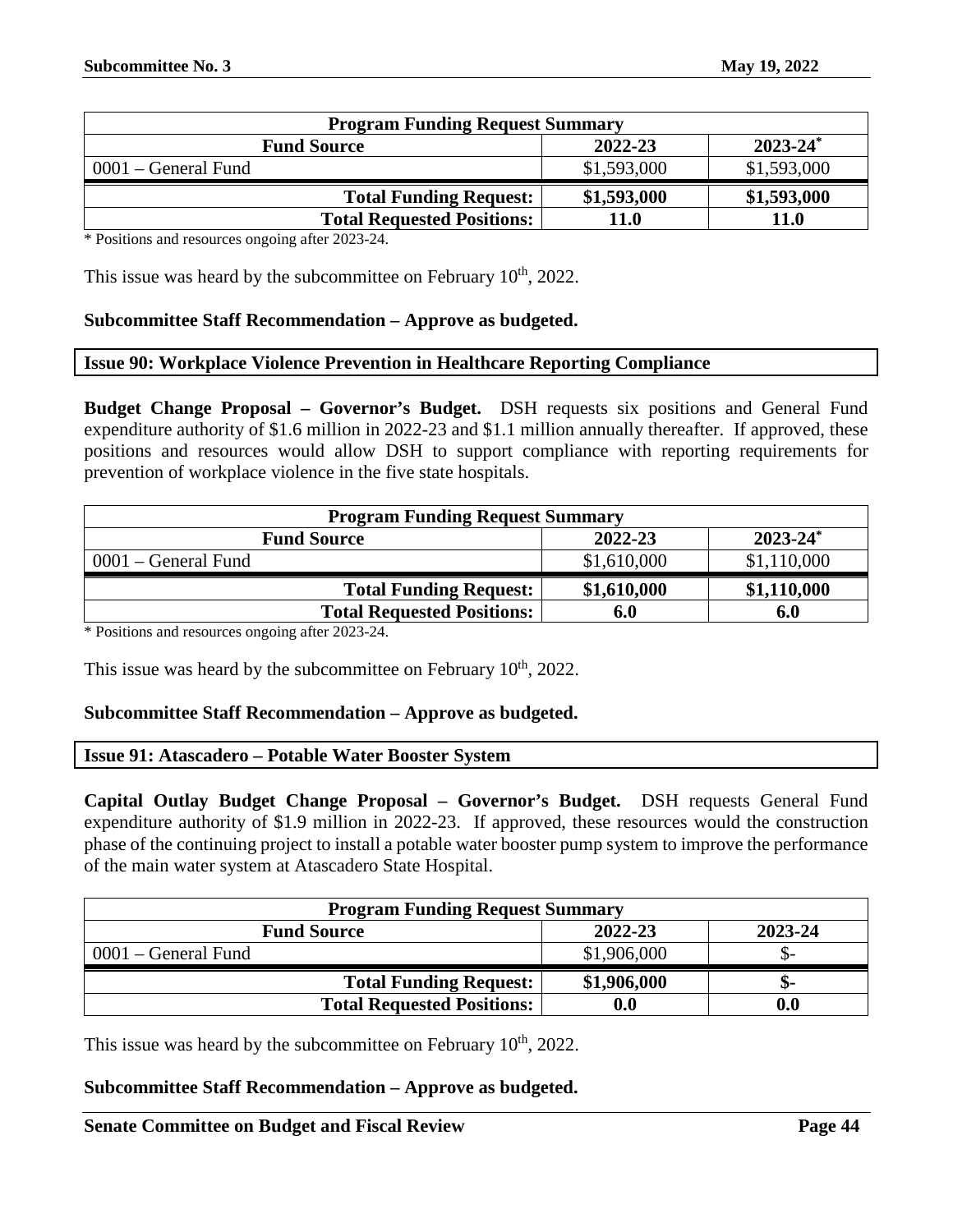# <span id="page-44-0"></span>**Issue 92: Patton – Fire Alarm System Upgrade - Reappropriation**

**Capital Outlay Budget Change Proposal – Governor's Budget.** DSH requests reappropriation of General Fund expenditure authority of \$9.4 million originally approved in the 2018 Budget Act. If approved, these resources would support the construction phase of a project to remove and replace fire alarm systems in four secured patient housing buildings and treatment areas at Patton State Hospital.

| <b>Program Funding Request Summary</b> |             |         |
|----------------------------------------|-------------|---------|
| <b>Fund Source</b>                     | 2022-23     | 2023-24 |
| $0001$ – General Fund                  | \$9,428,000 |         |
| <b>Total Funding Request:</b>          | \$9,428,000 | -ת.     |
| <b>Total Requested Positions:</b>      | 0.0         | 0.0     |

This issue was heard by the subcommittee on February  $10<sup>th</sup>$ , 2022.

# **Subcommittee Staff Recommendation – Approve as budgeted.**

# <span id="page-44-1"></span>**Issue 93: Pharmacy Modernization – Phase 3**

**Budget Change Proposal – April Finance Letter.** DSH requests reappropriation of General Fund expenditure authority of \$2.7 million authorized in the 2020 Budget Act. In addition, DSH requests General Fund expenditure authority of \$3.2 million in 2023-24, \$3 million in 2024-25, \$2.9 million in 2025-26 and \$1.2 million in 2026-27. If approved, these resources would allow DSH to complete the implementation phase of its Pharmacy Modernization project for all hospitals, and cover initial maintenance and operations costs.

| <b>Program Funding Request Summary</b> |               |               |
|----------------------------------------|---------------|---------------|
| <b>Fund Source</b>                     | 2022-23       | $2023 - 24^*$ |
| $0001$ – General Fund                  | [\$2,700,000] | \$3,200,000   |
| <b>Total Funding Request:</b>          | [\$2,700,000] | \$3,200,000   |
| <b>Total Requested Positions:</b>      | 0.0           | 0.0           |

\* Additional fiscal year resources requested – 2024-25: \$3,000,000; 2025-26: \$2,900,000; 2026-27: \$1,200,000

This issue was heard by the subcommittee on April 28<sup>th</sup>, 2022.

# **Subcommittee Staff Recommendation – Approve as budgeted.**

# <span id="page-44-2"></span>**4560 MENTAL HEALTH SERVICES OVERSIGHT AND ACCOUNTABILITY COMMISSION**

# <span id="page-44-3"></span>**Issue 94: Children and Youth Behavioral Health Initiative – Evidence Based BH Programs**

**Budget Change Proposal – Governor's Budget.** MHSOAC requests reimbursement authority of \$42.9 million in 2022-23 to reflect an interagency agreement with the Department of Health Care Services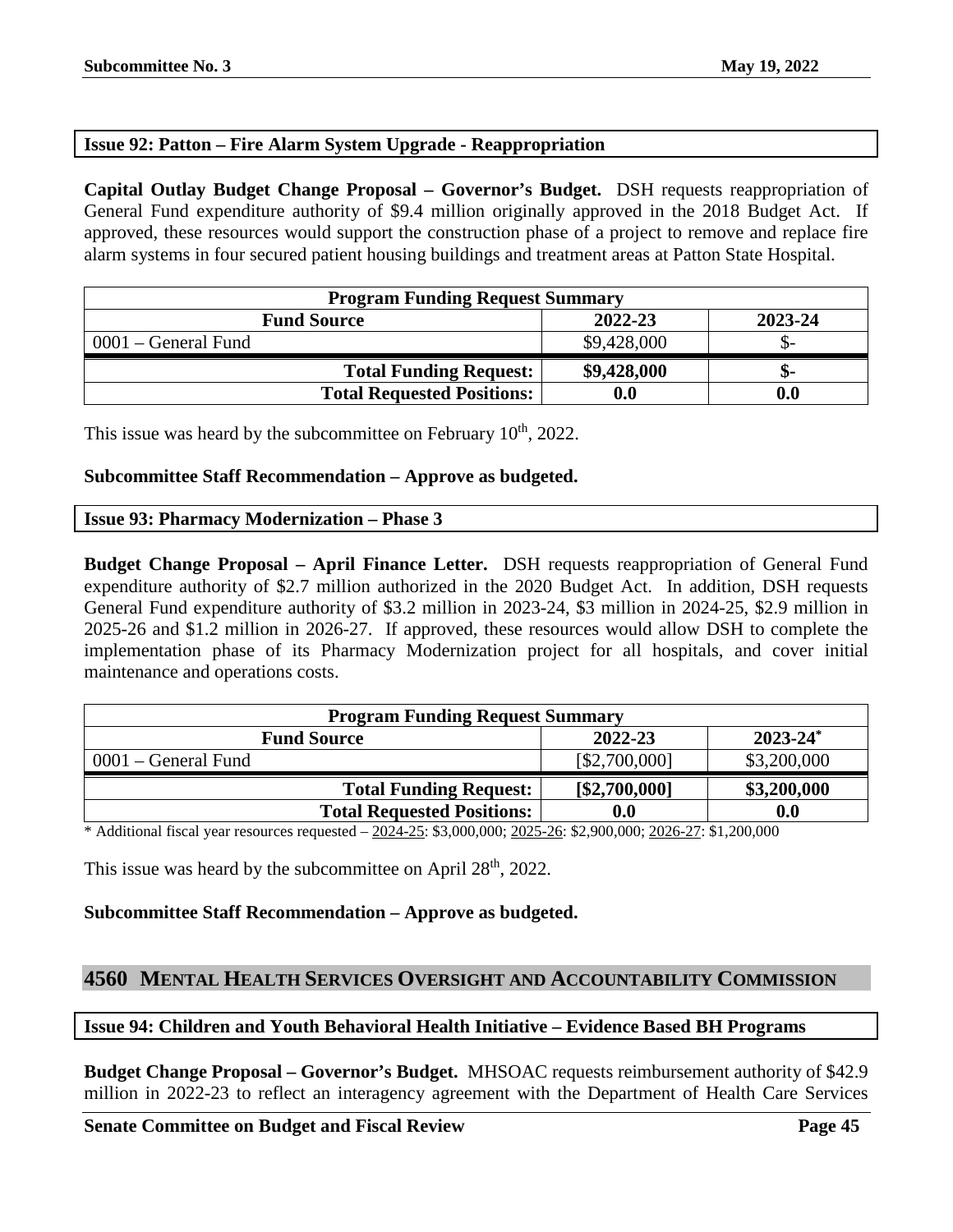(DHCS) to support statewide expansion of evidence-based behavioral health programs as part of the Children and Youth Behavioral Health Initiative.

| <b>Program Funding Request Summary</b> |              |         |
|----------------------------------------|--------------|---------|
| <b>Fund Source</b>                     | 2022-23      | 2023-24 |
| 0995 - Reimbursements                  | \$42,900,000 |         |
| <b>Total Funding Request:</b>          | \$42,900,000 |         |
| <b>Total Requested Positions:</b>      | 0.0          | 0.0     |

This issue was heard by the subcommittee on February 3<sup>rd</sup>, 2022.

#### **Subcommittee Staff Recommendation – Approve as budgeted.**

#### <span id="page-45-0"></span>**Issue 95: Mental Health Student Services Act Partnership Grant Program Augmentation**

**Budget Change Proposal – Governor's Budget.** MHSOAC requests two positions and expenditure authority from the Mental Health Services Fund of \$16.6 million in 2022-23, available over five years. Included in this request is a net-zero shift of expenditure authority of \$1.2 million from local assistance to state operations in 2023-24 and annually thereafter. If approved, these positions and resources would allow MHSOAC to support the administration and evaluation of the Mental Health Student Services Act Partnership Grant Program.

| <b>Program Funding Request Summary</b>                |              |               |
|-------------------------------------------------------|--------------|---------------|
| <b>Fund Source</b>                                    | 2022-23      | $2023 - 24^*$ |
| 3085 – Mental Health Services Fund – State Operations | \$16,646,000 | \$1,224,000   |
| 3085 – Mental Health Services Fund – Local Assistance |              | (\$1,224,000) |
| <b>Total Funding Request:</b>                         | \$16,646,000 | ъ-            |
| <b>Total Requested Positions:</b>                     | 2.0          | 2.0           |

\* Positions ongoing after 2023-24.

This issue was heard by the subcommittee on February  $3<sup>rd</sup>$ , 2022.

# **Subcommittee Staff Recommendation – Approve as budgeted.**

#### <span id="page-45-1"></span>**Issue 96: Evaluation of Full-Service Partnership Model Outcomes (SB 465)**

**Budget Change Proposal – Governor's Budget.** MHSOAC requests one position and expenditure authority from the Mental Health Services Fund of \$400,000 annually. If approved, this position and resources would allow MHSOAC to annually evaluate outcomes for those receiving community mental health services under a full service partnership, pursuant to the requirements of SB 465 (Eggman), Chapter 544, Statutes of 2021.

| <b>Program Funding Request Summary</b> |           |               |
|----------------------------------------|-----------|---------------|
| <b>Fund Source</b>                     | 2022-23   | $2023 - 24^*$ |
| 3085 – Mental Health Services Fund     | \$400,000 | \$400,000     |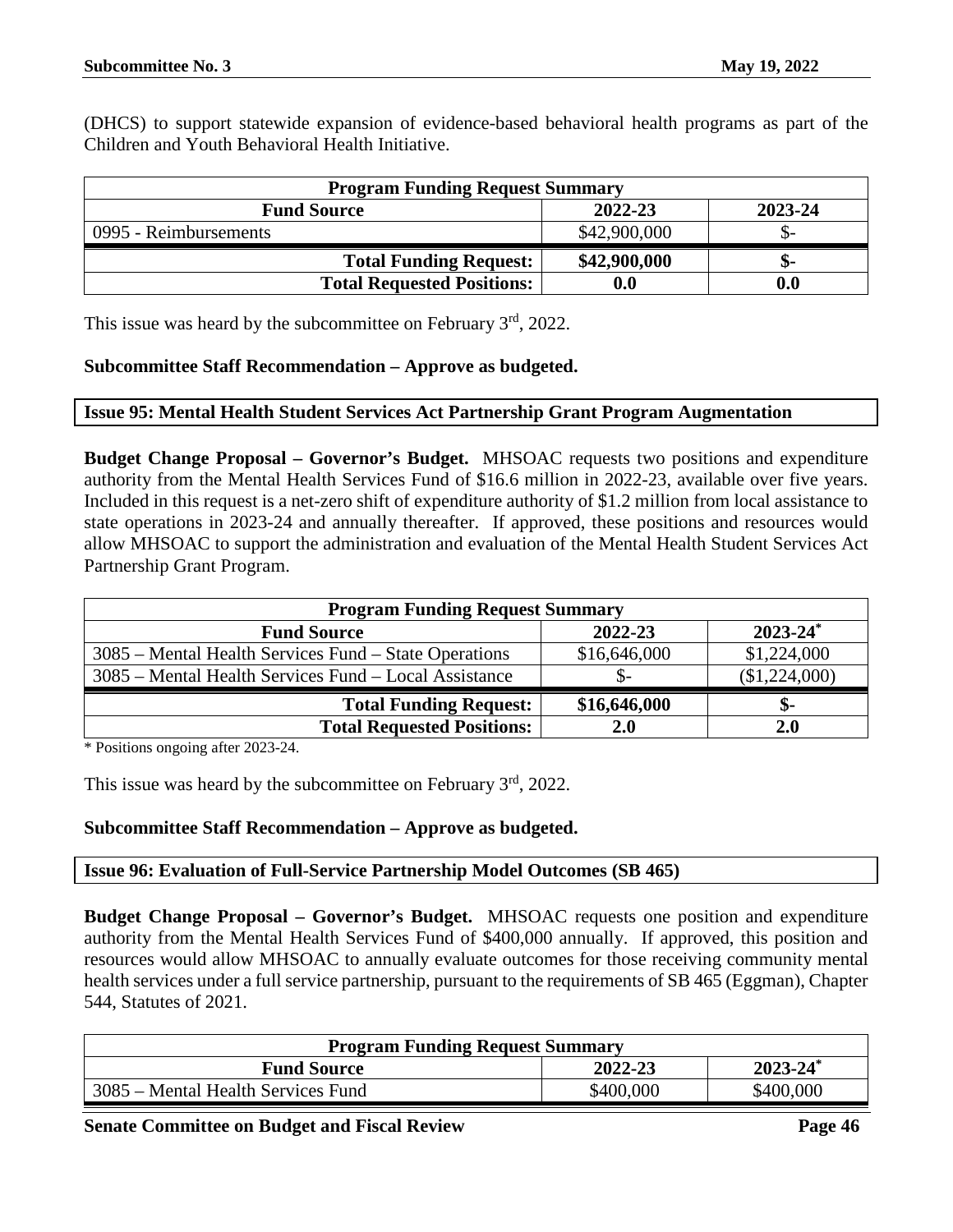| <b>Total Funding Request:</b>     | \$400,000   | \$400,000 |
|-----------------------------------|-------------|-----------|
| <b>Total Requested Positions:</b> | ${\bf 1.0}$ | 1.U       |

This issue was heard by the subcommittee on February  $3<sup>rd</sup>$ , 2022.

#### **Subcommittee Staff Recommendation – Approve as budgeted.**

# <span id="page-46-0"></span>**Issue 97: Mental Health Student Services Act Partnership Grant Program Position Authority**

**Budget Change Proposal – April Finance Letter.** MHSOAC requests five positions annually, funded with existing resources. If approved, these positions would support implementation of the Mental Health Student Services Act Partnership Grant Program.

| <b>Program Funding Request Summary</b> |         |               |
|----------------------------------------|---------|---------------|
| <b>Fund Source</b>                     | 2022-23 | $2023 - 24^*$ |
| 3085 – Mental Health Services Fund     |         |               |
| <b>Total Funding Request:</b>          | .৯-     |               |
| <b>Total Requested Positions:</b>      | 5.0     |               |

\* Positions ongoing after 2023-24.

This issue was heard by the subcommittee on April 28<sup>th</sup>, 2022.

# **Subcommittee Staff Recommendation – Approve as budgeted.**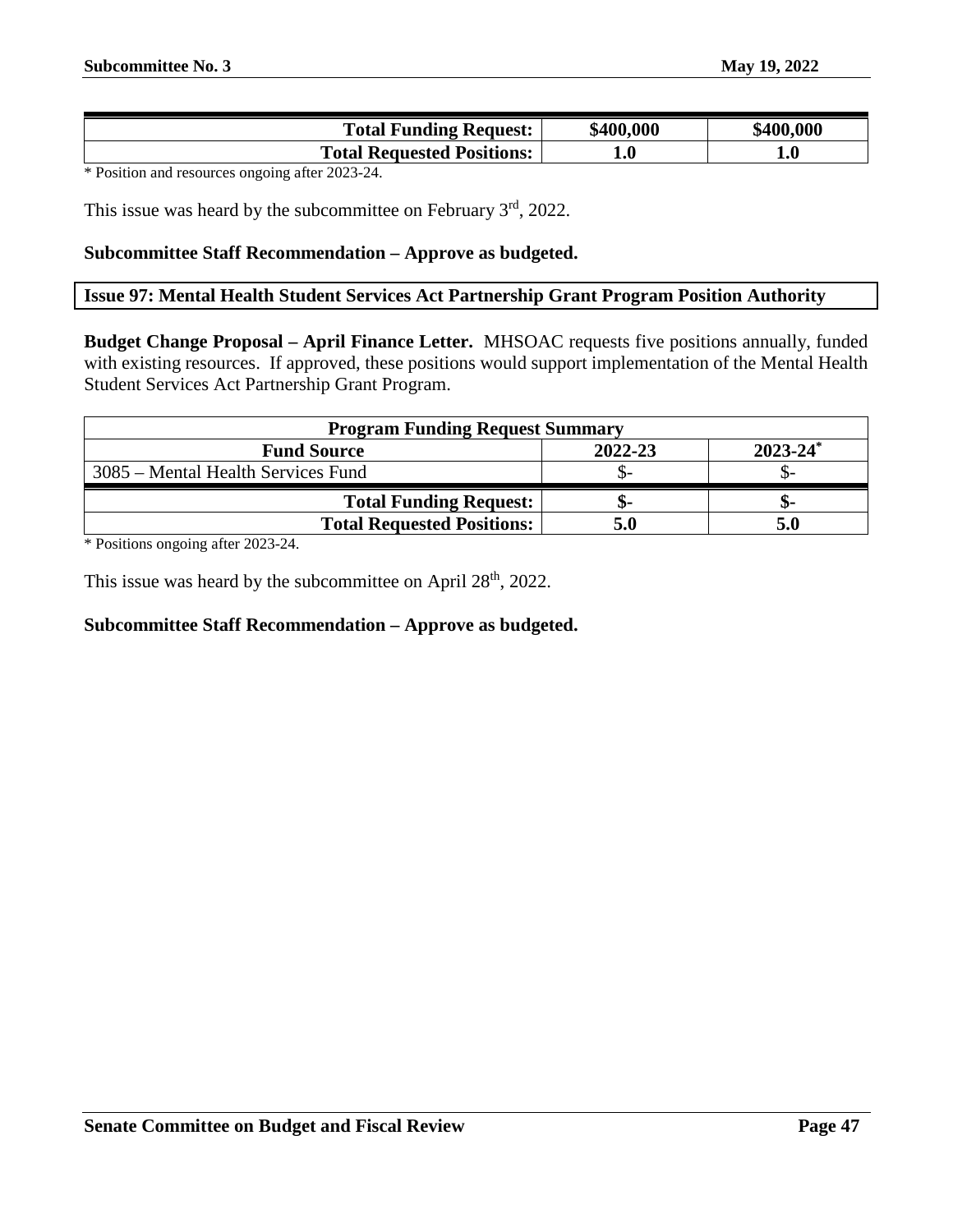# <span id="page-47-0"></span>**OVERVIEW OF THE GOVERNOR'S 2022-23 MAY REVISION**

#### <span id="page-47-1"></span>**0000 Various Departments**

- **Access to Reproductive Health Care.** The May Revision includes General Fund expenditure authority of \$57 million to support safe and accessible reproductive health care, for a total of \$125 million including investments included in the January budget, including the following components:
	- o Funding for Uncompensated Reproductive Health Care Services \$40 million, available over six years, for grants to reproductive health care providers to support care for low- and moderateincome individuals without health coverage for abortion care services.
	- o California Reproductive Justice and Freedom Fund \$15 million one-time for grants to community-based reproductive health, rights, and justice organizations to support medically accurate and culturally competent outreach and education on sexual health and reproductive health issues.
	- $\circ$  Comprehensive Reproductive Rights Website \$1 million one-time to support a website providing accurate and updated information to the public on the right to abortion care under state law, information about reproductive health care providers, and options for coverage of reproductive health services.
	- o Research on Unmet Reproductive Health Care Needs \$1 million one-time to support research to evaluate the unmet need for access to reproductive health services.
- **Community Assistance, Recovery, and Empowerment (CARE) Court.** The May Revision includes investments in multiple departments to support the Administration's proposal for CARE Court, including:
	- o *Supporter Program.* The May Revision includes annual General Fund expenditures of \$10 million for the Department of Aging to support the CARE Court Supporter Program to help participants understand, consider, and communicate decisions by providing the tools to make self-directed choices.
	- o *Training and Technical Assistance.*The May Revision includes General Fund expenditure authority of \$15.2 million in 2022-23, \$1.1 million annually between 2023-24 and 2026-27, and \$1.3 million annually thereafter for DHCS to provide training and technical assistance to counties, for data collection, and for evaluation.
	- o *Judicial Branch.*The May Revision includes General Fund expenditure authority of \$39.5 million in 2022-23 and \$37.7 million annually thereafter for the Judicial Branch to conduct CARE Court hearings and provide resources for self-help centers.

# <span id="page-47-2"></span>**0530 California Health and Human Services Agency (CalHHS)**

• **Youth Behavioral Health.** The May Revision includes General Fund expenditure authority of \$158 million in 2022-23, \$58 million in 2023-24, and \$34 million in 2024-25 to support wellness, resilience, and improve behavioral health for children and youth, including the following components: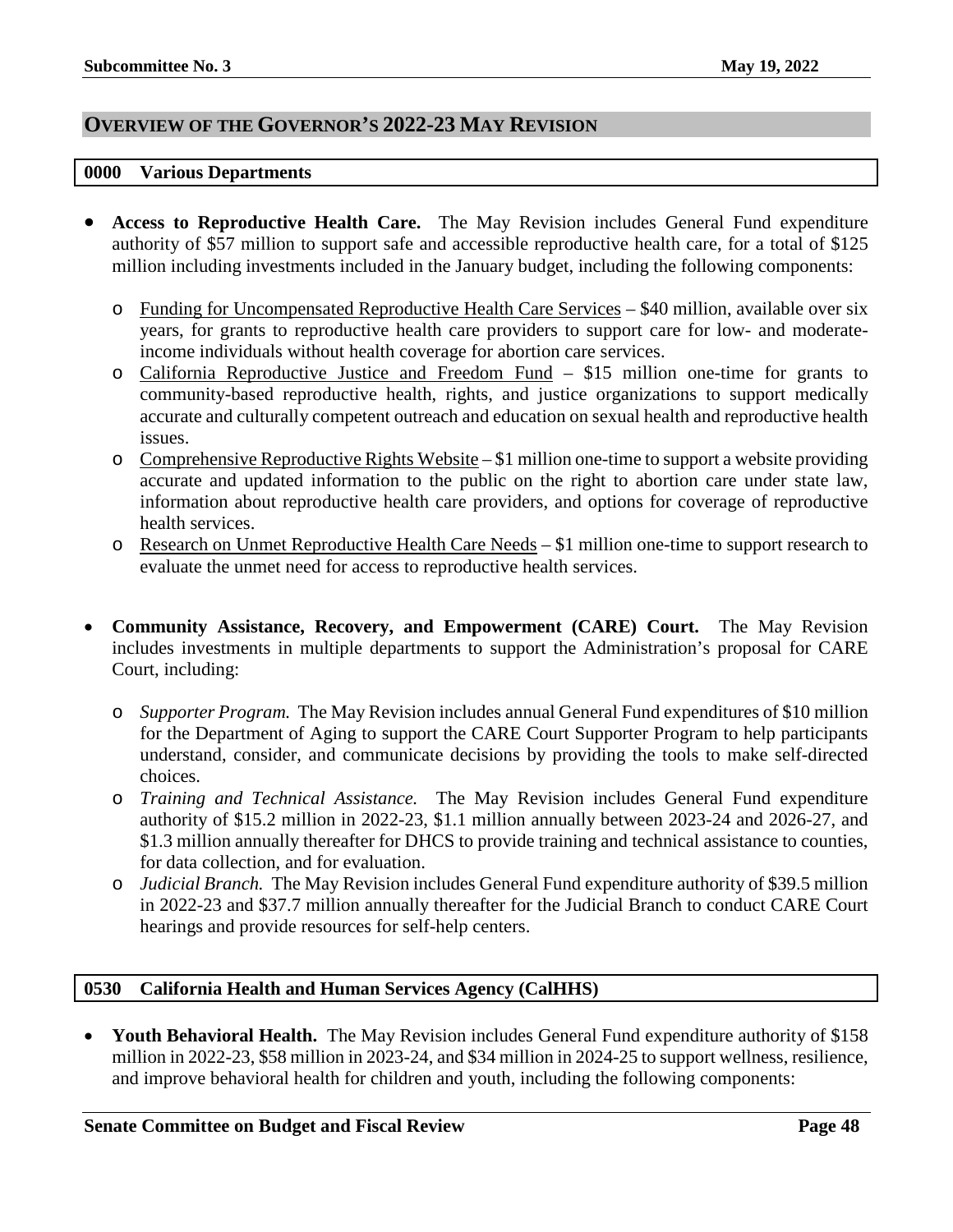- o Crisis Response \$50 million to support pilot projects for school and community-based crisis response and supports, as well as designating youth suicide or suicide attempts as a reportable public health event, to trigger screening and resource connections at the local level for the impacted community.
- o Wellness and Mindfulness Programs \$85 million over two years to support grants for wellness and mindfulness programs in schools and communities, and expansion of parent support and training programs.
- o Video Series \$15 million to develop and distribute a video series to help parents support the behavioral health of their children.
- o Career Development \$25 million to identify and support early career development of 2,500 highly talented and culturally diverse high school students interested in mental health careers.
- o Assessment and Intervention \$75 million for next generation digital supports and metaversebased mental health assessment and intervention.
- **Data Exchange Governance for Health Information Exchange.** The May Revision includes 18 positions and General Fund expenditure authority of \$33.8 million in 2022-23 and 2023-24, and \$8.8 million annually thereafter to support data exchange governance for health information exchange by healthcare providers in California.
- **Healthy California for All Commission Follow Up.** The May Revision includes General Fund expenditure authority of \$1.4 million in 2022-23 and \$368,000 in 2023-24, to develop and implement a strategy for engagement with federal partners on the necessary federal approvals to proceed with a unified healthcare financing strategy in California. Included in this request is \$1 million in 2022-23 for a research and consulting services contract.
- **Early Childhood Policy Council Reappropriation.** The May Revision includes reappropriation of General Fund expenditure authority of \$1.5 million approved in the 2019 Budget Act to extend funding for the Early Childhood Policy Council until June 30, 2024.
- **Office of Resilience and Response – Trailer Bill Language Proposal.** The May Revision proposes trailer bill language to establish the Office of Resilience and Response at CalHHS to conduct planning, policymaking, coordinating activities, and resources to provide oversight and leverage the All-Hazards Dashboard. The Administration's April Finance letter included nine positions and General Fund expenditure authority of \$2.6 million annually for three years to support the office.

# <span id="page-48-0"></span>**0977 California Health Facilities Financing Authority (CHFFA)**

• **Extension of Time Limitation Restrictions for Working Capital Financing.** The May Revision includes trailer bill language to change the definition of "working capital" to include two years' worth of interest on any loan for working capital, and to extend the time for a participating health institution that is a private nonprofit corporation or association to repay and discharge a loan for working capital from 15 months to 24 months.

# <span id="page-48-1"></span>**4120 Emergency Medical Services Authority (EMSA)**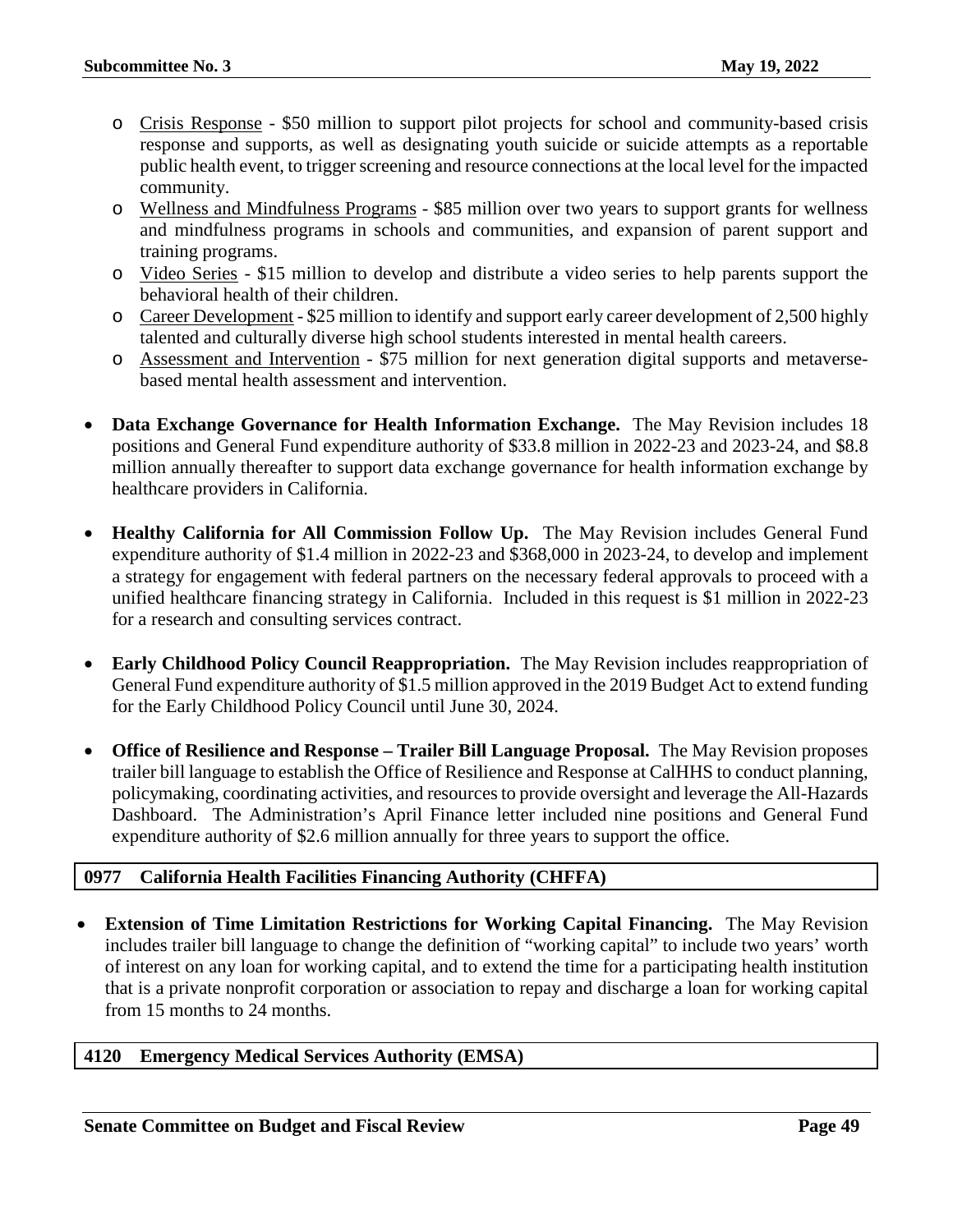• **COVID-19 Medical Surge Staff Reimbursement.** The May Revision includes reimbursement authority of \$100 million in 2022-23 to recover costs for the deployment of medical surge staff.

# <span id="page-49-0"></span>**4140 Department of Health Care Access and Information (HCAI)**

- **Uncompensated Care for Abortion Services.** The May Revision includes General Fund expenditure authority of \$40 million, over six years, for grants to reproductive health care providers to support care for low- and moderate-income individuals without health coverage for abortion care services.
- **Health and Home Care Workforce – May Revision Adjustment.** The May Revision includes a reduction in General Fund expenditure authority of \$18 million in 2022-23 for the Health and Home Care Workforce proposal included in the January budget, reflecting a shift of funds to the Labor and Workforce Development Agency. The May Revision also includes elimination of workforce expenditures from the Opioid Settlements Fund to reflect transfer of these programs to the Department of Health Care Services and the Department of Rehabilitation.
- **Small Rural Hospital Improvement Program Increase in Expenditure Authority.** The May Revision includes federal fund expenditure authority of \$71,000 annually to support the Small Rural Hospital Improvement Program.
- **Community Health Workers – Trailer Bill Language Proposal.** The May Revision proposes trailer bill language to define the role and eligibility requirements for community health workers and require the establishment of statewide requirements for community health worker training and certification programs.

# <span id="page-49-1"></span>**4260 Department of Health Care Services (DHCS)**

- **Medi-Cal Local Assistance Expenditures.** The May Revision estimates local assistance expenditures for Medi-Cal of \$121.9 billion (\$25.1 billion General Fund, \$85.5 billion federal funds, and \$11.3 billion special funds and reimbursements) in 2021-22 and \$135.5 billion (\$36.6 billion General Fund, \$86 billion federal funds, and \$12.9 billion special funds and reimbursements) in 2022- 23. These figures represent a decrease of General Fund expenditures of \$1.8 billion in 2021-22 and an increase of \$1.7 billion in 2022-23 compared to estimates included in the Governor's January budget. According to the Administration, the reduction in General Fund expenditures in 2021-22 are primarily attributable to:
	- o Shift of state-only claiming costs to 2022-23 fiscal year (\$713 million savings)
	- o Base spending lower than previously projected (\$654 million savings)
	- o Changes in federal deferrals and releases (\$313 million savings)
	- o Changes to COVID-19 Medi-Cal impacts (\$150 million savings)
	- o Shifts in multi-year spending items (\$133 million savings)

These savings are offset by increased costs attributable to:

- o Increased funding for CalHOPE (\$11 million costs)
- o Changes in CalAIM funding assumptions (\$31 million costs)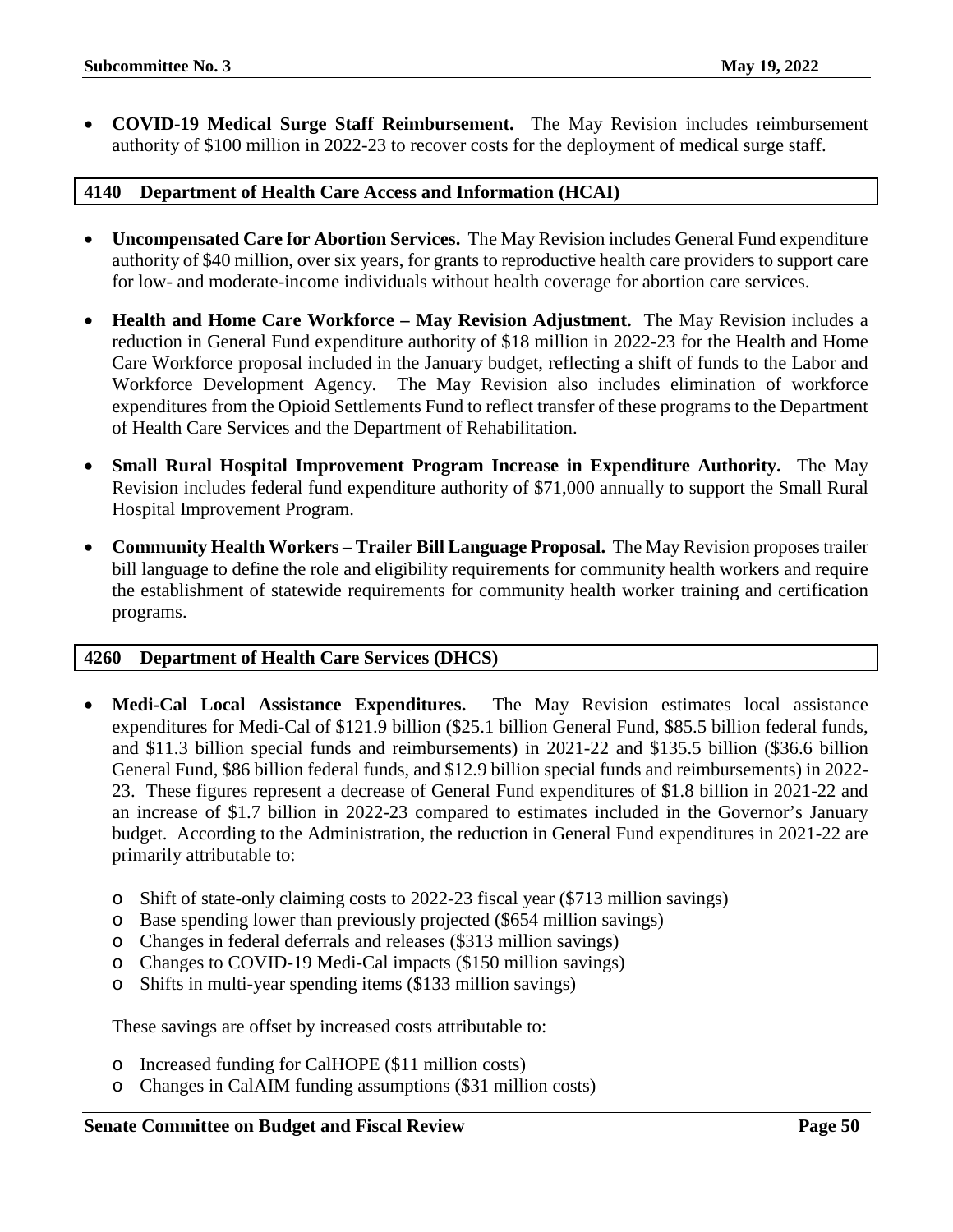o Various other impacts (\$163 million costs)

The Administration indicates the \$1.7 billion General Fund increase between 2021-22 and 2022-23 is primarily attributable to:

- o Shift of state-only claiming costs from 2021-22 (\$723 million costs)
- o Changes in federal deferrals and releases (\$460 million costs)
- o Increased General Fund support for Prop. 56 payments (\$268 million costs)
- o Changes in CalAIM funding assumptions (\$123 million costs)
- o Increased costs for undocumented Medi-Cal expansion (\$122 million costs)
- o Funding for L.A. County Misdemeanor IST programs (\$100 million costs)
- o Increased funding for CalHOPE (\$80 million costs)
- o Delays in recoupments from county behavioral health (\$61 million costs)
- o Costs for nursing facility financing reform (\$55 million costs)
- o Shift of multi-year spending from 2021-22 (\$43 million costs)
- o Funding for health enrollment navigators (30 million costs)
- o General Fund support for the Dental Transformation Initiative (\$30 million costs)
- o Long-term care costs for minimum wage inflation adjustment (\$8 million costs)
- o Behavioral Health Crisis Continuum of Care contract funding (\$2 million costs)
- o Various other impacts (\$171 million costs)

These costs are offset by savings attributable to:

- o Equity and Practice payments over multiple fiscal years (\$130 million savings)
- o Changes to COVID-19 Medi-Cal impacts (\$431 million savings)

The May Revision estimates Medi-Cal caseload will be 14,374,000 in 2021-22, a 2.1 percent decrease compared to estimates in the January budget, and 14,463,500 in 2022-23, a 1.4 percent increase compared to estimates in the January budget, and an increase of 0.6 percent compared to the revised 2021-22 estimate.

- **Family Health Local Assistance Expenditures.** The May Revision estimates total expenditures for Family Health Programs of \$232.7 million (\$186.4 million General Fund, \$5.1 million federal funds, and \$41.2 million special funds and reimbursements) in 2021-22 and \$264.8 million (\$227 million General Fund, \$5.1 million federal funds, and \$32.7 million special funds and reimbursements) in 2022-23. Expenditures for each of these programs are as follows:
	- o *California Children's Services (CCS).* The May Revision estimates total expenditures for CCS of \$77.2 million (\$73.2 million General Fund, and \$4 million special funds and reimbursements) in 2021-22 and \$87 million (\$83 million General Fund, \$4 million special funds and reimbursements) in 2022-23. In addition, counties are estimated to contribute \$76.3 million in 2021-22 and \$86.1 million in 2022-23 to State-Only CCS expenditures The CCS Medi-Cal caseload is estimated to be 193,370 in 2021-22 and 179,561 in 2022-23, and the CCS State-Only caseload is estimated to be 9,206 in 2021-22 and 12,812 in 2022-23.
	- o *Genetically Handicapped Persons Program (GHPP).* The May Revision estimates total expenditures for GHPP of \$117.6 million (\$102.9 million General Fund, \$14.7 million special funds and reimbursements) in 2021-22 and \$135.3 million (\$129.1 million General Fund, \$6.2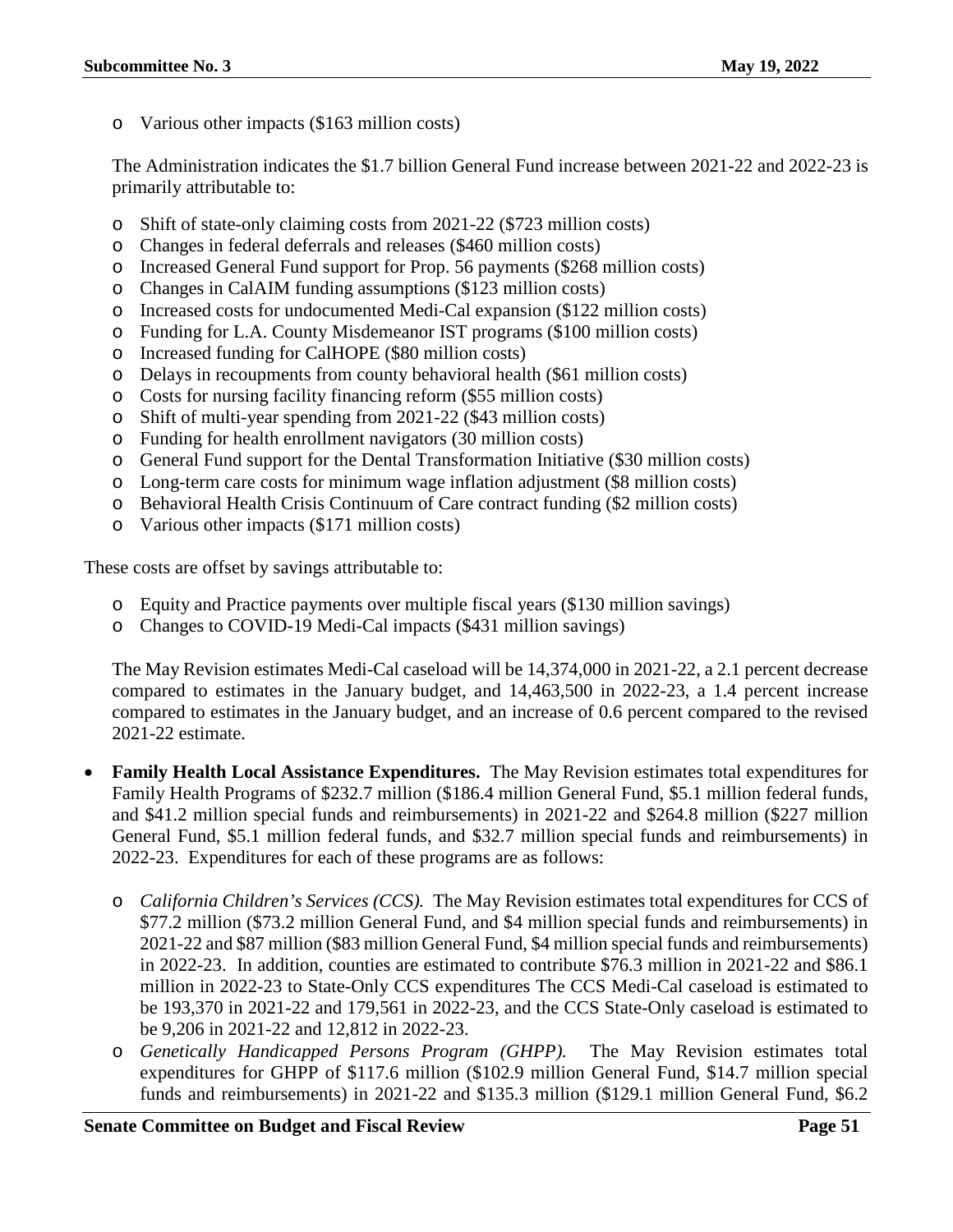million special funds and reimbursements) in 2022-23. The GHPP Medi-Cal caseload is estimated to be 805 in 2021-22 and 716 in 2022-23, and the GHPP State-Only caseload is estimated to be 652 in 2021-22 and 655 in 2022-23.

- o *Every Woman Counts (EWC).* The May Revision estimates total expenditures for EWC of \$37.9 million (\$10.2 million General Fund, \$5.1 million federal funds, and \$22.5 million special funds and reimbursements) in 2021-22 and \$42.6 million (\$15 million General Fund, \$5.1 million federal funds, and \$22.5 million special funds and reimbursements) in 2022-23. The EWC caseload is estimated to be 23,899 in 2021-22 and 24,321 in 2022-23.
- **COVID-19 Pandemic Impacts on Medi-Cal.** The May Revision includes net costs of \$12.4 billion (\$104 million General Fund savings) in 2021-22 and \$11.5 billion (\$1.9 billion General Fund costs) in 2022-23. Most of these adjustments are related to extensions of flexibilities implemented during the pandemic, or preparations for the end of the federal public health emergency declaration. These adjustments include:
	- o *Separate Billing by Clinics for COVID-19 Vaccine Administration.* \$47 million (\$7 million General Fund) for separate billing by federally qualified health centers (FQHCs) for COVID-19 vaccine administration.
	- o *Presumptive Eligibility.*\$73 million (\$37 million General Fund) for presumptive eligibility for individuals age 65 and older, blind, or disabled.
	- o *ICF-DD Reimbursement.* \$44 million (\$21 million General Fund) for continuation of a 10 percent reimbursement rate increase for intermediate care facilities – developmental disabilities (ICF-DDs).
	- o *Oxygen and Respiratory Equipment Reimbursement.*\$13 million (\$6 million General Fund) to maintain reimbursement rates for oxygen and respiratory equipment at 100 percent of the Medicare rate.
	- o *Additional Quarter of Increased Federal Match.*The May Revision assumes extension of the federal public health emergency declaration by one quarter, until September 2022, results in \$5.4 billion in increased federal matching funds and associated General Fund savings of \$3.5 billion in 2021-22 and \$2.1 billion in increased federal matching funds and associated General Fund savings of \$1.3 billion in 2022-23.
	- o *Caseload and Redeterminations.*Federal COVID-19 relief bills require suspension of disenrollment for Medi-Cal beneficiaries until the expiration of the public health emergency declaration. The redetermination of eligibility for individuals is expected to proceed over 12 months after the expiration of the emergency declaration. Based on updated estimates of actual caseload and the revised timeline for the expiration of the emergency declaration, the May Revision includes costs of \$8.9 billion (\$2.5 billion General Fund) in 2021-22 and \$9.9 billion (\$2.8 billion General Fund) in 2022-23.
- **Retention Payments for Hospital and Skilled Nursing Facility Staff.** The May Revision includes expenditure authority from the California Emergency Relief Fund of \$933 million to support one-time payments to approximately 600,000 hospital and skilled nursing facility workers impacted by care delivery during the COVID-19 pandemic. These payments would be up to \$1,500 per worker, depending on matching by employers.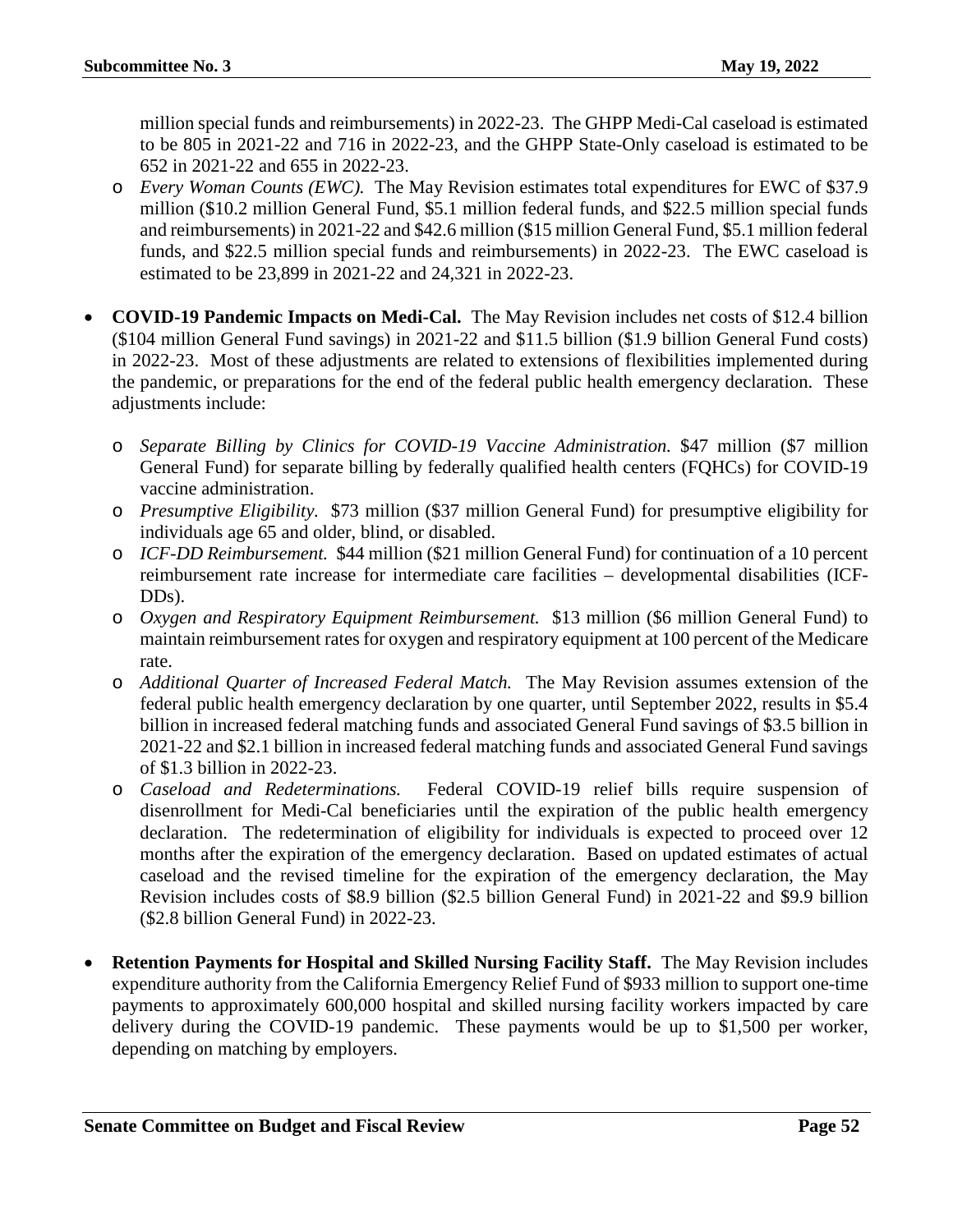- **Skilled Nursing Facility Financing Reform.** The May Revision includes expenditure authority of \$213 million (\$101 million General Fund and \$112.1 million federal funds) to implement nursing facility financing reform to incentivize quality patient care, emphasize the role of the workforce, hold facilities accountable for quality of care, balance distribution of rate increases, and result in long-term viability of these providers in the managed care delivery system. The Administration will also propose trailer bill language to implement these reforms.
- **Equity and Practice Transformation Payments.** The May Revision includes additional expenditure authority of \$300 million (\$150 million General Fund and \$150 million federal funds) for equity and practice transformation payments. The Governor's January budget included \$400 million (\$200 million General Fund and \$200 million federal funds) for this purpose. These payments, which would be spread over five fiscal years, would support a statewide learning collaborative (\$25 million), practice-level activities (\$25 million), and equity and practice transformation payments (\$650 million). \$200 million of the equity and practice transformation payments would prepare practices for valuebased care, implement electronic health records, improve data collection and exchange, and implement care management systems. These efforts would be focused in areas located in the first and second quartiles of the Healthy Places Index.
- **Community Assistance, Recovery, and Empowerment (CARE) Court.** The May Revision includes seven positions and General Fund expenditure authority of \$15.2 million in 2022-23, \$1.1 million annually between 2023-24 and 2026-27, and \$1.3 million annually thereafter to support implementation of the CARE Court Program, including designing training and technical assistance for counties.
- **Opioid Settlements Fund Oversight and State-Directed Programs – May Revision Adjustment.** The May Revision includes expenditure authority from the Opioid Settlements Fund of \$39.1 million, available over three years, to support substance use disorder provider training and distribution of naloxone to homeless service providers.
- **CalHOPE Extension.** The May Revision includes General Fund expenditure authority of \$80 million in 2022-23 and \$40 million in 2023-24 to continue CalHOPE crisis counseling to Californians after expiration of the federal grant currently funding the program.
- **Tribal Investments.** The May Revision includes General Fund expenditure authority of \$15 million to support construction costs for The Village San Francisco, and \$15 million to support a Regional Wellness Center for the Yurok Tribe of California.
- **Doula Benefit Implementation Update.** The May Revision includes expenditure authority of \$974,000 (\$377,000 General Fund and \$597,000 federal funds) to support the implementation of the doula benefit for Medi-Cal beneficiaries. DHCS indicates it plans to increase the rate paid for doula services, increasing the average cost per-labor from \$450 to \$1,094.
- **Elimination of AB 97 Provider Rate Reductions.** The May Revision proposes trailer bill language to exempt the following additional Medi-Cal services from the 10 percent provider rate reductions imposed by AB 97 (Committee on Budget), Chapter 3, Statutes of 2011: 1) doula services, 2)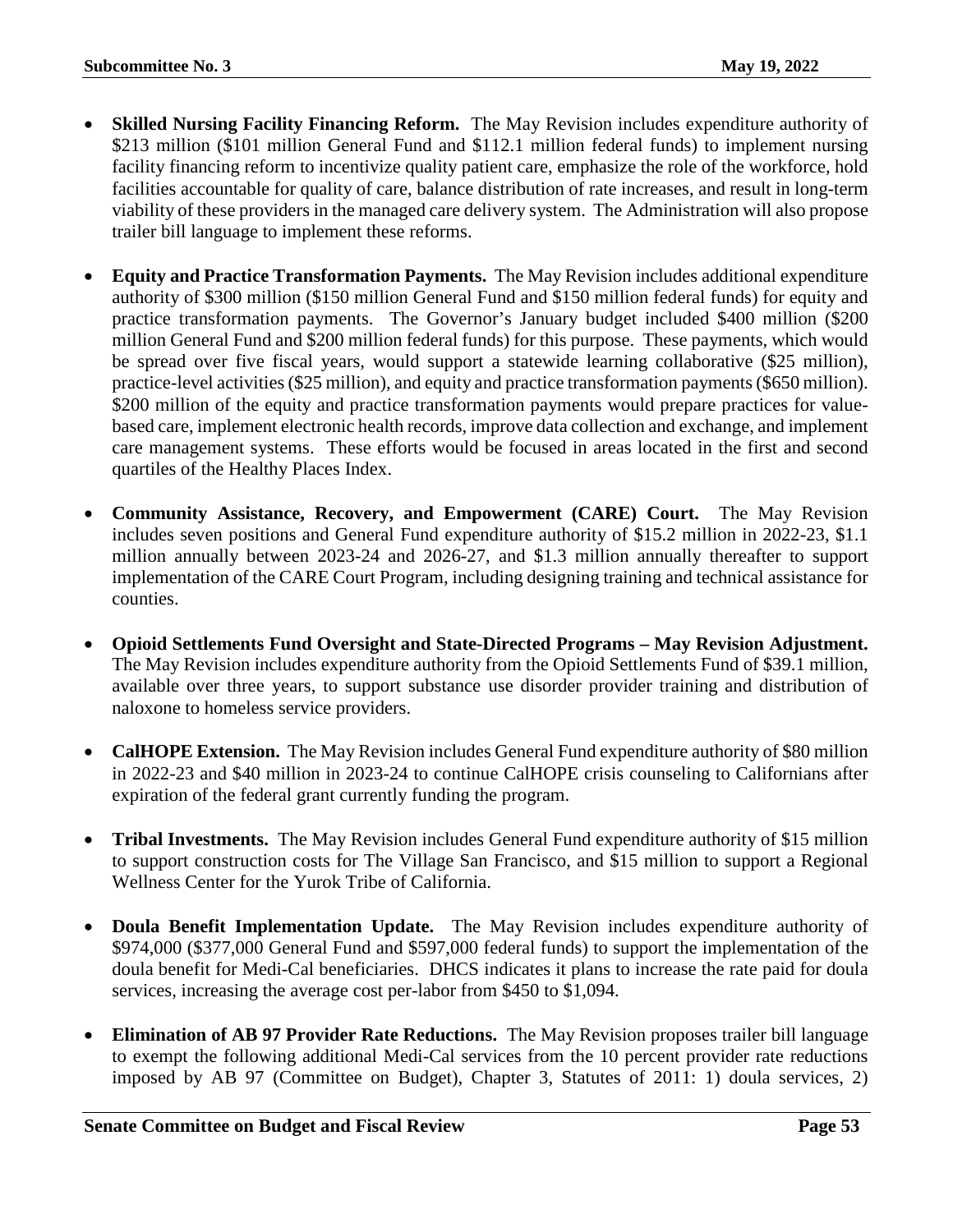community health worker services, 3) continuous glucose monitoring, 4) remote patient monitoring, 5) asthma prevention services, 6) dyadic services, 7) Medication Therapy Management.

- **Continuous Glucose Monitoring Reimbursement Methodology.** The May Revision includes expenditure authority of \$6.1 million (\$2.2 million General Fund and \$3.9 million federal funds) in 2021-22 and \$9.7 million (\$3.5 million General Fund and \$6.2 million federal funds) in 2022-23 for revised estimate of costs for coverage of continuous glucose monitoring based on a new reimbursement methodology. The May Revision also includes trailer bill language to implement the new methodology, which transitions from the current estimated acquisition cost plus a pharmacy dispensing fee, to a Maximum Acquisition Cost plus 23 percent. The trailer bill language also amends the definition of medical supplies under the Medi-Cal pharmacy benefit to include diabetic products.
- **Reduction of Medi-Cal Premiums – May Revision Adjustment.** The May Revision includes a reduction of expenditure authority of \$691,000 (\$158,000 General Fund, \$509,000 federal funds, and \$24,000 statutory changes) for updated estimates of reducing premiums for Title XXI program beneficiaries. In addition, the May Revision includes General Fund expenditure authority of \$789,000 for updated estimates of reducing premiums for working disabled adults.
- **General Fund Support for Dental Transformation Initiative.** The May Revision includes General Fund expenditure authority of \$30.2 million in 2022-23 and \$1.5 million in 2023-24 to backfill a shortfall in federal funding for supplemental payments for the Dental Transformation Initiative.
- **Health Enrollment Navigators.** The May Revision includes expenditure authority of \$60 million (\$30 million General Fund and \$30 million federal funds) through 2025-26 for health enrollment navigators to support Medi-Cal beneficiaries with renewals, updating contact information, outreach, application assistance, enrollment, and retention of difficult to reach target populations. These navigators would assist beneficiaries as they navigate redeterminations after the end of the public health emergency, as well as other expansions of eligibility for Medi-Cal.
- **Los Angeles County Misdemeanor Incompetent to Stand Trial.** The May Revision includes General Fund expenditure authority of \$100 million to support capital costs to construct, acquire, or rehabilitate treatment and housing facilities and rental subsidies for placement of individuals found incompetent to stand trial (IST) on misdemeanor charges in Los Angeles County.
- **California Advancing and Innovating Medi-Cal (CalAIM) Implementation.** The May Revision includes total expenditure authority of \$1.1 billion (\$459 million General Fund) in 2021-22 and \$3.1 billion (\$1.2 billion General Fund) in 2022-23 for the implementation of CalAIM, which represents increased expenditure authority of \$409.6 million (\$193.2 million General Fund and \$216.4 million federal funds) compared to the January budget for the following May Revision updates:
	- o *ICF-DD Transition Delay.* DHCS proposes to delay the transition of ICF-DDs and subacute care facilities into managed care from January 1, 2023, to July 1, 2023 to provide additional time to prepare for the transition.
	- o *Population Health Management.* DHCS estimates the Population Health Management (PHM) Service will go live in July 2023.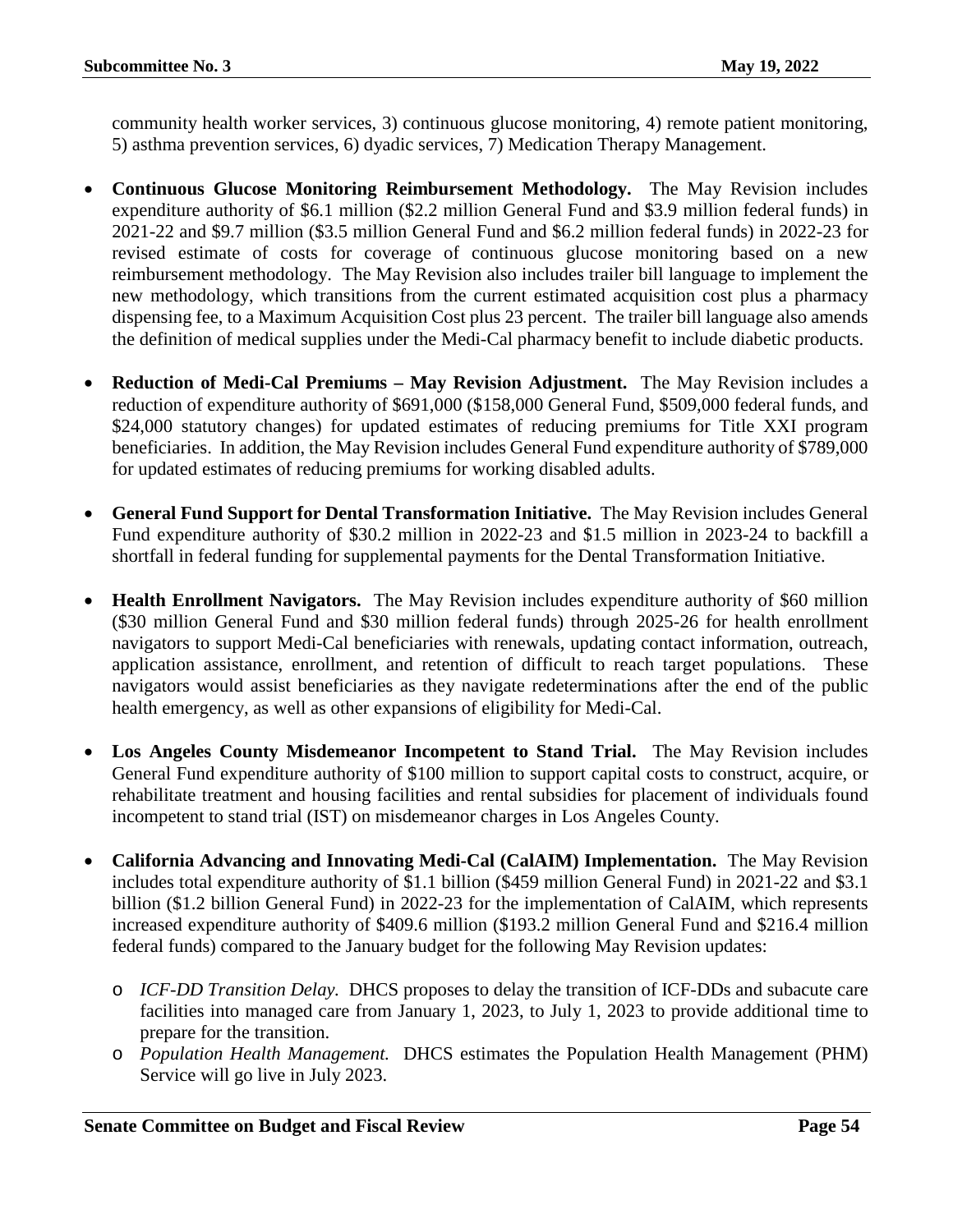- o *Justice Package.* DHCS has updated estimates of expanded pharmacy services for justiceinvolved individuals 90 days prior to release.
- o *Designated State Health Programs.* The federal Centers for Medicare and Medicaid Services (CMS) have not approved its plan to use Designated State Health Program expenditures to draw down federal funding for CalAIM programs. As a result, the May Revision replaces this federal funding with General Fund.
- **Behavioral Health Crisis Continuum Planning.** The May Revision includes General Fund expenditure authority of \$1.5 million to continue a contract to support a CalHHS long-term plan for the behavioral health crisis continuum of care.
- **Behavioral Health County Recoupment Delay.** The May Revision includes a loss of \$61 million General Fund savings from delaying for one year recoupment of county claims and overpayments for state-only populations.
- **Behavioral Health Federal Funds Adjustment.** The May Revision includes federal fund expenditure authority of \$63 million to reflect a shift of funding from 2021-22 to 2022-23 of a federal grant to support mental health and substance use disorder services.
- **Proposition 56 Payments.** The May Revision includes General Fund expenditure authority to backfill Proposition 56 funded programs as follows:
	- o *Supplemental Provider Payments.* \$148 million General Fund supports Prop 56 supplemental provider payments
	- o *Loan Repayment.* \$295 million General Fund supports the Physician and Dentist Loan Repayment Program.
- **Transfer Caregiver Resource Centers to California Department of Aging.** The May Revision includes reduction of General Fund expenditure authority of \$14.9 million for the Department of Health Care Services, with a corresponding increase in General Fund expenditure authority for the California Department of Aging, to transfer administration of the Caregiver Resource Center Program.
- **Student Behavioral Health Incentive Program Reappropriation.** The May Revision includes reappropriation of funding until June 30, 2025, for the Student Behavioral Health Incentive Program, a component of the Children and Youth Behavioral Health Initiative approved in the 2021 Budget Act.
- **Reimbursement Authority Estimate Adjustments.** The May Revision includes budget bill language to clarify budgetary authority for adjustments to current year reimbursements.
- **Managed Care Plan Monetary Sanction.** The May Revision includes budget bill language to authorize the use of monetary sanctions collected from Medi-Cal managed care plans to support grants to qualifying, non-profit legal aid programs and organizations that serve Medi-Cal managed care enrollees in Los Angeles County or other impacted counties. These funds would be available until June 30, 2024.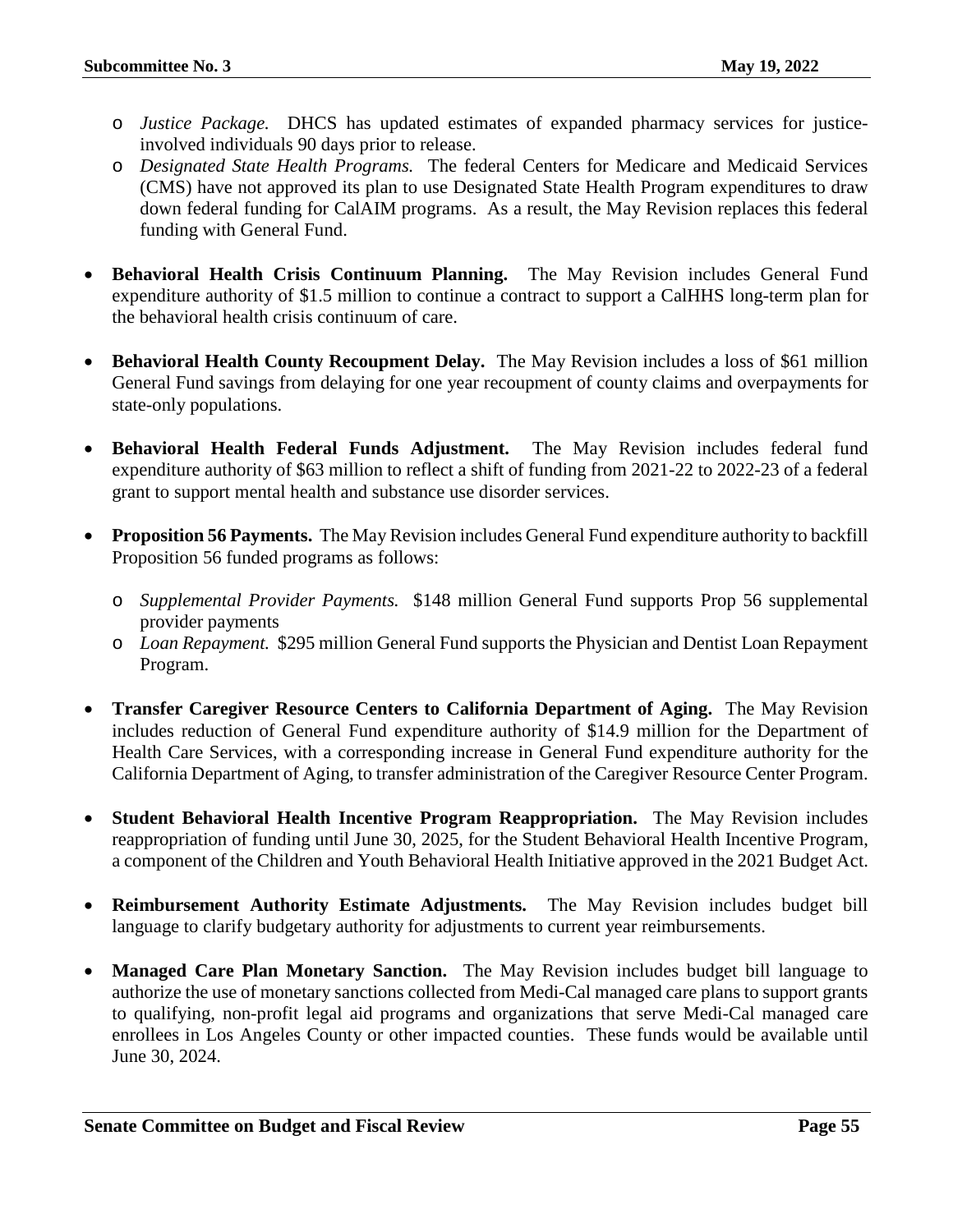• **Conform Coverage of Clinical Trials in Medi-Cal to Federal Law.** The May Revision includes trailer bill language to conform the coverage and reimbursement of routine patient costs associated with participation in qualifying clinical trials with federal law, which defines clinical trials more broadly than current state law.

# <span id="page-55-0"></span>**4265 Department of Public Health (DPH)**

- **COVID-19 Direct Response Expenditures.** The May Revision includes additional expenditure authority of \$1.1 billion (\$703.4 million General Fund savings) to continue its response to the COVID-19 pandemic, including vaccine and booster administration, border public health activities, and support for school testing.
- **Reproductive Health Awareness, Education, and Research.** The May Revision includes General Fund expenditure authority of \$15 million to increase awareness of reproductive health services and rights, and research reproductive health disparities, including the following components: 1) provide grants to community-based reproductive health, rights, and justice organizations to conduct medically accurate and culturally competent outreach and education on sexual health and reproductive health issues; 2) develop and maintain a comprehensive reproductive rights website; and 3) conduct research on unmet needs for reproductive health care services.
- **AIDS Drug Assistance Program (ADAP) Program Estimate.** The May Revision includes estimated savings in the ADAP Rebate Fund of \$21.6 million in 2021-22 and increased expenditure authority from the ADAP Rebate Fund of \$34.4 million in 2022-23 for increased costs in the ADAP program due to changes in medication expenditures.
- **Genetic Disease Screening Program (GDSP) Estimate.** The May Revision includes estimated savings in the Genetic Disease Testing Fund of \$1.2 million in 2021-22 and \$4.5 million in 2022-23 for the Genetic Disease Screening Program, primarily due to updated caseload projections and moving the launch date for cell-free DNA screening from July 2022 to September 2022.
- **Women, Infants, and Children (WIC) Program Estimate.** The May Revision includes a decrease in federal fund of \$10.6 million in 2021-22 and an increase of \$18.2 million in 2022-23 for the WIC Program, primarily due to decreases in participation offset by costs for food inflation and a new rebate estimate methodology.
- **Children and Youth Suicide Prevention.** The May Revision includes General Fund expenditure authority of \$40 million, available until June 30, 2025, to support grants to community-based organizations for programs aimed at youth at increased risk of suicide, with particular focus on Black, Native American, Hispanic, and foster youth.
- **Extreme Heat – Enhanced Protections for Vulnerable Populations.** The May Revision includes General Fund expenditure authority of \$3 million, available until June 30, 2025, to implement the Extreme Heat Action Plan, including the following: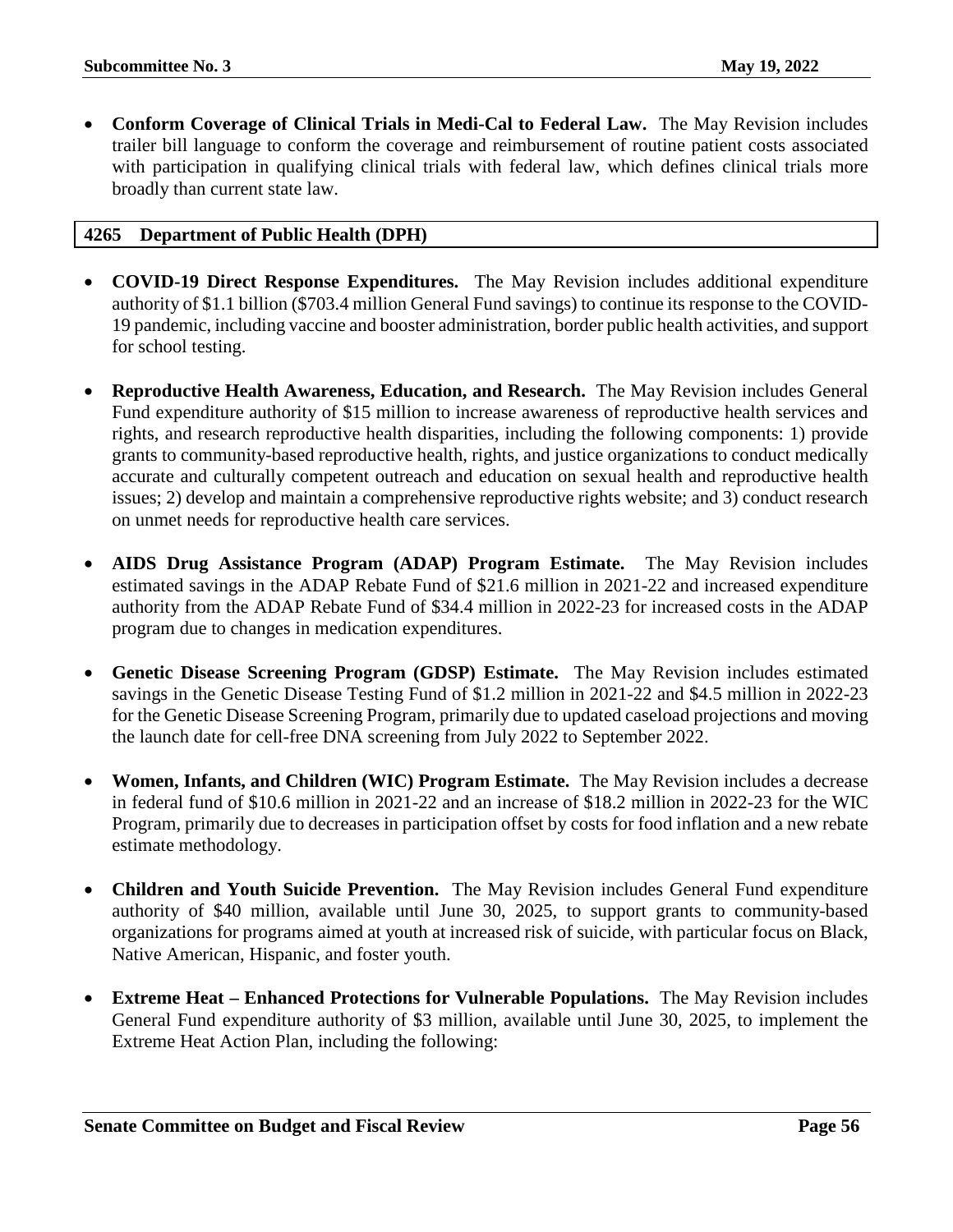- o \$1.5 million to support outreach to employers with vulnerable workers to inform them about extreme heat risks in indoor and outdoor settings, applicable regulations, and resources for assistance in minimizing risk.
- o \$1.5 million to support outreach, oversight, education, and training to surveyors of long-term care facilities about extreme heat and how it affects patient and resident care.
- **Skilled Nursing Facilities Staffing Audits.** The May Revision includes General Fund expenditure authority of \$4 million in 2022-23 to support administrative activities associated with the Skilled Nursing Facility Workforce and Quality Incentive Program.
- **Increased Capacity, Training, and Care for LGBTQ+ Youth.** The May Revision includes General Fund expenditure authority of \$5 million in 2022-23 to support grants for counties and communitybased organizations to provide culturally responsive care that addresses the unique needs and protections of LGBTQ+ youth.
- **Sickle Cell Disease Treatment Infrastructure.** The May Revision includes General Fund expenditure authority of \$5 million in 2022-23 to support sickle cell disease treatment infrastructure and the Networking California Sickle Cell Care Initiative.
- **Public Health Electronic Licensing Program for Tissue Banks and Biologics Facilities.** The May Revision includes a shift of two positions and \$289,000 from the Clinical Laboratory Improvement Fund to the Tissue Bank License Fund to properly align program expenditures with the funding source.
- **Opioid Public Awareness Campaign.** The May Revision includes an increase in expenditure authority from the Opioid Settlements Fund of \$2.7 million in 2022-23 for public awareness campaigns related to youth opioid education and fentanyl risk awareness.
- **Various Reappropriation of Funding.** The May Revision includes reappropriation of funding for several programmatic purposes, including the following:
	- o *Children and Youth Behavioral Health Initiative – Public Education and Change Campaign.* The May Revision reappropriates General Fund expenditure authority of up to \$5 million authorized in the 2021 Budget Act, available until June 30, 2024, to increase behavioral health literacy of Californians and normalize and support the prevention and early intervention of mental health and substance use disorder challenges. These funds were authorized as part of the Children and Youth Behavioral Health Initiative.
	- o *Transgender Wellness and Equity Fund.* The May Revision reappropriates General Fund expenditure authority of up to \$13 million authorized in the 2021 Budget Act, available until June 30, 2025, to administer the Transgender Wellness and Equity Fund grant program.
	- o *Childhood Lead Poisoning Prevention Program IT Project Implementation.* The May Revision reappropriates expenditure authority from the Childhood Lead Poisoning Prevention Fund of up to \$5.9 million authorized in the 2021 Budget Act to support the development and implementation of the Surveillance, Health, Intervention, and Environmental Lead Database Information Technology Project.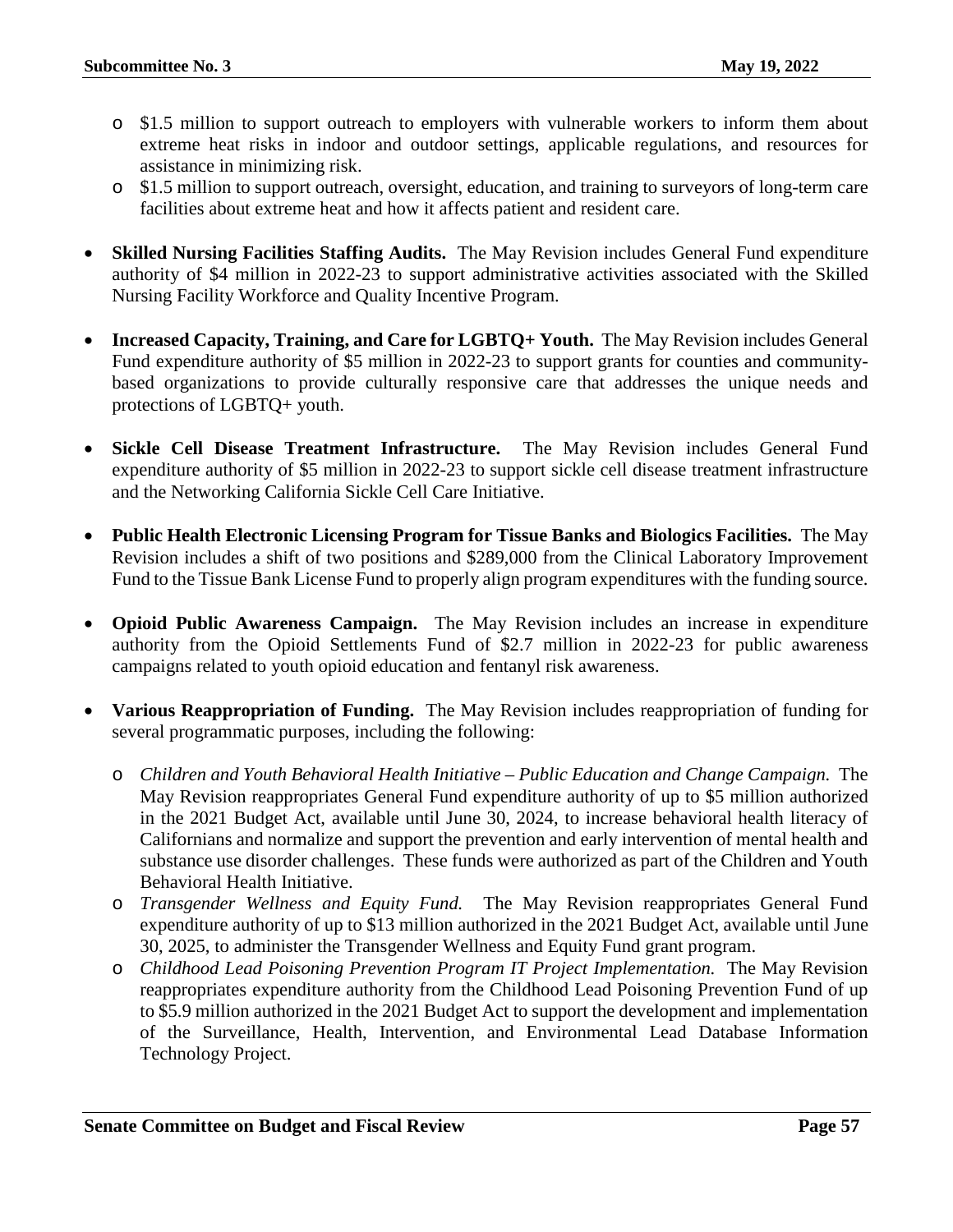- o *All Children Thrive Implementation.* The May Revision reappropriates expenditure authority from the Mental Health Services Fund of up to \$2.6 million authorized in the 2018 Budget Act to complete evaluation activities for the All Children Thrive pilot program.
- **Technical Adjustments.** The May Revision includes the following technical adjustments:
	- o *Proposition 99 Expenditure Adjustments.* The May Revision includes the following adjustments to expenditures from items supported by Proposition 99 tobacco tax revenue:
		- A decrease of \$2.8 million from item 4265-001-0231.
		- An increase of \$396,000 from item 4265-001-0234.
		- A decrease of \$302,000 from item 4265-001-0236.
		- A decrease of \$2.3 million from item  $4265-111-0231$ .
	- o *Information Technology, Data Science, and Informatics for a 21st Century Public Health System.*  The May Revision includes 10 positions attributed to General Fund expenditure items, and a corresponding reduction of 10 positions and expenditure authority of \$1.5 million from the Health Statistics Special Fund for the Information Technology, Data Science, and Informatics for a 21<sup>st</sup> Century Public Health System proposal.

#### <span id="page-57-0"></span>**4440 Department of State Hospitals (DSH)**

- **IST Solutions.** The May Revision includes 76 positions and General Fund expenditure authority of \$489.3 million in 2022-23, 93.5 positions and \$436.1 million in 2023-24, 98.5 positions and \$471.7 million in 2024-25, and 95 positions and \$591.9 million annually thereafter to implement solutions for managing the backlog of individuals deemed incompetent to stand trial (IST) on felony charges awaiting placement or treatment by the Department of State Hospitals. This funding would be sued to address early stabilization, care coordination, waitlist management, and increasing IST beds in the community by 5,000 over four years.
- **State Hospitals Program Estimate – Caseload and Program Updates.** The May Revision includes the following caseload and program updates:
	- o *Mission Based Review – Workforce Development.* The May Revision includes General Fund expenditure authority of \$179,000 in 2022-23 to lead research efforts to build partnerships to expand the psychiatry residency program to other state hospitals.
	- o *Mission Based Review – Treatment Team.* The May Revision includes a reduction in General Fund expenditure authority of \$8.3 million in 2022-23, \$9.4 million in 2023-24 and 2024-25, and \$4.7 million in 2025-26 due to one-time savings from shifting the hiring plan for 29.5 positions to January 1, 2026. 27.1 of these positions were originally scheduled to be hired in 2022-23.
	- o *COVID-19 Direct Response Expenditures.* The May Revision shifts expenditure authority from between funds, including a General Fund reduction of \$64.6 million and a new item of expenditure authority from the California Emergency Relief Fund of \$83.1 million to support COVID-19 tracking, and costs for increased personnel services, operating expenses, and testing.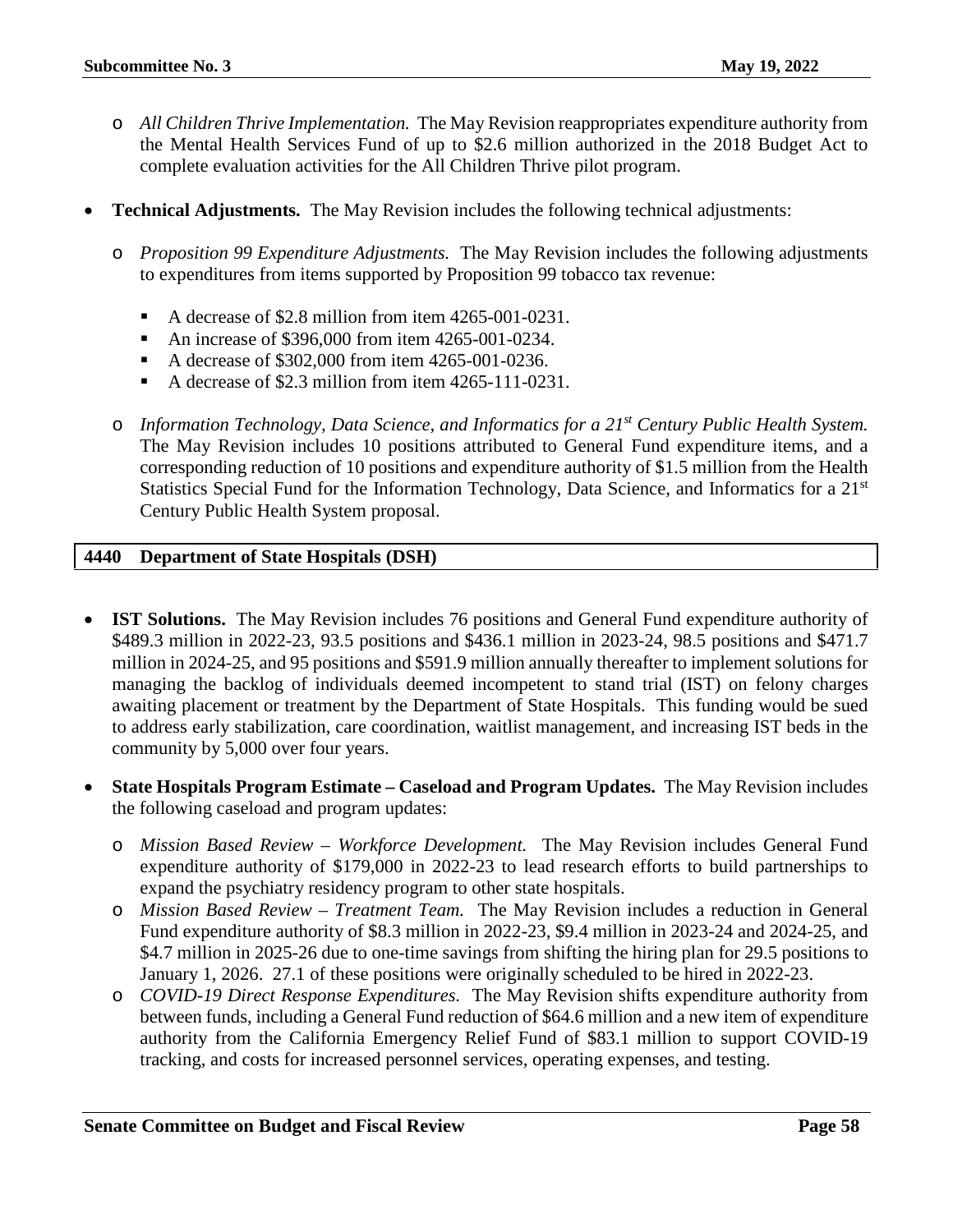- o *Conditional Release Program (CONREP) Sexually Violent Predator.* The May Revision includes two positions and General Fund expenditure authority of \$2.6 million in 2022-23 and \$3.1 million annually thereafter to reflect delayed placements and increased program costs for staff coverage, court-ordered security, housing, and projected caseload increases in the CONREP Sexually Violent Predator program.
- o *Conditional Release Program (CONREP) Non-Sexually Violent Predator.* The May Revision includes 2.5 positions and General Fund expenditure authority of \$3.7 million in 2022-23 and \$4.2 million annually thereafter to support program activations, staffing, and increased caseload costs in the CONREP Non-Sexually Violent Predator program.
- o *Jail-Based Competency Treatment – Existing Programs.* The May Revision includes General Fund expenditure authority of \$3.7 million in 2022-23 and \$4.8 million annually thereafter to support expansion of existing jail-based competency treatment programs.
- o *Jail-Based Competency Treatment – New Programs.* The May Revision includes General Fund expenditure authority of \$204,000 annually for increased contract costs for new jail-based competency treatment programs and patients' rights advocacy services.
- o *Enhanced Treatment Program Staffing.* The May Revision includes General Fund expenditure authority of \$253,000 in 2022-23 for unforeseen fire sprinkler installation design changes, the need to survey for asbestos, and the discovery of gaps in the existing smoke barrier, all of which have extended the length of the enhanced treatment program project at Patton.
- o *County Bed Billing Reimbursement Authority.*The May Revision includes reimbursement authority of \$9.2 million annually to allow DSH to collect funds from counties for recently approved increased bed rates effective July 1, 2022, for patients civilly committed under the Lanterman-Petris-Short Act or deemed incompetent to stand trial who are not returned to the committing county in a timely manner.
- **DSH-Coalinga Intermediate Care Facility Conversion.** The May Revision includes 27.3 positions and General Fund expenditure authority of \$4.5 million annually to support the conversion of one existing residential recovery unit to an intermediate care facility at Coalinga.
- **Various Reappropriations of Funding.** The May Revision includes reappropriation of funding for several programmatic purposes, including the following:
	- o *Statewide Integrated Health Care Provider Network.* The May Revision reappropriates General Fund expenditure authority of \$5.4 million authorized in the 2021 Budget Act, available until June 30, 2024, to support the Health Care Provider Network due to delays in implementation related to the COVID-19 pandemic.
	- o *Mission Based Review – Treatment Team.* The May Revision reappropriates General Fund expenditure authority of \$12.2 million authorized in the 2021 Budget Act, available until June 30, 2024, to support infrastructure upgrades for each facility based on assessment of need.
	- o *Re-Evaluation Services for Felony IST Programs.* The May Revision reappropriates General Fund expenditure authority of \$4.1 million authorized in the 2021 Budget Act, available until June 30, 2024, to continue support for the Re-Evaluation Services for Felony IST Programs due to delays in contract execution, establishing procedures, and hiring.
	- o *IST Diversion Program.* The May Revision reappropriates General Fund expenditure authority of \$5 million authorized in the 2021 Budget Act, available until June 30, 2024, to continue support for the IST Diversion Program, which has experienced pandemic-related activation delays.